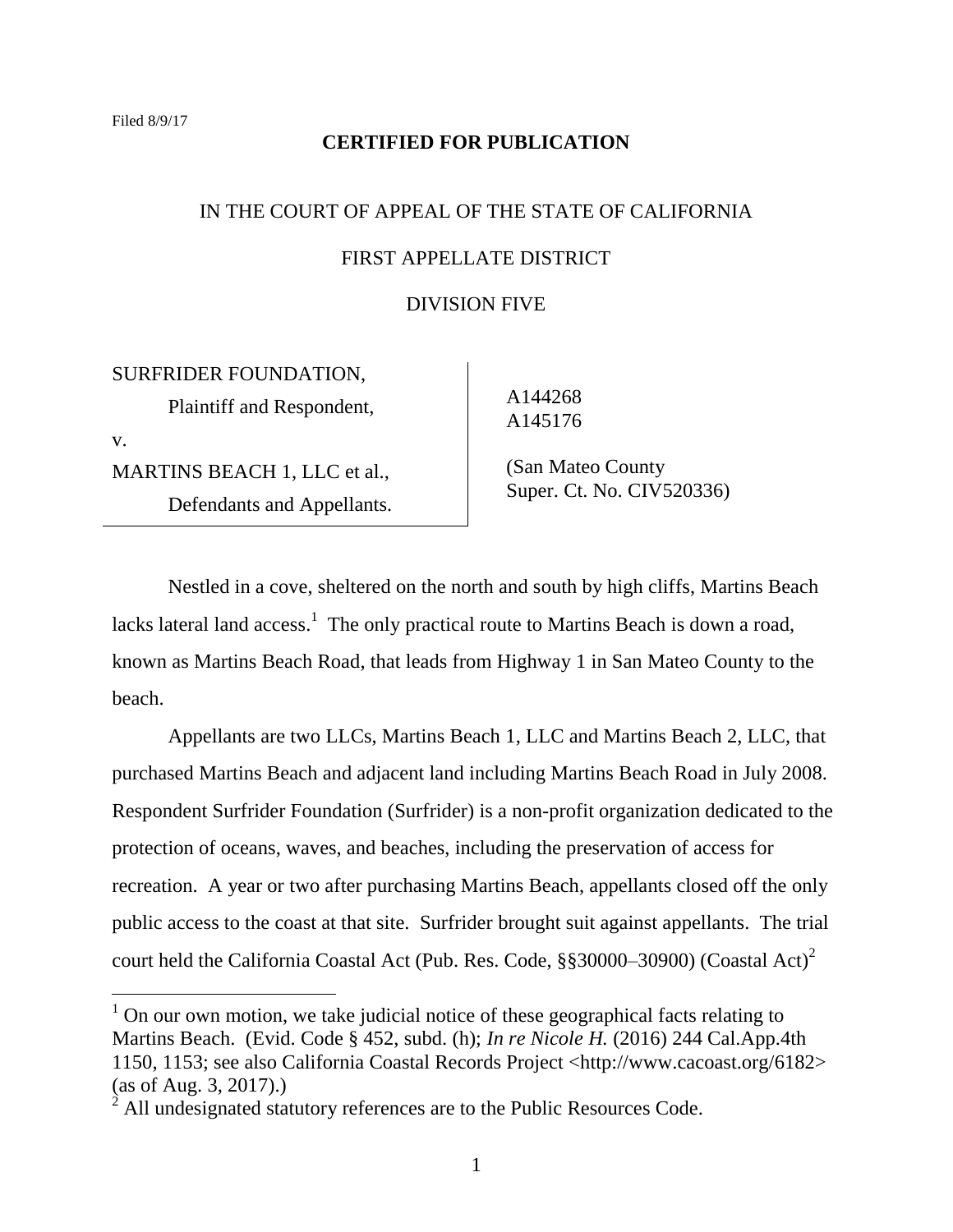applied to the conduct of appellants, and they were required to apply for a coastal development permit (CDP) before closing public access. The court also issued an injunction that requires appellants to allow public coastal access at the same level that existed when appellants bought the Martins Beach property in 2008. We affirm the trial court's conclusion appellants' conduct is "development" requiring a CDP under section 30106 of the Coastal Act. Further, we conclude appellants' constitutional challenge to the Coastal Act's permitting requirement under the state and federal takings clauses is not ripe, and we reject appellants' contention that the trial court's injunction is a per se taking. Finally, we affirm the trial court's award of attorney fees to Surfrider.

#### **BACKGROUND**

Before appellants purchased Martins Beach, the public was permitted to access the coast by driving down Martins Beach Road and parking along the coast, usually upon payment of a fee. Public access was only permitted during the daytime, and access in the winter varied based on the weather.<sup>3</sup>

A table (10.1) attached to San Mateo County's 1998 Local Coastal Program policies manual indicates that, while Martins Beach is privately owned, there is public access to the water and a high level of existing use. Prior to appellants' purchase of the Martins Beach property, appellants were told by San Mateo County that "[t]here is existing parking [and] access to the beach at Martins Beach. This access [is] also

 $\overline{a}$ 

 $3$  The parties dispute the nature and extent of public access to Martins Beach prior to 2008. Appellants contend the previous owners "operated a business of allowing permissive access to their property upon payment of a fee." They argue the access was entirely permissive, pointing to testimony that the previous owners would "just close it down for any period [they] felt like closing it." We need not summarize all the evidence on the history of access to the coast at Martins Beach, because whether the public acquired a right of access through the history of public use is not at issue in the present litigation. As explained later in this background summary, whether there has been a dedication of a public use right *is* at issue in separate ongoing litigation to which Surfrider is not a party. (See *Friends of Martin's Beach v. Martins Beach 1 LLC, et al.* (Super. Ct. San Mateo County, CIV517634).)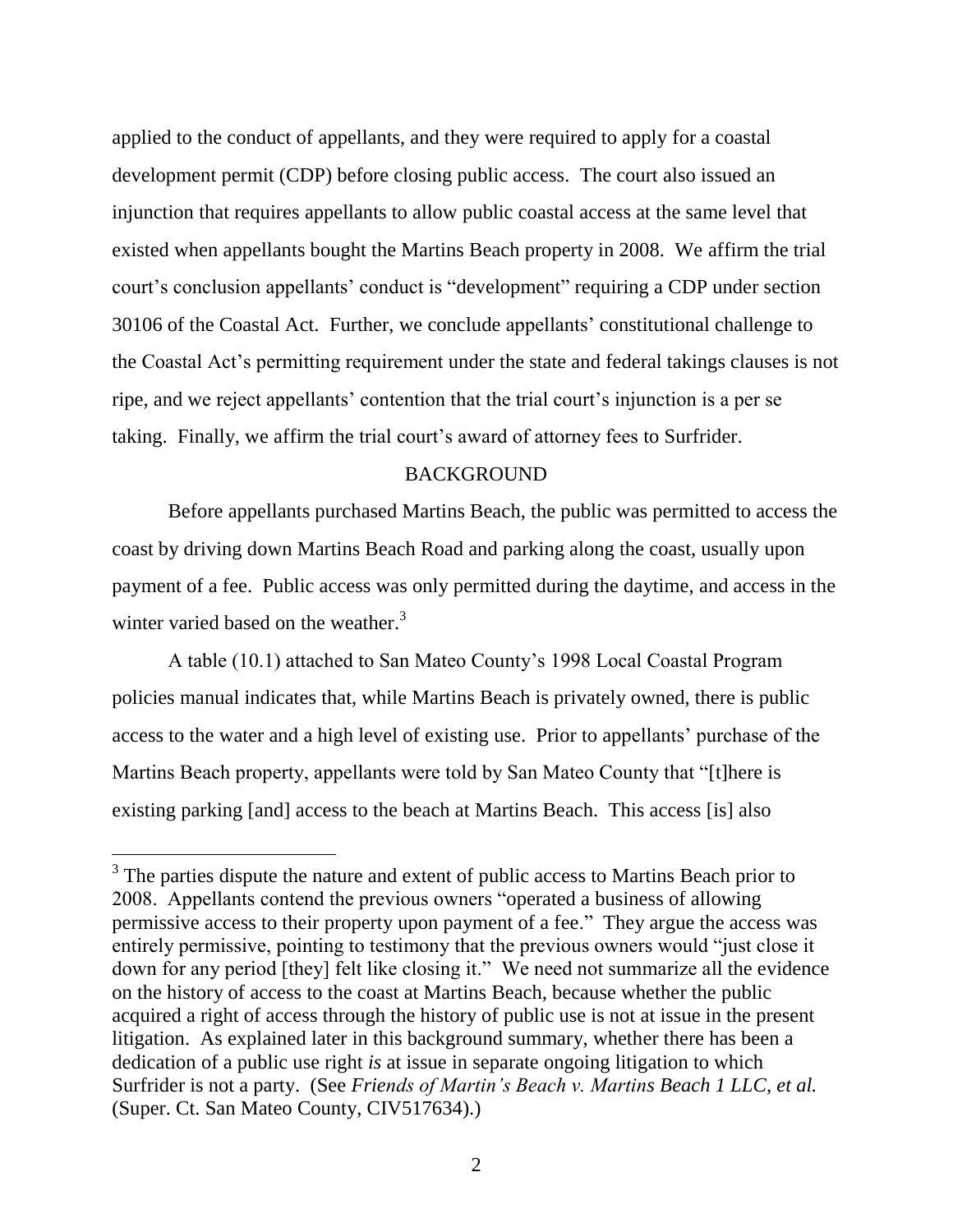memorialized [and] required to be preserved (no exceptions) by the Local Coastal Program" and "the access is there & will have to remain."

Following the purchase of Martins Beach in July 2008, appellants continued to allow the public to access the coast upon payment of a parking fee. From July 2008 to September 2009, numerous vehicles paid the fee to access the coast.<sup>4</sup> Appellants stopped allowing public access in September 2009.<sup>5</sup> They closed the gate (requiring a remote control or key to open it), put a no-access sign on the gate, and painted over a billboard at the entrance to the property that had advertised access to the beach.

Prior to this complete closure, on February 6, 2009, the San Mateo County Planning and Building Department had sent appellants an "Informational Warning Letter" that, among other things, referenced observations that the gate allowing access to Martins Beach was closed and the billboard advertising access had been painted over. The County requested a schedule of operation and an explanation "of how the schedule relates to historic patterns of public use," to allow a determination of whether future beach closures "would trigger the need for a CDP." The County asserted that "any change in the public's ability to access the shoreline at Martins Beach triggers the need for a CDP because it represents a 'change in the intensity of use of water or access thereto.' " (See § 30106.) On February 9, appellants responded, informing the County they "voluntarily intended to maintain the same amount and type of access as did our predecessors.‖ Appellants also stated the beach was usually closed in winter and they considered the public "invited guests."

 $4$  According to the trial court's characterization of appellants' records, 1,044 vehicles paid the access fee during that period.

<sup>&</sup>lt;sup>5</sup> In their discovery responses, appellants stated access was closed in the summer or fall of 2010. But at trial appellants' manager testified that logs recording payments of fees reflected the extent of access permitted to Martins Beach, and there is no access recorded in the logs after September 2009. In any event, the date when access was closed is not important for the purposes of the present appeal.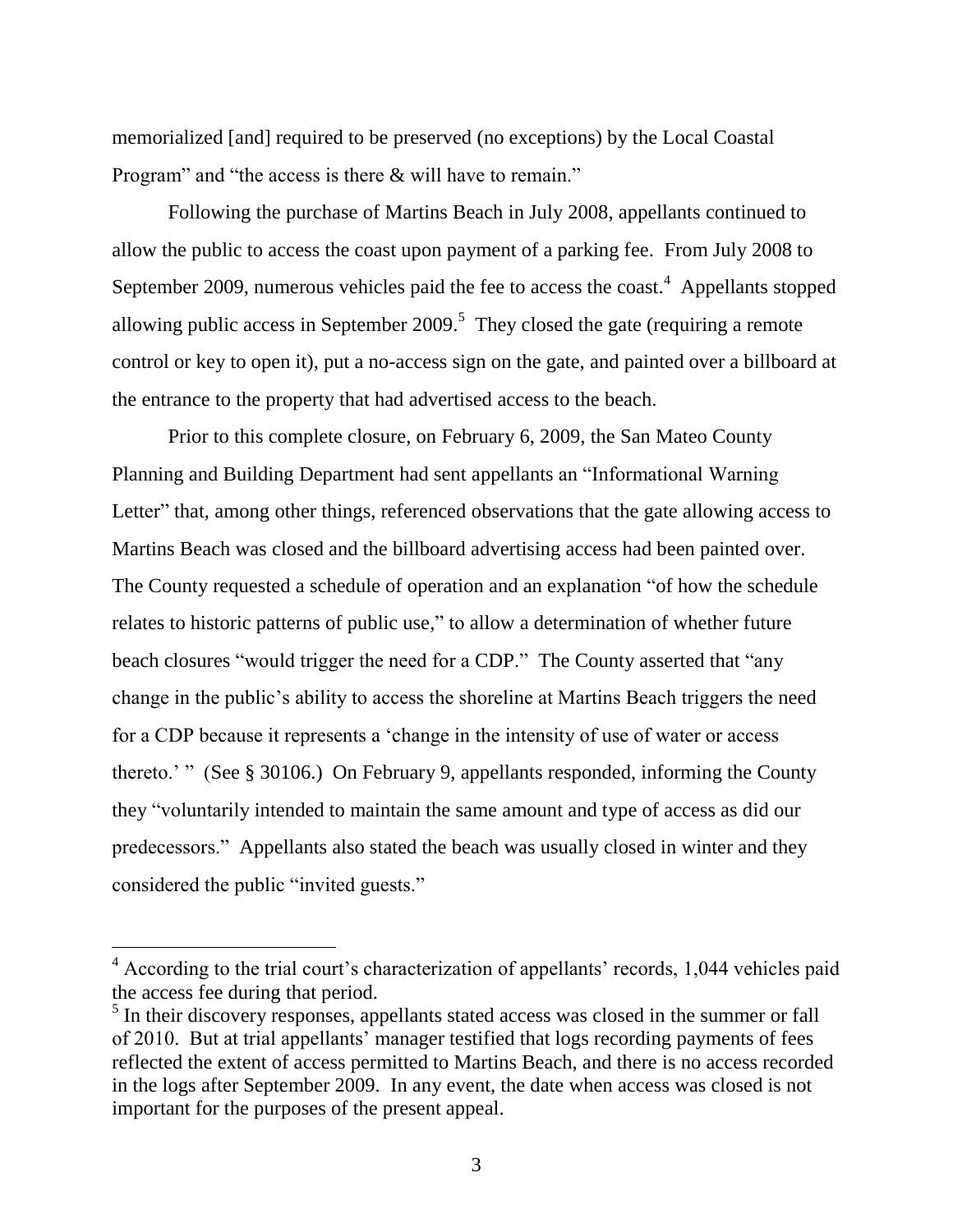In April 2009, the County responded to appellants' February letter, again asserting appellants were required to apply for a CDP before changing the public's access to Martins Beach. Among other things, the County requested additional information regarding the history of public access, referencing publications stating the public previously had year-round access to Martins Beach. In May, appellants again informed the County they would "provide access to the extent it was provided by the" prior owners, but appellants asserted they were not legally obligated to do so. Appellants also offered to "provide [the County] with affidavits" to support their contentions about the circumstances under which access and use had historically existed.

In June 2009, appellants filed a lawsuit against San Mateo County (the County) and the California Coastal Commission (the Coastal Commission), seeking a declaration that, among other things, they were not required to maintain public access to Martins Beach. In October, the trial court in the case sustained the defendants' demurrers without leave to amend, concluding appellants were obligated to "comply with the administrative process provided by the" Coastal Act before seeking a judicial determination of their rights.

In September 2009, appellants stopped allowing the public access to the coast at Martins Beach. Appellants did not apply for a CDP allowing them to do so.

In September 2011, the Coastal Commission sent appellants a letter asserting, among other things, that "the erection of beach closure signs  $\dots$  as well as the permanent closure of an existing gate . . . [at Martins Beach] would constitute development under the Coastal Act" and San Mateo County's Local Coastal Plan. In November, San Mateo County sent appellants a letter entitled in part, "Notice of Preliminary Determination of Violation." The letter asserted appellants' "closure of the coastal access" at Martins Beach was unlawful because appellants did not obtain a CDP. In December, appellants responded, arguing the beach closure was not a violation of the Coastal Act. Appellants asserted, "the road on Martins Beach is not subject to any access easement or any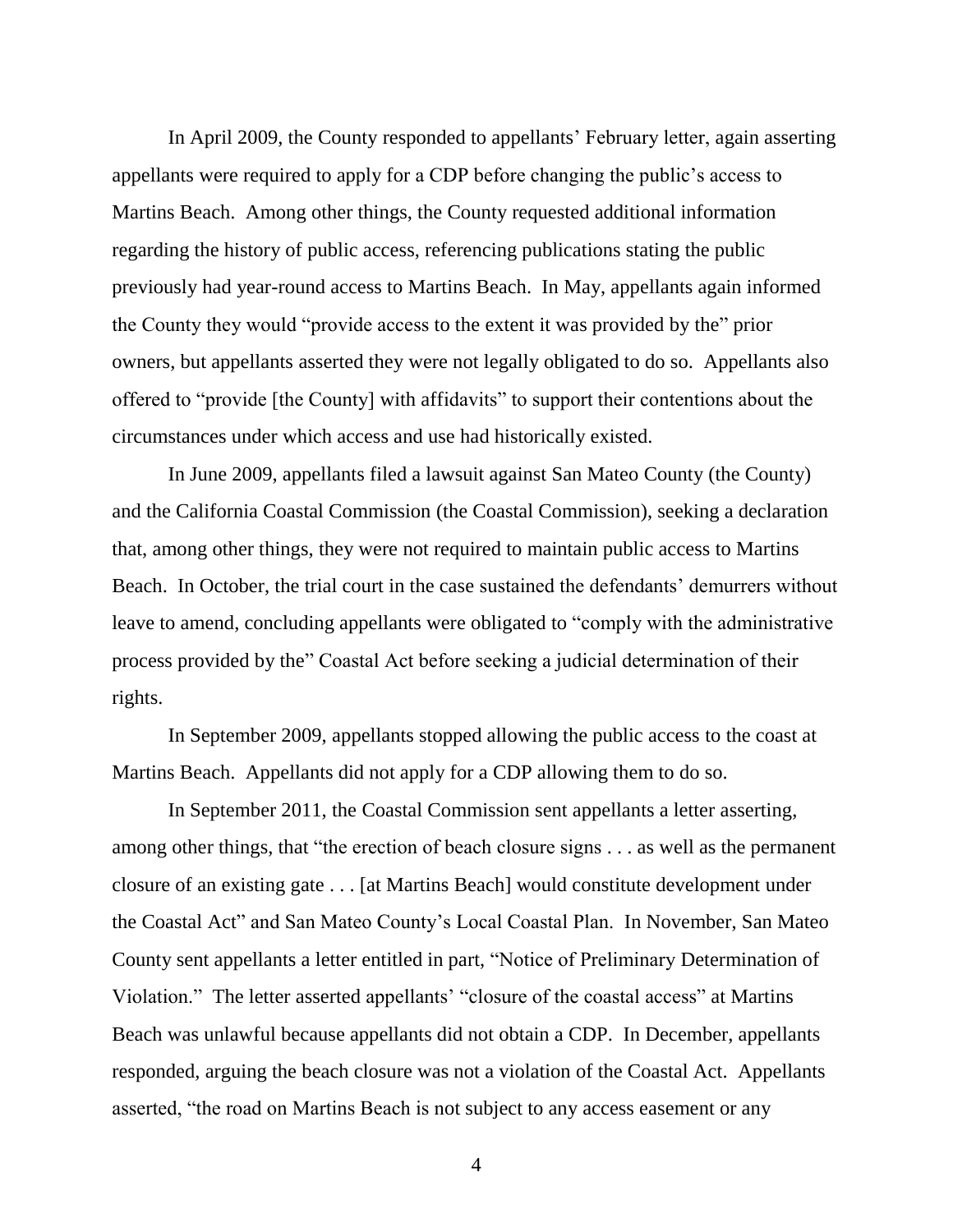condition of any permit, but, rather, has historically been available to the public permissively at the voluntary election and sole discretion of the property owner." The parties do not refer to further enforcement efforts by the County or the Coastal Commission relating to closure of public access to Martins Beach.

In October 2012, an unincorporated association going by the name "Friends of Martin's Beach" filed a lawsuit against appellants seeking access to the coast at Martins Beach based on claims including a constitutional right of access or an express dedication of access. (*Friends of Martin's Beach v. Martins Beach 1, LLC, et al.* (Super. Ct. San Mateo County, CIV517634).) The trial court in that case entered summary judgment in favor of appellants, concluding Martins Beach is private property not subject to any right of public access. The plaintiff appealed, and Division 2 of this court reversed in part. (*Friends of Martin's Beach v. Martin's Beach 1 LLC* (Apr. 27, 2016, A142035) review den. and opn. ordered nonpub. July 20, 2016.) As relevant here, the court of appeal held the plaintiff had "alleged facts sufficient to state a common law dedication claim" and appellants had "not shown that as a matter of law they are entitled to judgment" on the claim. (*Id*. at p. 45.) The court of appeal remanded for trial on the dedication claim. (*Id.* at p. 51*.*) The *Friends of Martin's Beach* case is still pending in the trial court; accordingly, the existence of public access rights to Martins Beach is presently undetermined.

In March 2013, Surfrider filed the present action. The complaint alleged appellants engaged in "development"  $(\S 30106)$  within the meaning of the Coastal Act by closing public access to the coast at Martins Beach. The complaint alleged appellants closed the gate to Martins Beach Road, added a sign to the gate stating "BEACH" CLOSED KEEP OUT," covered over another sign that had advertised public access, and stationed security guards to deny public access. The complaint sought a declaration that appellants' conduct constituted development under the Coastal Act requiring a CDP, injunctive relief, imposition of fines, and an award of attorney fees under Code of Civil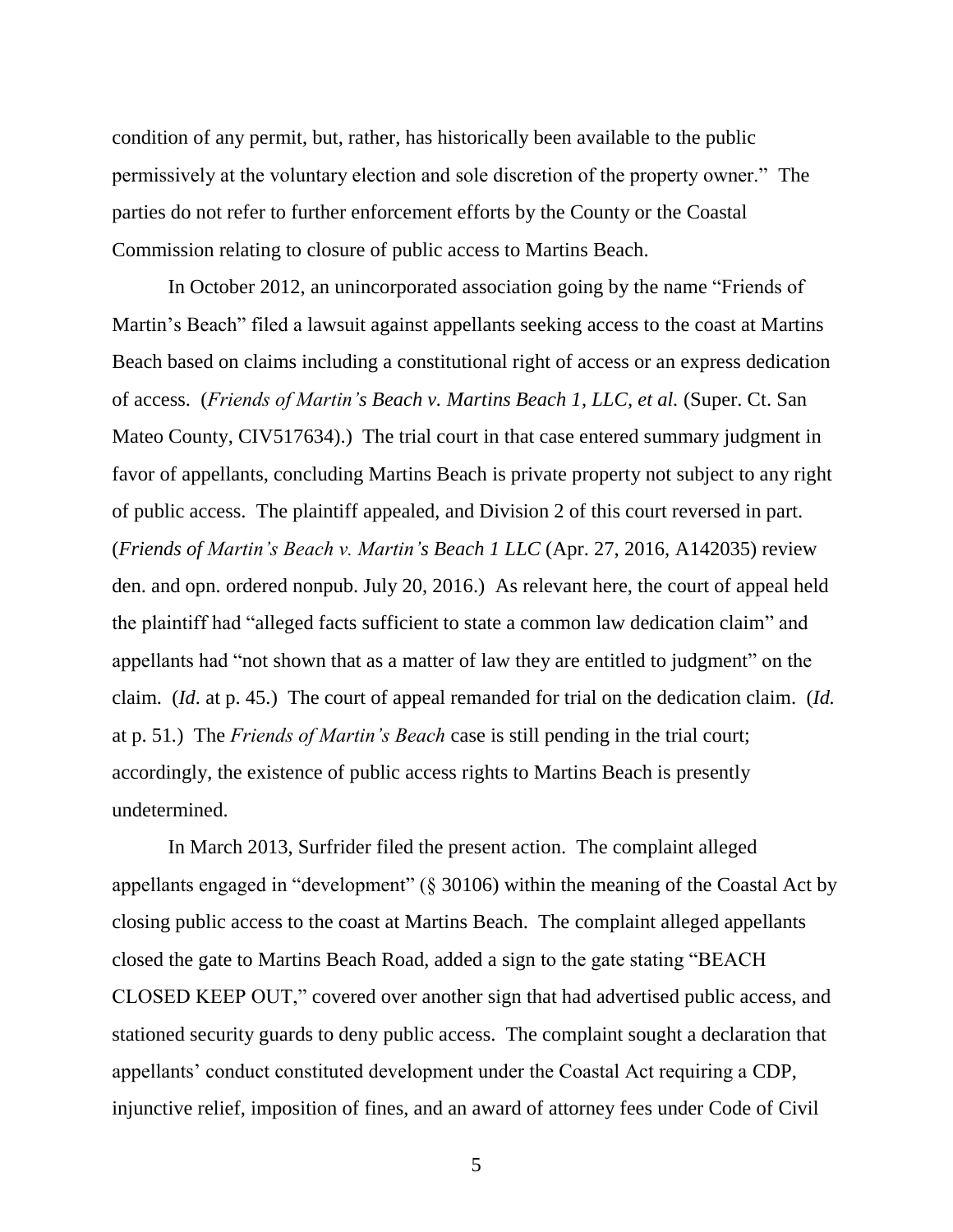Procedure section 1021.5. Appellants filed a cross-complaint seeking a declaration that its conduct did not constitute development under the Coastal Act and an injunction prohibiting trespassing.

Trial began in May 2014, and the trial court received testimony and documentary evidence over the course of six court days. $<sup>6</sup>$  In November, the trial court issued a Final</sup> Statement of Decision holding that appellants had, without a CDP, engaged in "development" within the meaning of the Coastal Act by stopping the public's use of and access to Martins Beach.<sup>7</sup>

In December 2014, the trial court entered judgment in favor of Surfrider on its claims for declaratory and injunctive relief. The court declared, "[Appellants'] desire to change the public's access to and use of the water, beach and coast at Martins Beach constitutes development under the [Coastal Act]. [Citation.] Consequently, if [appellants] wish to change the public's access to and use of the water, beach and/or coast at Martins Beach, they are required to obtain a [CDP] prior to doing so." The court also declared, "[Appellants'] conduct in changing the public's access to and use of the water, beach and coast at Martins Beach, specifically by permanently closing and locking a gate to the public across Martins Beach Road, adding signs to the gate, changing the messages on the billboard on the property and hiring security guards to deter the public from

 $\overline{a}$ 

 $6$  Also in 2014, Senate Bill 968 was signed into law and codified at section 6213.5. (Stats. 2014, ch. 922, § 1.) That statute authorizes the State Lands Commission to negotiate with appellants "to acquire a right-of-way or easement  $\ldots$  for the creation of a public access route to and along the shoreline . . . at Martins Beach" and, if necessary, "to acquire a right-of-way or easement, pursuant to Section 6210.9, for the creation of a public access route to and along the shoreline, including the sandy beach, at Martins Beach. . . ." (§ 6213.5, subds. (a)(1) & (b).) The parties cite to nothing in the record indicating that any such negotiations have occurred or that any such proceeding has been initiated.

 $<sup>7</sup>$  The trial court declined to impose fines on appellants, and the court rejected the claims</sup> in appellants' cross-complaint. Those claims are not at issue in the present appeal.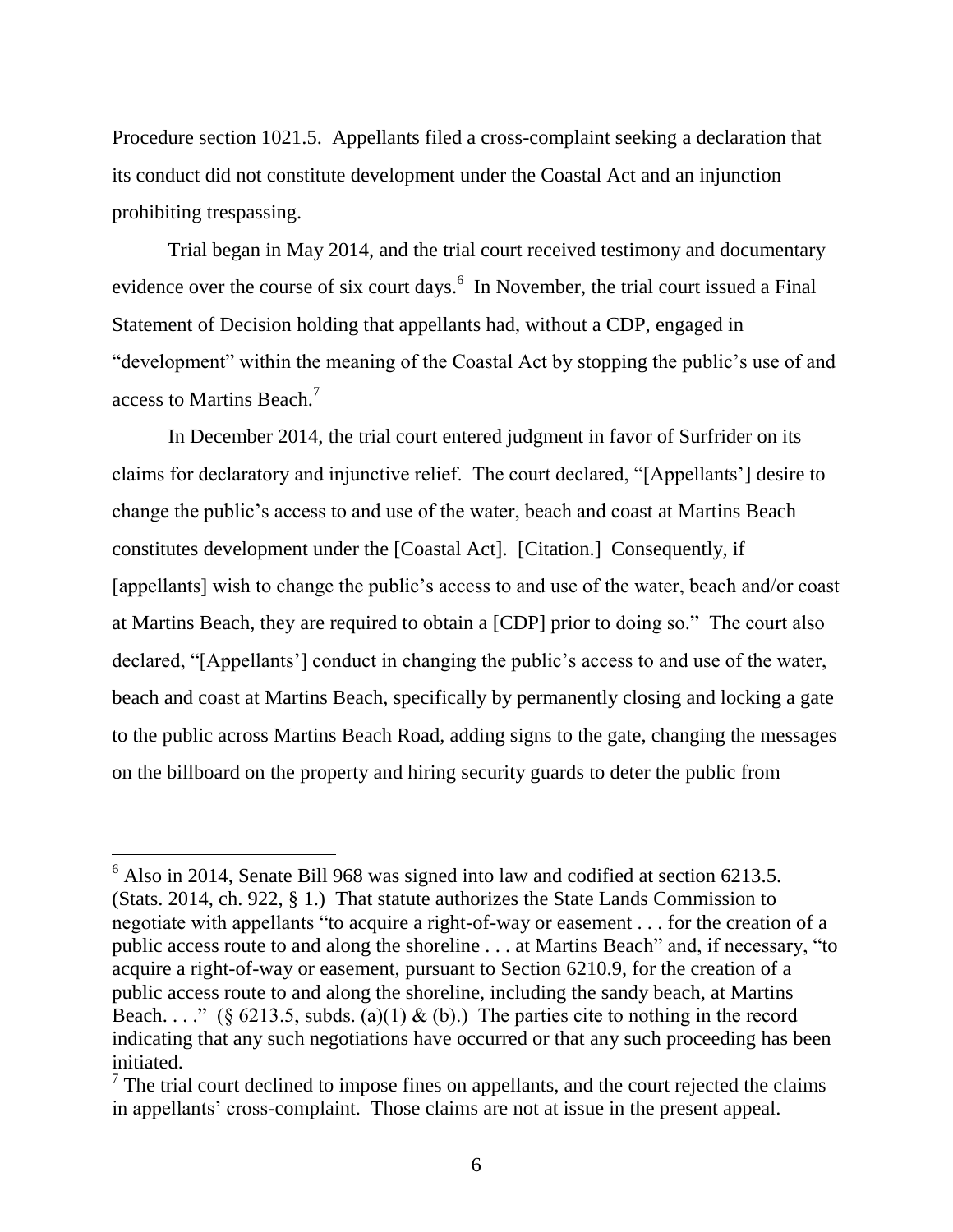crossing or using the Property to access the water, beach and coast at Martins Beach without a [CDP] constitutes a violation of the [] Coastal Act."

The judgment also provided the following injunctive relief: "[Appellants] are hereby ordered to cease preventing the public from accessing and using the water, beach and coast at Martins Beach until resolution of [appellants'] [CDP] application has been reached by San Mateo County and/or the Coastal Commission. The gate across Martins Beach Road must be unlocked and open to the same extent that it was unlocked and open at the time [appellants] purchased the property."

In December 2014, Surfrider filed a motion for attorney fees pursuant to section 1021.5 of the Code of Civil Procedure. Surfrider requested fees in the amount of \$609,176.93 and costs in the amount of \$15,511.01. That request included a voluntary reduction of over 25% from the lodestar total based on counsel's actual hours. In May 2015, the trial court granted the motion and awarded Surfrider \$470,461.55 in attorney fees and \$15,511 in costs.

Appellants appealed from both the judgment and the order granting attorney fees. Amici curiae briefs in support of Surfrider were filed by the Coastal Commission (joined by the County) and Coastwalk California; an amici curiae brief in support of appellants was filed by the Pacific Legal Foundation, on its own behalf and on behalf of a number of business associations interested in the regulation of California coastal development.<sup>8</sup>

<sup>&</sup>lt;sup>8</sup> This court previously deferred ruling on Surfrider's March 30, 2016 request for judicial notice of a January 2016 letter from the Coastal Commission to the chief of the Palos Verdes Estates Police Department regarding the interpretation of "development" as used in the Coastal Act. Because consideration of the letter is unnecessary to resolution of the issues on appeal, the request for judicial notice is denied.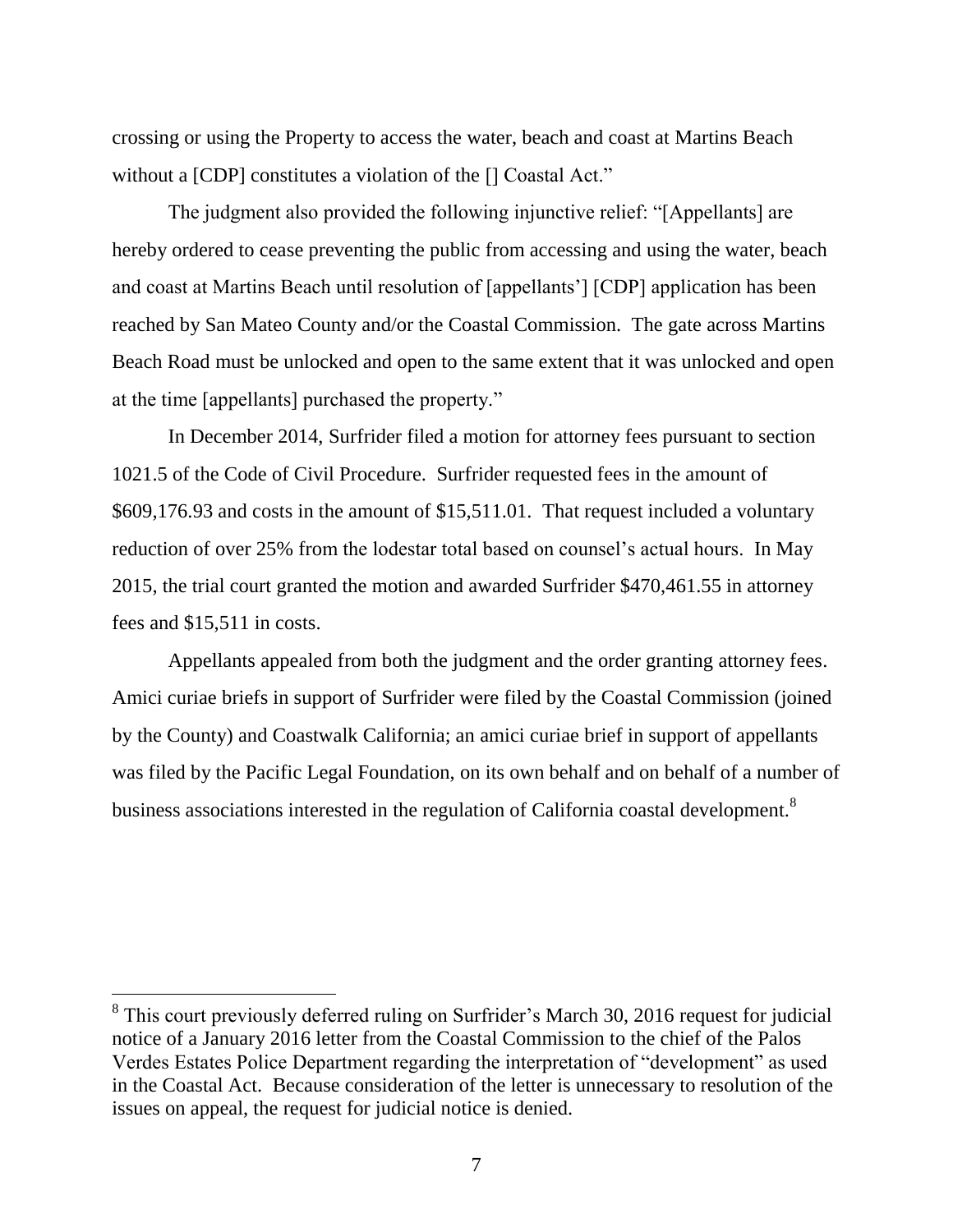#### DISCUSSION

#### I. *Appellants' Conduct is "Development" Under the Coastal Act*

Appellants contend the trial court erred in concluding that their conduct in closing public access to Martins Beach constituted "development" requiring a CDP under section 30106 of the Coastal Act. Appellants' claim fails.<sup>9</sup>

#### A. *The Coastal Act*

 $\overline{a}$ 

"The Coastal Act of 1976 ( $\dots$ § 30000 et seq.) was enacted by the Legislature as a comprehensive scheme to govern land use planning for the entire coastal zone of California. The Legislature found that ‗the California coastal zone is a distinct and valuable natural resource of vital and enduring interest to all the people'; that 'the permanent protection of the state's natural and scenic resources is a paramount concern'; that ‗it is necessary to protect the ecological balance of the coastal zone' and that ‗existing developed uses, and future developments that are carefully planned and developed consistent with the policies of this division, are essential to the economic and social well-being of the people of this state  $\dots$ . ' (§ 30001, subds. (a) and (d)). '[T]he basic goals of the state for the coastal zone' are to: '(a) Protect, maintain, and, where

 $9$  We reject the contention of amicus the Coastal Commission that appellants were required to exhaust their administrative remedies under *Coachella Valley Mosquito & Vector Control Dist. v. California Public Employment Relations Bd.* (2005) 35 Cal.4th 1072 (*Coachella Valley*), before presenting this claim. As in *Coachella Valley*, the issue in the present case is of "significant public interest," it is "purely legal and of a kind within the [court's] expertise," and "we have received the benefit of the [Coastal] Commission's] views . . . through its [amicus brief] in this court." *(Id.* at p. 1083.)

Appellants also argue the public cannot be given access rights under the Coastal Act because title to the Martins Beach property is derived from a Mexican land grant confirmed by a federal patent issued in the 19th century. That claim is a challenge to the Coastal Commission's jurisdiction as to which appellants must exhaust their administrative remedies by applying for a CDP. (*Coachella Valley, supra*, 35 Cal.4th at pp. 1082–1083.) Among other things, and in contrast to appellants' claim regarding the meaning of the term "development," we have not received the benefit of the Coastal Commission's views regarding this contention, which has potentially broad implications for the operation of the Coastal Act.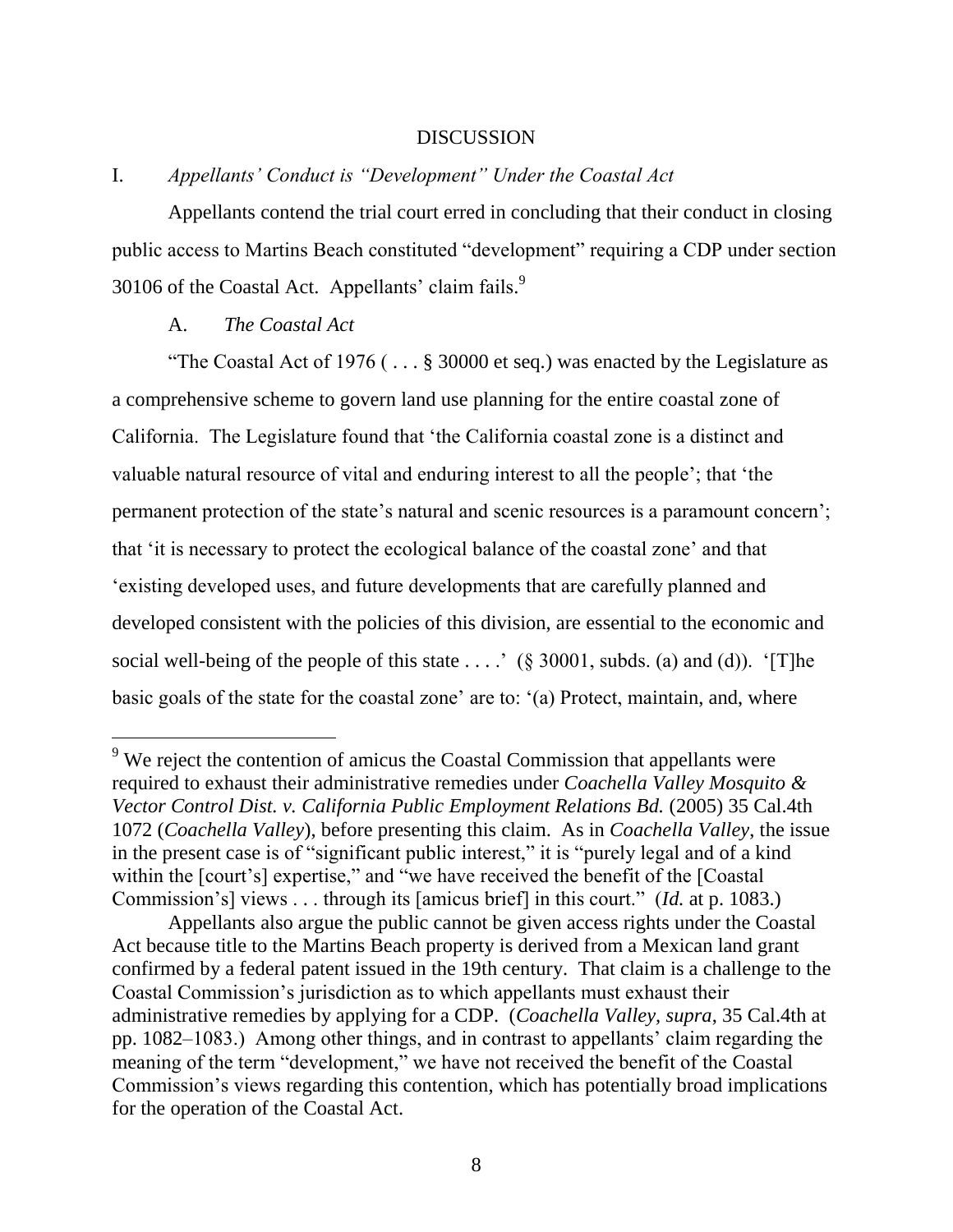feasible, enhance and restore the overall quality of the coastal zone environment and its natural and manmade resources. [¶] (b) Assure orderly, balanced utilization and conservation of coastal zone resources taking into account the social and economic needs of the people of the state. [¶] (c) Maximize public access to and along the coast and maximize public recreational opportunities in the coastal zone consistent with sound resources conservation principles and constitutionally protected rights of property owners. [¶] (d) Assure priority for coastal-dependent and coastal-related development over other development on the coast. [¶] [and] (e) Encourage state and local initiatives and cooperation in preparing procedures to implement coordinated planning and development for mutually beneficial uses, including educational uses, in the coastal zone.' (§ 30001.5.)‖ (*Yost v. Thomas* (1984) 36 Cal.3d 561, 565–566 (fn. omitted); see also *Pacific Palisades Bowl Mobile Estates, LLC v. City of Los Angeles* (2007) 55 Cal.4th 783, 793–794 (*Pacific Palisades*).) The Coastal Act "shall be liberally construed to accomplish its purposes and objectives.‖ (§ 30009; accord *Pacific Palisades*, at pp. 793– 794.)

Under the Coastal Act, with the exception of certain emergency work, any person "wishing to perform or undertake any development in the coastal zone . . . shall obtain a coastal development permit," in addition to any other permits required by law. (§ 30600, subd. (a).)<sup>10</sup> Section 30106 provides that " 'Development' means, on land, in or under water, the placement or erection of any solid material or structure; discharge or disposal of any dredged material or of any gaseous, liquid, solid, or thermal waste; grading, removing, dredging, mining, or extraction of any materials; change in the density or

 $10$  The Coastal Act "requires local governments to develop local coastal programs, comprised of a land use plan and a set of implementing ordinances designed to promote the act's objectives of protecting the coastline and its resources and of maximizing public access. [Citations.] Once the Coastal Commission certifies a local government's program, and all implementing actions become effective, the commission delegates authority over coastal development permits to the local government." (*Pacific Palisades*, *supra*, 55 Cal.4th at p. 794.) San Mateo County has a certified Local Coastal Program.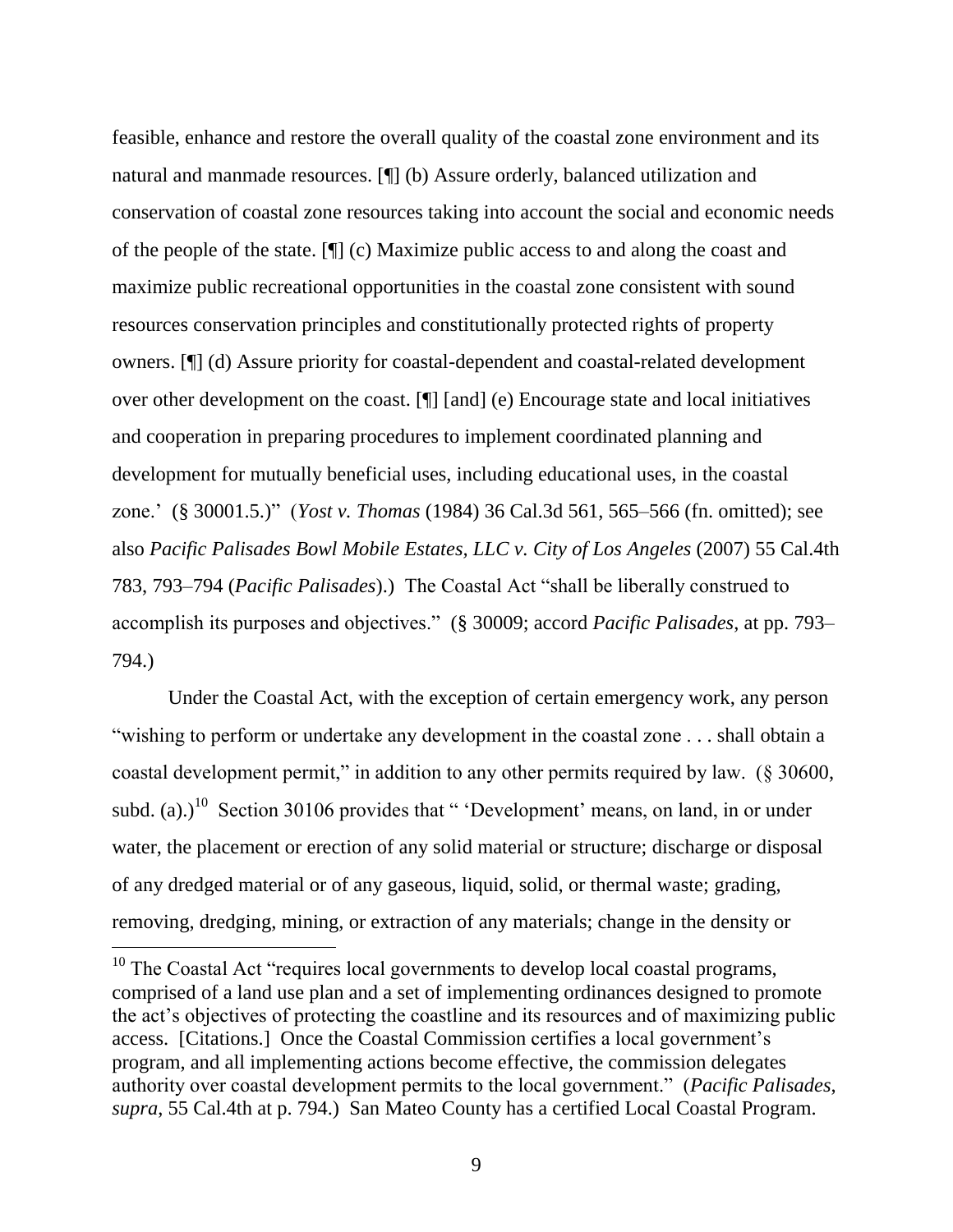intensity of use of land, including, but not limited to, subdivision pursuant to the Subdivision Map Act . . . , and any other division of land, . . . ; *change in the intensity of use of water, or of access thereto*; construction, reconstruction, demolition, or alteration of the size of any structure, including any facility of any private, public, or municipal utility; and the removal or harvesting of major vegetation other than for agricultural purposes, kelp harvesting, and timber operations which are in accordance with a timber harvesting plan  $\dots$ ." (Emphasis added.) The Coastal Act also contains procedures for waiver of the permit requirement and categorical exclusions from the requirement. (§§ 30108.6, 30610.)

The Coastal Act also includes findings about the importance of public participation. Section 30006 provides, "The Legislature further finds and declares that the public has a right to fully participate in decisions affecting coastal planning, conservation and development; that achievement of sound coastal conservation and development is dependent upon public understanding and support; and that the continuing planning and implementation of programs for coastal conservation and development should include the widest opportunity for public participation."

#### B. *Statutory Interpretation Principles*

― ‗As in any case involving statutory interpretation, our fundamental task here is to determine the Legislature's intent so as to effectuate the law's purpose.' [Citation.] We begin by examining the statutory language because the words of a statute are generally the most reliable indicator of legislative intent. [Citations.] We give the words of the statute their ordinary and usual meaning and view them in their statutory context. [Citation.] We harmonize the various parts of the enactment by considering them in the context of the statutory framework as a whole. [Citations.] ‗If the statute's text evinces an unmistakable plain meaning, we need go no further.' [Citation.] ‗Only when the statute's language is ambiguous or susceptible of more than one reasonable interpretation, may the court turn to extrinsic aids to assist in interpretation.' " (*In re C.H.* (2011) 53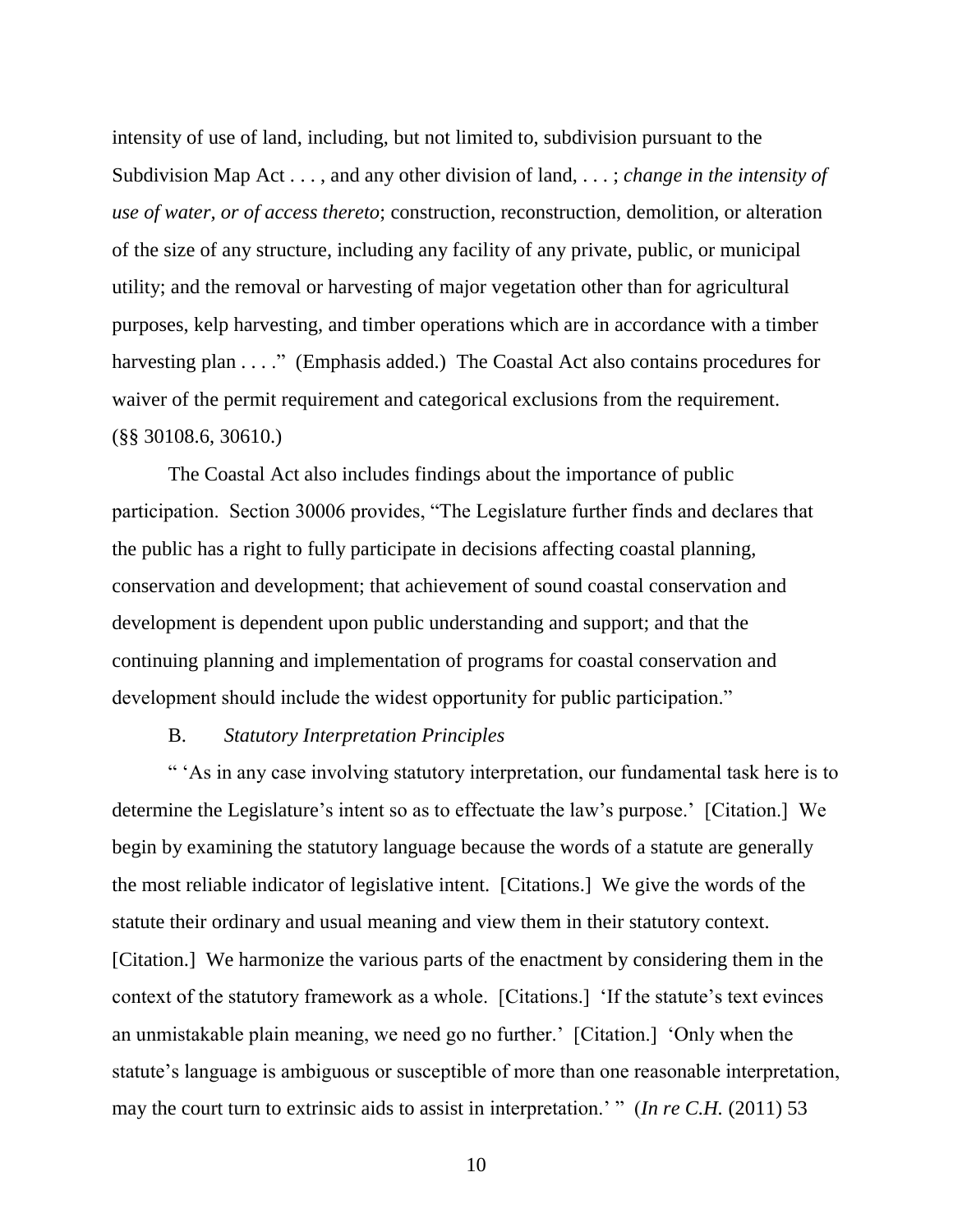Cal.4th 94, 100–101.) 
"When a provision of the Coastal Act is at issue, we are enjoined to construe it liberally to accomplish its purposes and objectives, giving the highest priority to environmental considerations.‖ (*McAllister v. California Coastal Com.* (2008) 169 Cal.App.4th 912, 928.)

#### C. *The Plain Language of the Coastal Act Controls*

The trial court held appellants' conduct in closing public access to Martins Beach was "development" under the Coastal Act because it decreased access to the water.  $(\S 30106)$  "development" includes "change in the intensity of use of water, or of access thereto"].) Appellants argue, "the simple acts of closing a gate and painting a sign do not constitute 'development' that requires a permit. It is commonsense that these acts are nothing like those specifically covered by the statute—such as constructing or demolishing a building, dredging or mining the land, or subdividing parcels." Similarly, they assert, "What the actions included in Section 30106's definition have in common is that they significantly change the nature of the land or a structure built on the land in question."

The Coastal Act has not been read as narrowly as appellants propose. Instead, the courts have given the term "development" an "expansive interpretation . . . consistent with the mandate that the Coastal Act is to be 'liberally construed to accomplish its purposes and objectives.' [§ 30009]." (*Pacific Palisades*, *supra*, 55 Cal.4th at p. 796; see also *Gualala Festivals Committee v. California Coastal Com.* (2010) 183 Cal.App.4th 60, 67 (*Gualala*) ["the statute provides an expansive definition of the activities that constitute development for purposes of the Act. It is the language of that definition that must be applied and interpreted, giving the words their usual and ordinary meaning."].) Thus, directly contrary to appellants' assertions, "the Coastal Act's definition of 'development' goes beyond 'what is commonly regarded as a development of real property' [citation] and is not restricted to activities that physically alter the land or water [citation].‖ (*Pacific Palisades*, at p. 796; see also *Gualala*, at p. 67 [fireworks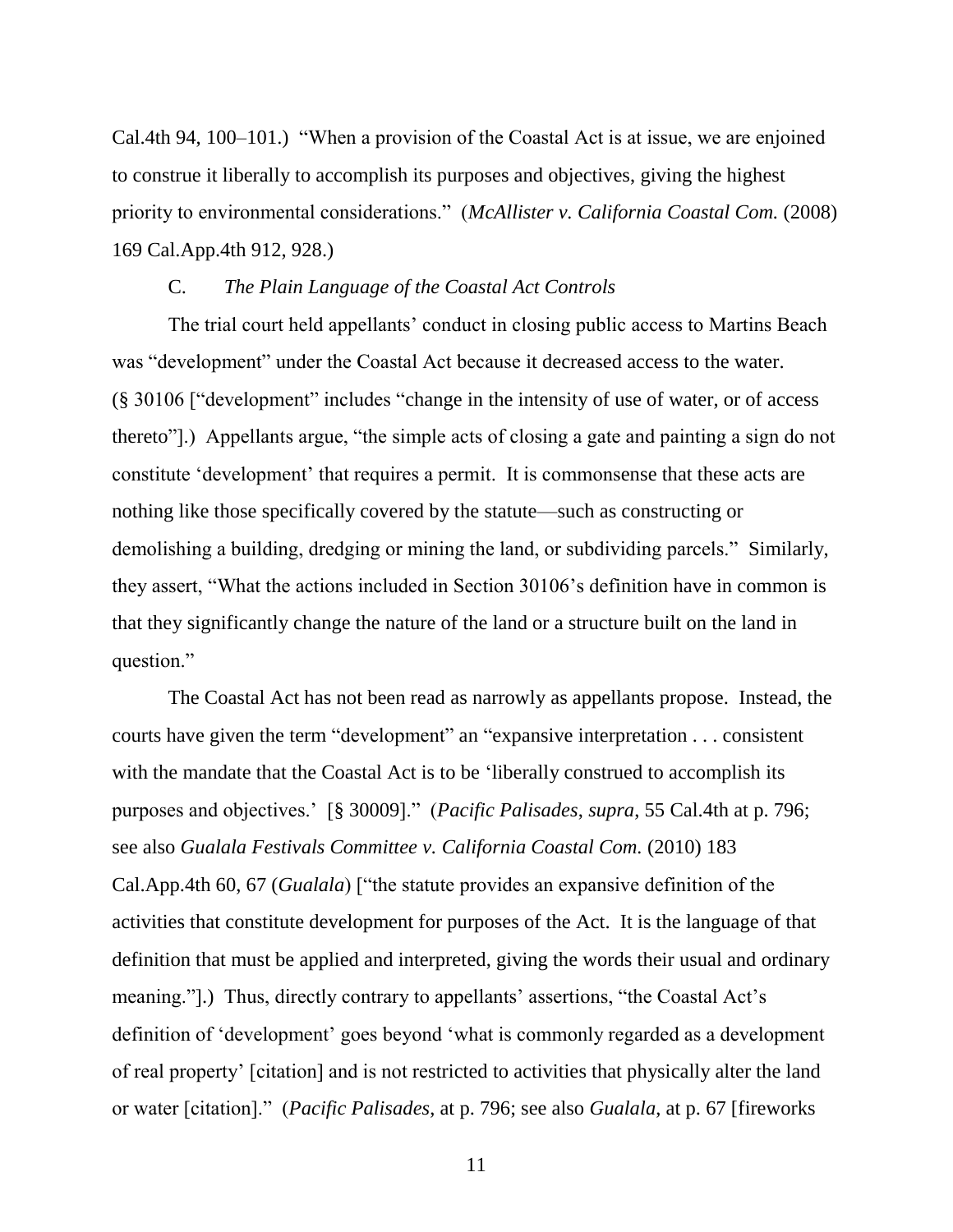display is development under plain language of section 30106, even though not ―commonly regarded‖ as such]; *Surfrider Foundation v. California Coastal Com.* (1994) 26 Cal. App. 4th 151, 158 ["the public access and recreational policies of the Coastal Act should be broadly construed to encompass all impediments to access, whether direct or indirect, physical or nonphysical"].) What is important for purposes of section 30106 in the present case is that appellants' conduct indisputably resulted in a significant *decrease* in access to Martins Beach. *Pacific Palisades* specifically contemplated that such a change would be within the scope of the Coastal Act permitting requirement. (*Pacific Palisades*, at p. 795 ["section 30106, by using the word 'change,' signals that a project that would decrease intensity of use, such as by limiting public access to the coastline or reducing the number of lots available for residential purposes, is also a development"... Accordingly, the nature of the conduct at issue does not undermine the conclusion that it is development under the plain language of section  $30106$ .<sup>11</sup>

Appellants also contend the trial court erred in interpreting the Coastal Act because it "failed to differentiate between true 'public access' – the right of the public to freely traverse open lands – and 'permissive access' – where a private owner allows invitees to enter and use his or her lands." They suggest development under the Act should be read to encompass activities that result in a change in the intensity of access to water only where the access is pursuant to an *established public right of access*. They argue the contested language in section 30106 "was simply intended to require a property owner to obtain a permit if it wants to make changes that will impact a preexisting right of public use or access—i.e., limiting access to a public easement that has been granted,

 $11$  Appellants also argue their conduct does not constitute development because the gate and sign allegedly predate the Coastal Act, the act does not regulate the content of signs, and the gate and fence are authorized because they are in an agricultural zone. Appellants' arguments are misplaced. It is the totality of appellants' conduct in closing access to Martins Beach that the court concluded fell within the definition of development.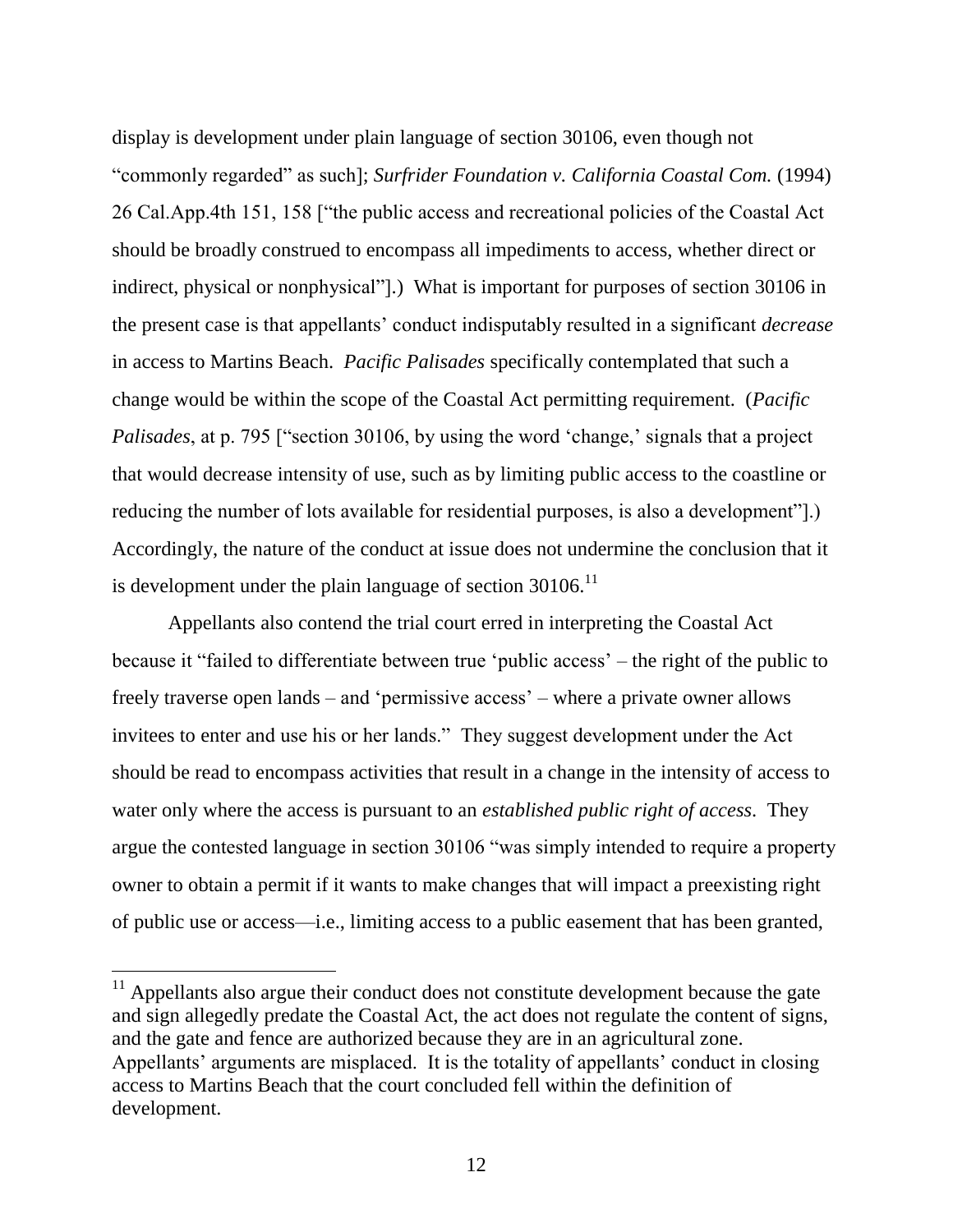purchased, or otherwise acquired as matter of legal right—not when a property owner simply wants to limits the extent to which it will invite the public to use its concededly private property.‖ Essentially, they argue section 30106 should be applied as if it read, "development" includes "change in the intensity of use of water, or of *established public right of* access thereto."

However, appellants point to nothing in the Coastal Act that would permit this court to add the limiting descriptive phrase "established public right of" to section 30106. (*People v. Massicot* (2002) 97 Cal.App.4th 920, 925 ["In construing a statute, it is the role of the judiciary to simply ascertain and declare what is in terms or in substance contained in the statute, not to insert what has been omitted."]; see also *California Fed. Savings & Loan Assn. v. City of Los Angeles* (1995) 11 Cal.4th 342, 349 (*California Federal*).) Appellants focus on section 30211, in Article 2 of Chapter 3 of the act (entitled "Public Access"), which provides in part, "Development shall not interfere with the public's right of access to the sea where acquired through use or legislative authorization.  $\ldots$  " But that provision does not purport to modify the definition of development in section  $30106$ .<sup>12</sup>

Next, appellants emphasize language in the Coastal Act providing assurances regarding the protection of private property rights. For example, section 30010 states, ―The Legislature hereby finds and declares that this division is not intended, and shall not be construed as authorizing the commission, port governing body, or local government acting pursuant to this division to exercise their power to grant or deny a permit in a manner which will take or damage private property for public use, without the payment of just compensation therefor. This section is not intended to increase or decrease the rights of any owner of property under the Constitution of the State of California or the

 $12$  We need not decide for purposes of the present appeal whether section 30211 contemplates that findings about acquisition of use rights may be made in proceedings on a CDP.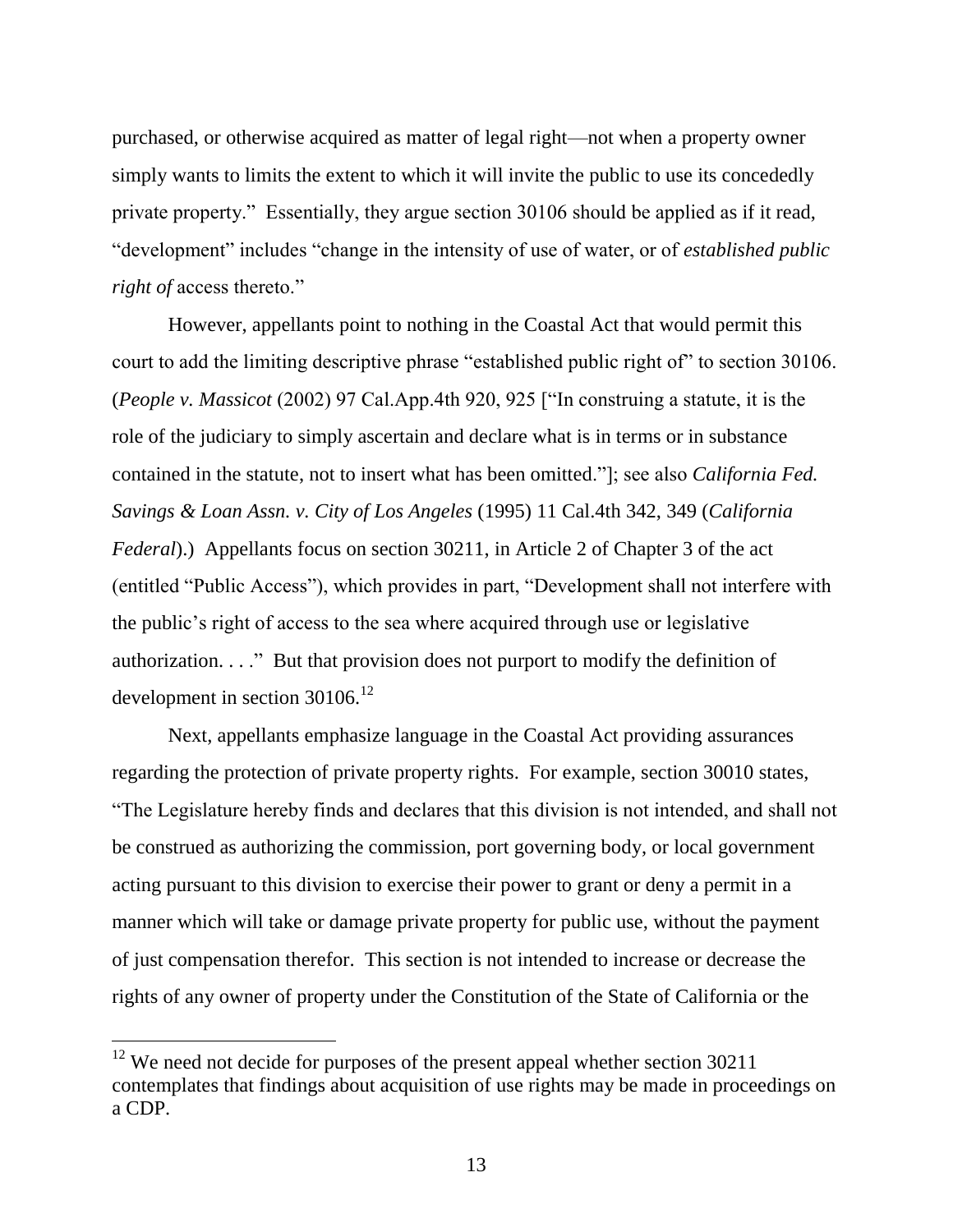United States." However, that provision merely re-states the limitations imposed by the takings clauses. Nothing in that language or other provisions referenced by appellants provides any basis to adopt the narrowing interpretation they propose. Instead, one of the "basic goals of the state for the coastal zone" is to "*Maximize* public access to and along the coast and *maximize* public recreational opportunities in the coastal zone consistent with sound resources conservation principles and constitutionally protected rights of private property owners." (§ 30001.5, subd. (c), emphasis added.) Thus, maximizing access is the goal, with the constitutional rights of property owners as the outside limit on access. The Legislature's determination to define "development" broadly and require consideration of property rights during the permitting process is sensible because it allows for public participation and the development of a full record regarding the nature and extent of the private and public property rights at stake.

Finally, appellants contend an interpretation of the Coastal Act permitting requirement that encompasses their conduct "would lead to all manner of absurd results. Must a private owner seek a permit anytime he wishes to throw a party with guests, and then again before he asks his guests to leave? Must a private owner who has a permit to install a water pump seek a permit every time he wishes to turn the pump on or off? Is a permit necessary to have a garage sale at one's home situated on the Coast?" However, the Coastal Act recognizes and addresses the possibility that the broad definition of development could be applied in situations where it would be inappropriate to require a CDP. Thus, section 30610 (entitled "Developments authorized without permit") provides that no permit shall be required with respect to a number of specific listed activities; with respect to "temporary event[s]" that do "not have any significant adverse impact upon coastal resources" (§ 30610, subd. (i)(1)); and with respect to "[a]ny category of development, or any category of development within a specifically defined geographic area, that the commission . . . has described or identified and with respect to which the commission has found that there is no potential for any significant adverse effect, either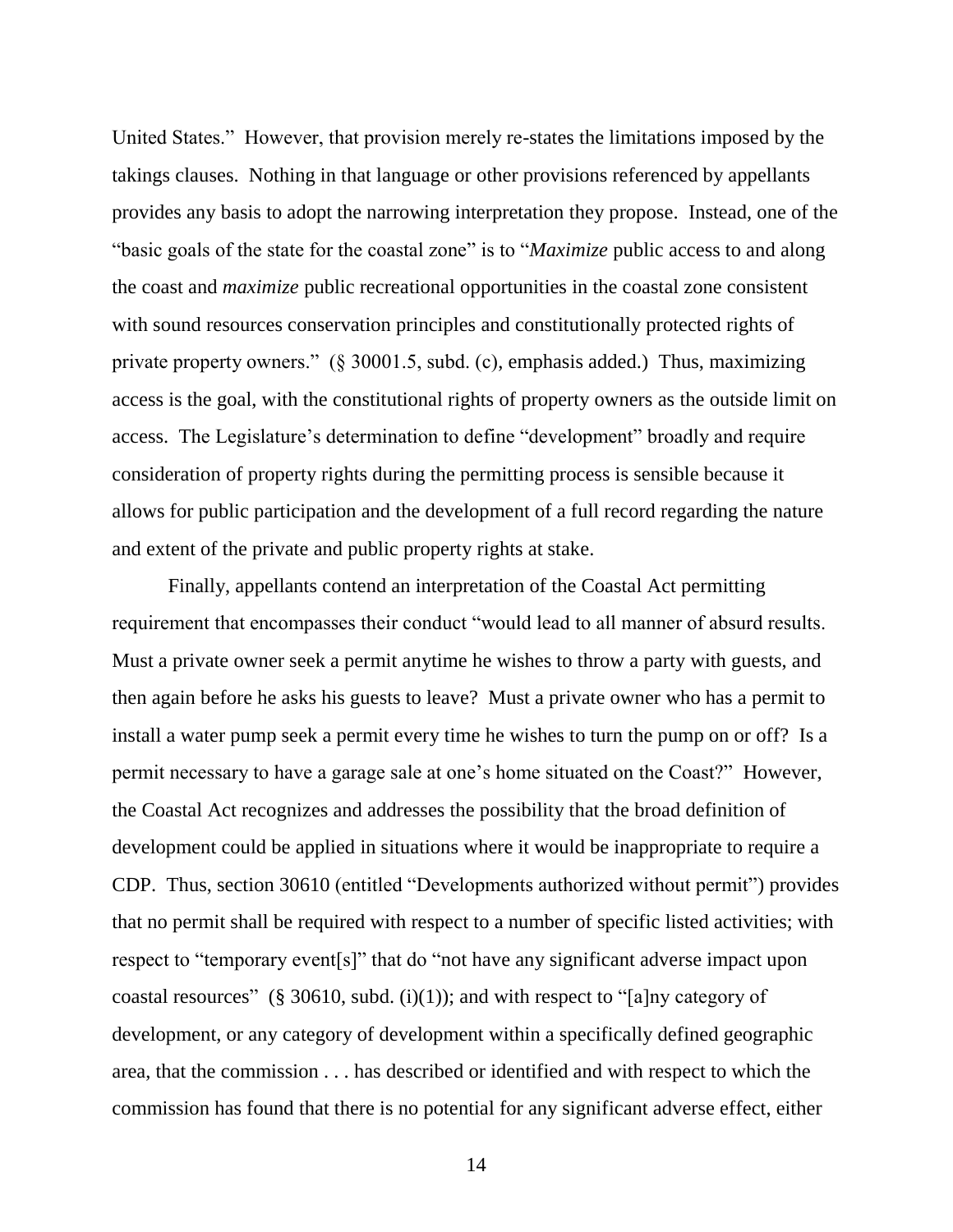individually or cumulatively, on coastal resources or on public access to, or along, the coast . . . . " (§ 30610, subd. (e); see also Cal. Code Regs., tit. 14, Div. 5.5, Ch. 6 ["Exclusions from Permit Requirements"].) Further, section 30624.7 authorizes the Coastal Commission to establish procedures for the executive director to issue "waivers" from [CDP] requirements for any development that is de minimis" and defines "de minimis" as a development that "involves no potential for any adverse effect, either individually or cumulatively, on coastal resources . . . ." (See also *Pacific Palisades*, *supra*, 55 Cal.4th at p. 797 [noting that, through section 30624.7, the Coastal Act "accounts for the possibility a proposed project may not affect coastal resources"]; *Gualala*, *supra*, 183 Cal.App.4th at p. 69 [citing section 30624.7 and stating "[t]hus, temporary or de minimis activity that does not adversely impact coastal resources is characterized in the statute as 'development' but may be exempted from the permit requirement"].)

That the Legislature adopted exceptions from the permitting requirement and authorized further exemptions for conduct that would literally constitute "development" under section 30106 shows the broad definition was meant to be taken literally and the possibility that it would be absurd to require a CDP for certain conduct would be addressed through the procedures for exceptions in the Coastal Act. Appellants fail to show that the exceptions procedures are inadequate. The *Gualala* court rejected an argument directly analogous to that made by appellants. There, the appellant argued construing development broadly enough to encompass its fireworks festival would lead to " 'absurd results,' " outlining various scenarios, as appellants do in the present case. (*Gualala*, *supra*, 183 Cal.App.4th at p. 69, fn. 3.) *Gualala* rejected the argument, stating ―The exemption and waiver provisions, however, avoid [appellant's] hypothetical absurdities." *(Ibid.)* The court further explained, "Construing the Act to provide the [Coastal] Commission with both expansive jurisdiction to control even limited, temporary development and the authority to exempt from the permit process development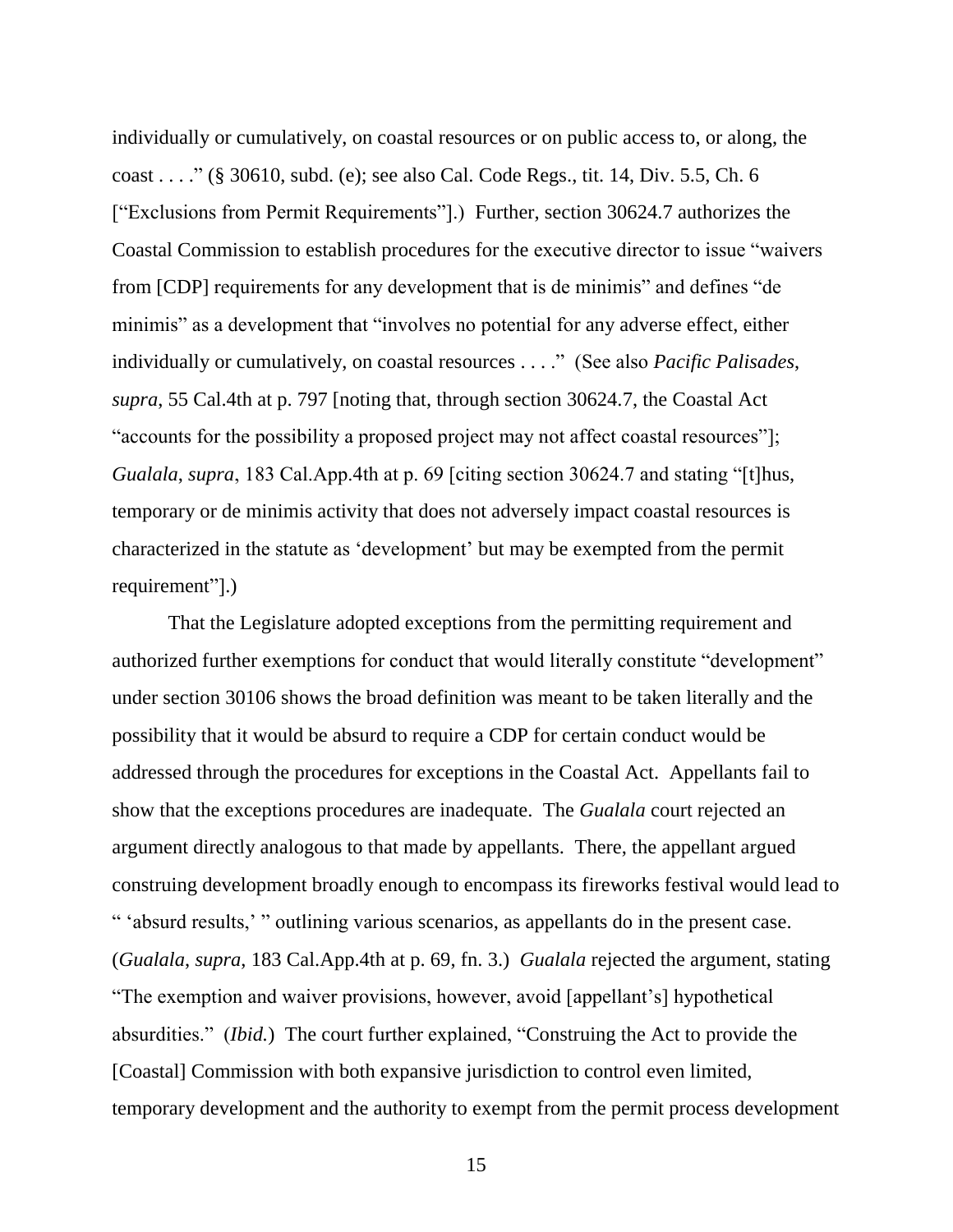that does not have ‗any significant adverse impact upon coastal resources' provides the [Coastal] Commission the necessary flexibility to manage the coastal zone environment so as to accomplish the statutory purposes.‖ (*Id.* at pp. 69–70; accord *Pacific Palisades*, *supra*, 55 Cal.4th at p. 797.) The same reasoning applies here.<sup>13</sup>

Liberally construing the Coastal Act to accomplish its purposes and objectives (§ 30009), we conclude the trial court did not err in applying the plain language of section  $30106$ <sup>14</sup>

 $\overline{a}$ 

Finally, we reject appellants' suggestion in a July 10, 2017 letter submitted following oral argument that the California Supreme Court's recent decision in *Lynch v. California Coastal Com.* (2017) 3 Cal.5th 470, is relevant to the present appeal. Appellants assert that *Lynch* "underscores that if [appellants] were to apply for a permit

 $13$  Arguably, interpreting section 30106 to encompass appellants' conduct would trigger the section 30212 requirement that "new development projects" provide public coastal access. (See *Whaler's Village Club v. California Coastal Com.* (1985) 173 Cal.App.3d 240, 258.) However, if the permit consideration process disclosed no basis to deny appellants a CDP allowing them to close public access to Martins Beach, it would likely be improper to impose that access requirement. Among other things, section 30214, subdivision (b), requires that "the public access policies of this article be carried out in a reasonable manner that considers the equities and that balances the rights of the individual property owner with the public's constitutional right of access."  $14$  Because the plain language of section 30106 controls, it is unnecessary to address appellants' arguments based on the legislative history of the Coastal Act. (*People v. Flores* (2003) 30 Cal.4th 1059, 1063 ["When the language of a statute is clear, we need go no further."]; *California Federal*, *supra*, 11 Cal.4th at p. 349 ["When, as here, <sup>4</sup> "Statutory language is . . . clear and unambiguous there is no need for construction, and courts should not indulge in it.' "' "'.) In any event, none of appellants' arguments provide a persuasive basis to reject a plain language interpretation of section 30106. Appellants also point to section 6213.5, which directs the Coastal Commission to negotiate with appellants to obtain an easement or to acquire an easement by eminent domain. (See fn. 6, *ante*.) However, appellants do not explain how the enactment of section 6213.5 is relevant to our construction of "development" in the Coastal Act. Section 6213.5 reflects the Legislature's intent that public access to Martins Beach be preserved, but it does not affect our analysis. Appellants urge that their proposed interpretation of "development" avoids the difficult constitutional questions addressed in part III, *post,* of this decision. (See, e.g., *People v. Engram* (2010) 50 Cal.4th 1131, 1161 ["a statute must be construed, if reasonably possible, in a manner that avoids a serious constitutional question‖].) However, appellants cite no authority such consideration provides a basis for disregarding the plain statutory language.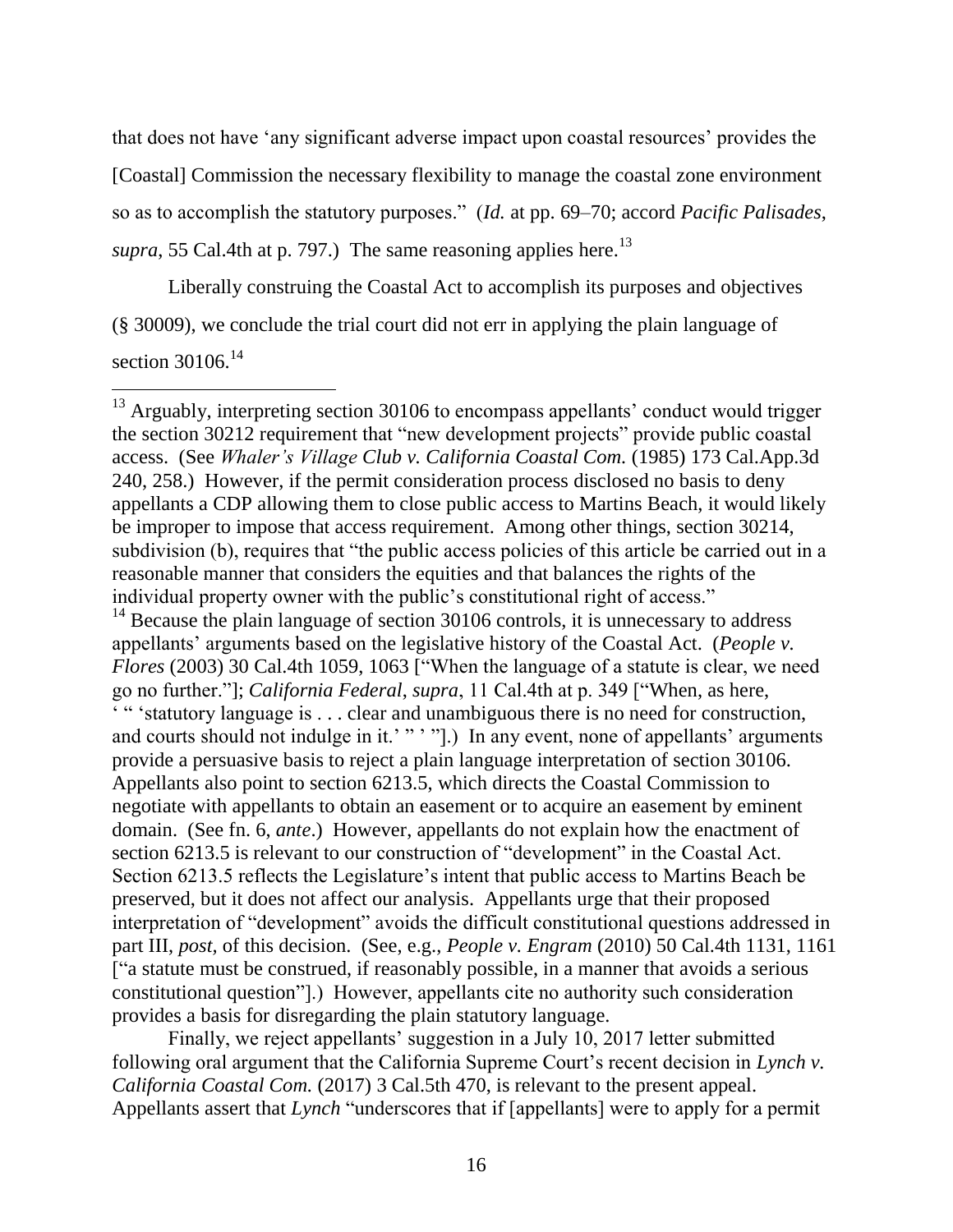#### II. *Appellants' Challenge to the Coastal Act's Permit Requirement is Not Ripe*

Appellants contend interpreting the Coastal Act to require they apply for a CDP would constitute an unconstitutional taking under the state and federal Constitutions. Surfrider and amicus the Coastal Commission argue that claim is not ripe for review. We agree.

A takings claim that challenges the application of regulations to particular property is not ripe until "the government entity charged with implementing the regulations has reached a final decision regarding the application of the regulations to the property at issue.‖ (*Williamson Co. Regional Planning v. Hamilton Bank* (1985) 473 U.S. 172, 186; accord *Landgate, Inc. v. California Coastal Com.* (1998) 17 Cal.4th 1006, 1018 (*Landgate*); see also *MacDonald, Sommer & Frates v. Yolo County* (1986) 477 U.S. 340, 348  $\lceil$  "an essential prerequisite  $\ldots$  is a final and authoritative determination of the type and intensity of development legally permitted on the subject property‖]; *Hensler v. City of Glendale* (1994) 8 Cal.4th 1, 12 ["The impact of a law or regulation on the owner's right to use or develop the property cannot be assessed until an administrative agency applies the ordinance or regulation to the property and a final administrative decision has been reached with regard to the availability of a variance or other means by which to exempt the property from the challenged restriction."]; *Boise Cascade Corp. v. United States* (Fed.Cir. 2002) 296 F.3d 1339, 1351–1352 (*Boise Cascade*) [collecting cases].) Such a final decision "informs the constitutional determination whether a regulation has deprived a landowner of 'all economically beneficial use' of the property, [citation], or defeated the reasonable investment-backed expectations of the landowner to

to engage in ‗development,' even while protesting the jurisdiction of the Coastal Commission over its conduct, [respondents] could try to argue that [appellants'] applying for and/or receiving some form of permit forfeited all challenges to the Coastal Commission's jurisdiction." Regardless of the applicability of *Lynch*'s forfeiture analysis to that situation, we have concluded appellants' conduct is "development" within the meaning of the Coastal Act.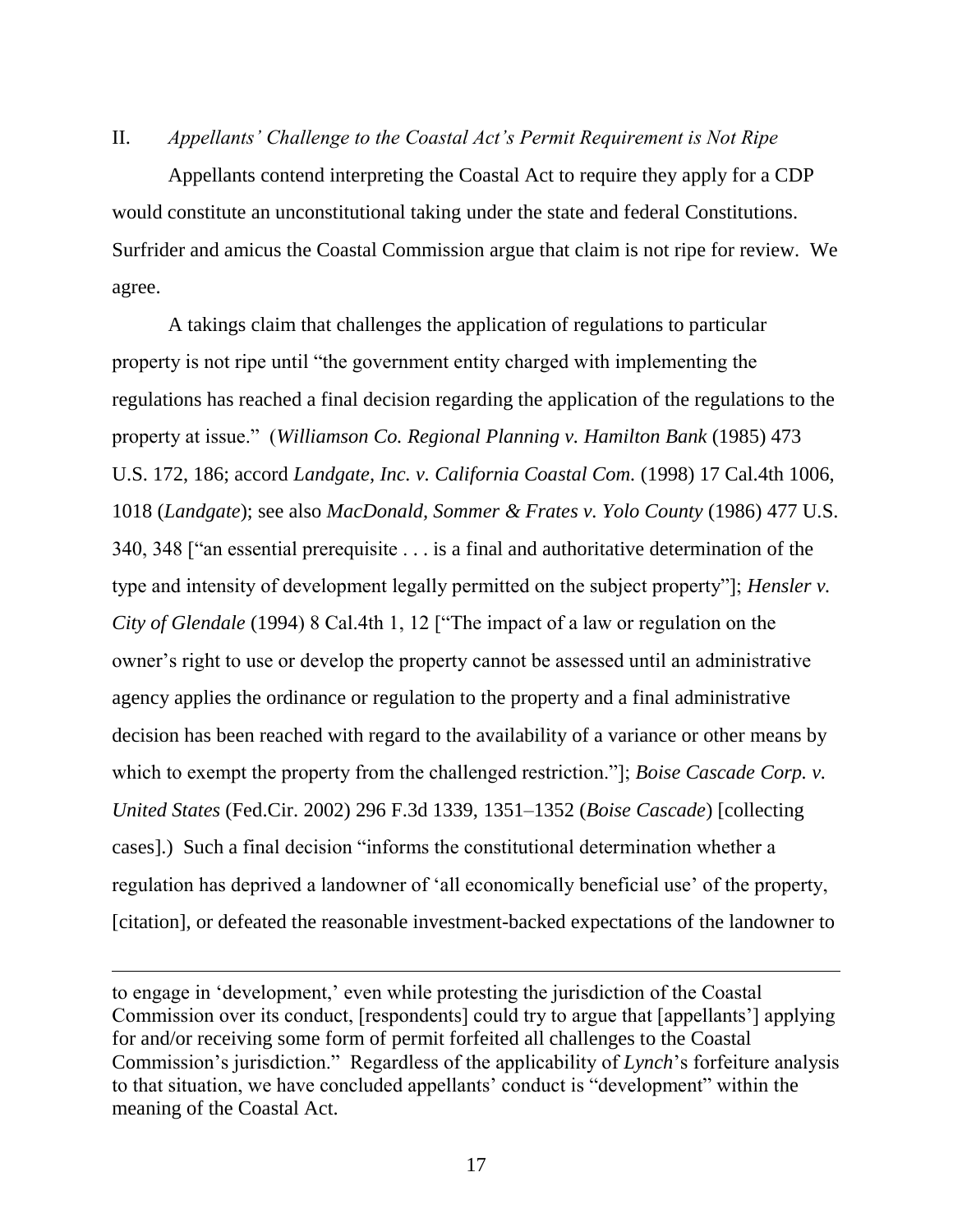the extent that a taking has occurred, [citation]. These matters cannot be resolved in definitive terms until a court knows 'the extent of permitted development' on the land in question.‖ (*Palazzolo v. Rhode Island* (2001) 533 U.S. 606, 618; see also *Williamson*, at p. 191.)

Appellants' takings claim with respect to the Coastal Act permit requirement is necessarily distinct from its claim with respect to the trial court's injunction (see part III, *post*). The injunction was a final determination that actually required appellants to temporarily allow the public to access Martins Beach. In contrast, it is undisputed that appellants have not obtained a final decision on an application for a CDP allowing them to close public access to Martins Beach; indeed, the record does not indicate any such application has been submitted. As amicus the Coastal Commission points out, "If the Coastal Act agencies grant [appellants] a permit to close their property to the public, or accept that denial of a permit would violate the provisions of [] section 30010 and adjust application of Coastal Act policies accordingly, or find that the public has existing rights of access to the property, those decisions would certainly inform determinations regarding the economic impact on [appellants] of Coastal Act regulation of their property as well as determinations regarding the character of the government action." Accordingly, appellants' claim the permit requirement itself effects a taking is not ripe. (See *Landgate, supra*, 17 Cal.4th at pp. 1017–1018, quoting *United States v. Riverside Bayview Homes, Inc.* (1985) 474 U.S. 121, 126–127 [" '[T]he mere assertion of regulatory jurisdiction by a governmental body does not constitute a regulatory taking. . . . A requirement that a person obtain a permit before engaging in a certain use of his or her property does not itself "take" the property in any sense: after all, the very existence of a permit system implies that permission may be granted, leaving the landowner free to use the property as desired.' "[.].

Appellants contend the ripeness requirement does not apply to them as the defendants, asserting that "ripeness is a prohibition on *plaintiffs* raising claims that do not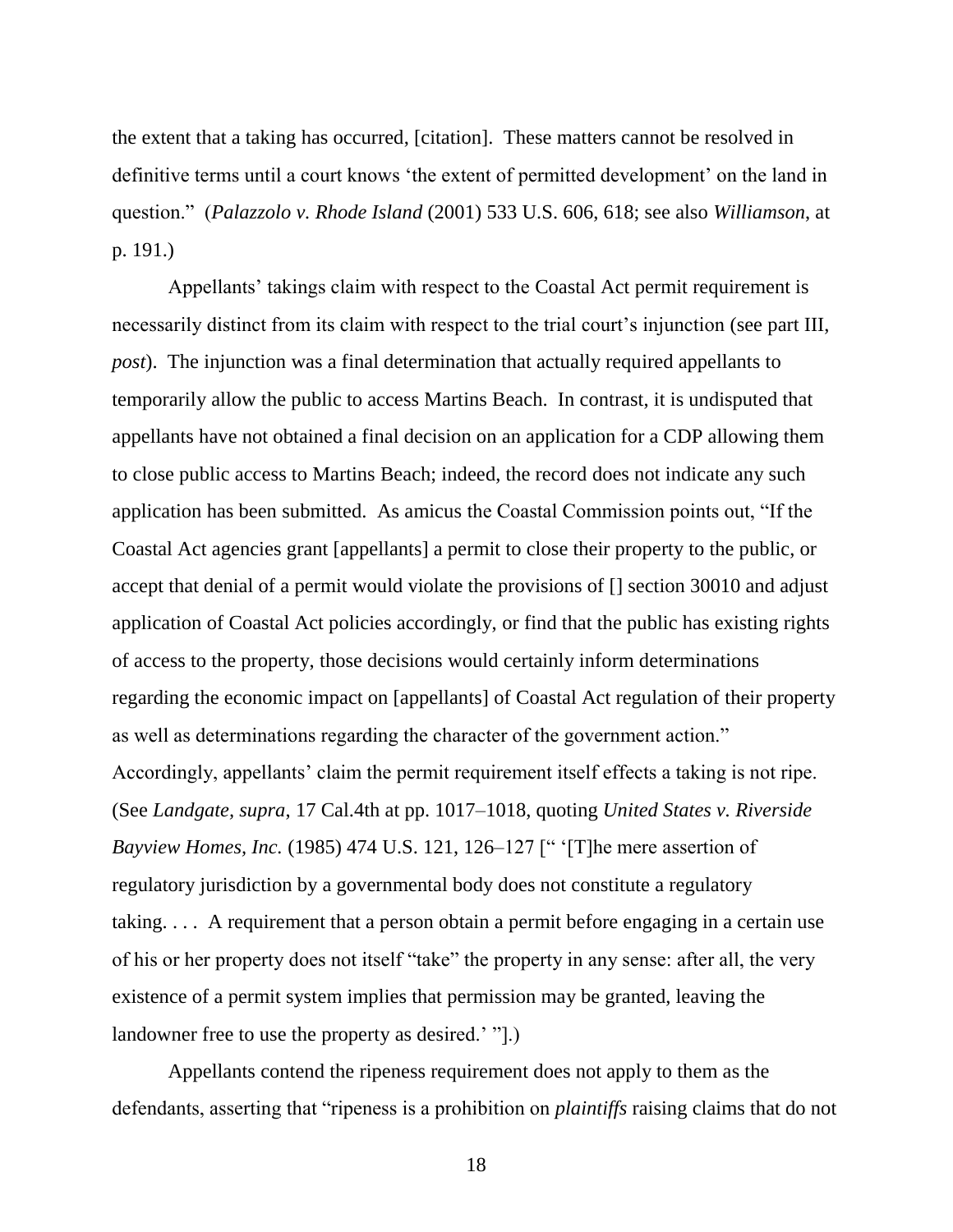yet warrant judicial attention." However, appellants' cases do not support that broad proposition; appellants' takings claim regarding the permit requirement cannot be resolved for the reasons explained above, even though the claim is asserted as a defense to Surfrider's effort to enforce the permitting requirements of the Coastal Act. (See *Vandermost v. Bowen* (2012) 53 Cal.4th 421, 452 (*Vandermost*) [" 'the ripeness doctrine is primarily bottomed on the recognition that judicial decisionmaking is best conducted in the context of an actual set of facts so that the issues will be framed with sufficient definiteness to enable the court to make a decree finally disposing of the controversy.' " $]$ .)<sup>15</sup> Appellants also argue their challenge to the permit requirement is ripe because "neither the County nor the [Coastal] Commission could deny a request for a permit to exercise [the right to exclude] without violating the Takings Clause." It may be that appellants' CDP application will be granted because the reviewing authority concludes denial of a permit would violate appellants' property rights, contrary to section 30010 of the Coastal Act. That determination will depend on the record developed following a CDP application. But appellants present no authority for the proposition that the likelihood their permit will be granted affects this court's analysis of the ripeness of their claim. Finally, we reject appellants' apparent suggestion, also unsupported by authority, that ripeness is only at issue in regulatory takings claims. Appellants' claim is

 $\overline{a}$ 

<sup>15</sup> *Horne v. Department of Agriculture* (2015) 135 S.Ct. 2419, does not support appellants' claim. There, the Supreme Court held raisin growers could present a takings defense in an enforcement action after they refused to surrender a quantity of raisins to the federal government pursuant to a regulation intended to stabilize prices. (*Id.* at p. 2056.) The court concluded the claim was ripe because it was not a situation where "the plaintiff 'ha[d] not yet obtained a final decision regarding the application of the  $\dots$ regulations to its property.' " (*Id.* at p. 2061.) Instead, "petitioners were subject to a final agency order imposing concrete fines and penalties at the time they sought judicial review." (*Id.* at pp. 2061–2062.) There is no comparable final order in the present case.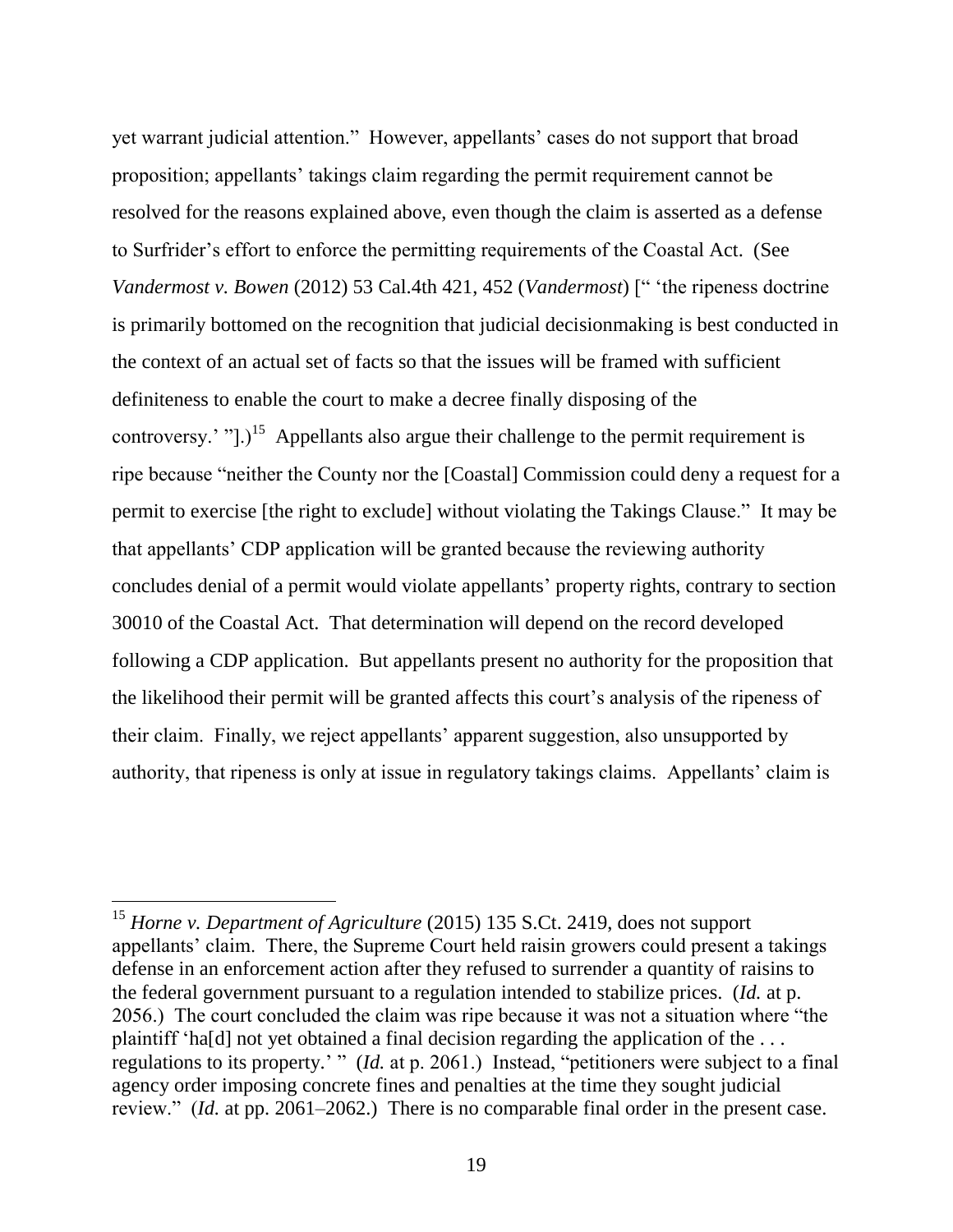not ripe because the bare permit requirement is not a taking; that the outcome they oppose is allegedly a physical taking does not change the analysis.<sup>16</sup>

This court will not issue an "advisory opinion" (*Vandermost*, *supra*, 53 Cal.4th at p. 452) regarding the constitutionality of a hypothetical decision on a CDP application regarding closure of Martins Beach before the County or Coastal Commission is given an opportunity to render a decision.

#### III. *Appellants Have Not Shown the Trial Court's Injunction Is Unconstitutional*

The trial court's judgment provides the following injunctive relief: "Defendants" are hereby ordered to cease preventing the public from accessing and using the water, beach, and coast at Martins Beach until resolution of Defendants' [CDP] application has been reached by San Mateo County and/or the Coastal Commission. The gate across Martins Beach Road must be unlocked and open to the same extent that it was unlocked and open at the time Defendants purchased the property." Appellants contend the injunction effects a per se physical taking. As we explain below, the United States Supreme Court is divided on the question of whether a judicial action may, itself constitute a taking. (See *Petro-Hunt, L.L.C. v. United States* (Fed.Cl. 2016) 126 Fed.Cl. 367, 378 (*Petro-Hunt*) ["The contours—and even the existence—of a judicial takings doctrine has been debated in federal courts and in legal scholarship.‖]; *Brace v. United States* (Fed.Cl. 2006) 72 Fed.Cl. 337, 358–359 ["Generally speaking, court orders have never been viewed themselves as independently giving rise to a taking.".) What is clear, however, is that judicial action that would be a taking if it were a legislative or executive act is unconstitutional, under either the takings clause or the due process clause. Pending a judicial ruling to the contrary, it is also clear that the trial court's injunction intrudes on

<sup>&</sup>lt;sup>16</sup> We recognize that the permit requirement means appellants are legally required to obtain a permit before closing public access, but appellants have not demonstrated that affects the ripeness analysis. The Coastal Commission has not sought to impose penalties for appellants' failure to seek a permit and we need not consider to what extent such penalties can be imposed on appellants, consistent with the takings clause.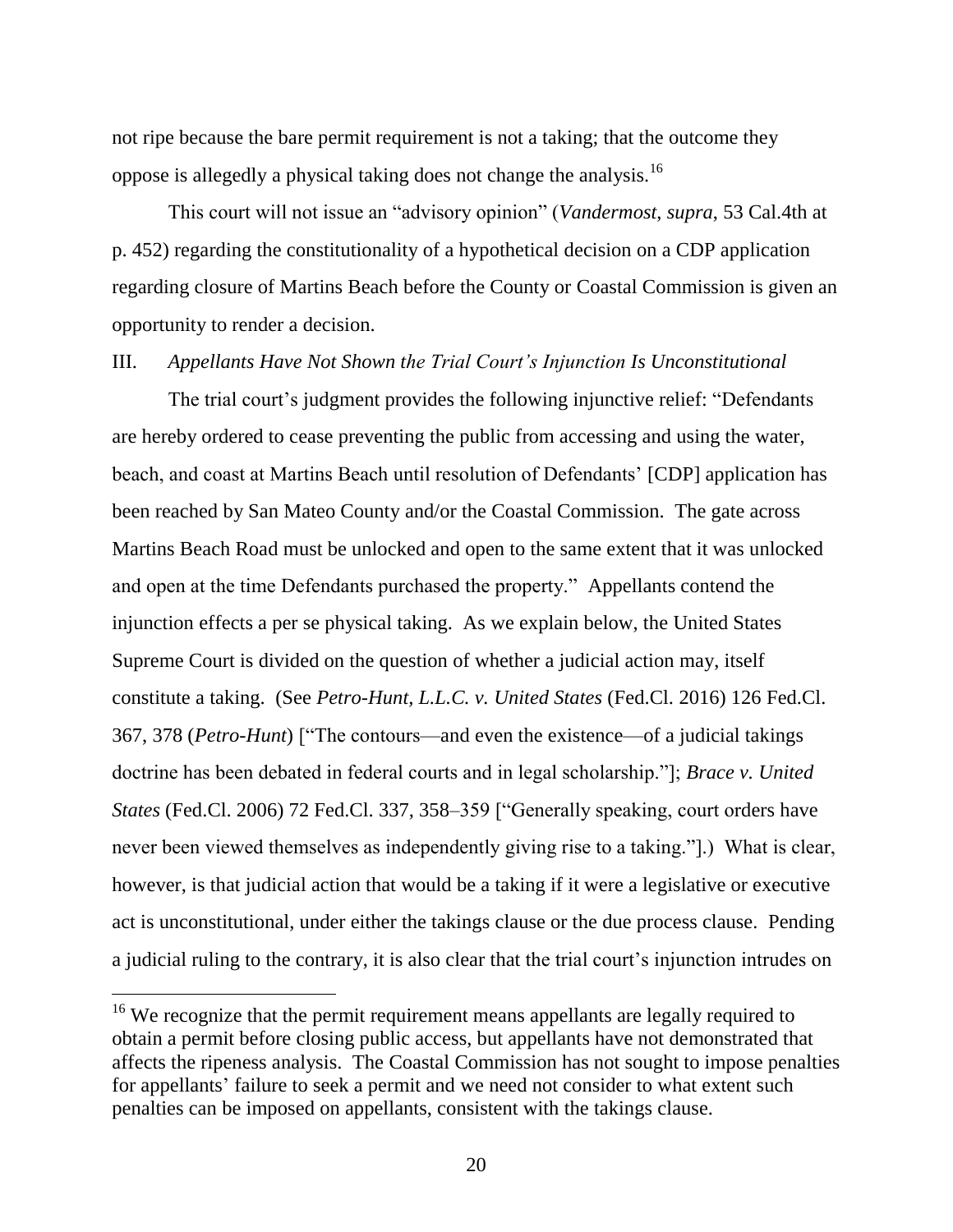appellants' established property right to exclude others by allowing the public to access Martins Beach pending a determination on appellants' application for a CDP. However, we reject appellants' contention that this temporary right of beach access is a per se taking. Because appellants do not contend the injunction is a taking under the ad hoc, multifactor test of *Penn Central Transp. Co. v. City of New York* (1978) 438 U.S. 104 (*Penn Central*), or under any other multifactor analysis, we do not evaluate the trial court's injunction under such an analysis.

## A. *If Appellants Established that the Trial Court's Injunction Effected a Taking, It Was Unconstitutional<sup>17</sup>*

―The Takings Clause of the Fifth Amendment, made applicable to the States through the Fourteenth Amendment [citation], provides that private property shall not 'be taken for public use, without just compensation.' " (*Lingle v. Chevron U.S.A. Inc.* (2005) 544 U.S. 528, 536 (*Lingle*); see also Cal. Const., art. I, § 19 [takings clause in California constitution]; *California Building Industry Assn. v. City of San Jose* (2015) 61 Cal.4th 435, 456, fn. 10 (*California Building Industry. Assn.*) ["In contexts comparable to that at issue in this case, past cases of this court have interpreted the state takings clause 'congruently' with the federal takings clause." $]$ .)<sup>18</sup> "As a general matter, so long as a land use regulation does not constitute a physical taking or deprive a property owner of all viable economic use of the property, such a restriction does not violate the takings clause insofar as it governs a property owner's future use of his or her property, except in the unusual circumstance in which the use restriction is properly found to go 'too far' and to constitute a ‗regulatory taking' under the ad hoc, multifactored test discussed by the

 $17$  At various points in this decision we phrase the question at issue as whether the trial court's injunction effected a "taking." But, consistent with our discussion herein, we mean that it would be considered a taking if done by the legislative or executive branches of government.

 $18$  There are significant differences between the state and federal takings clauses with respect to the timing of and procedures for just compensation. (See *Property Reserve, Inc. v. Superior Court* (2016) 1 Cal.5th 151, 185–188 (*Property Reserve*).)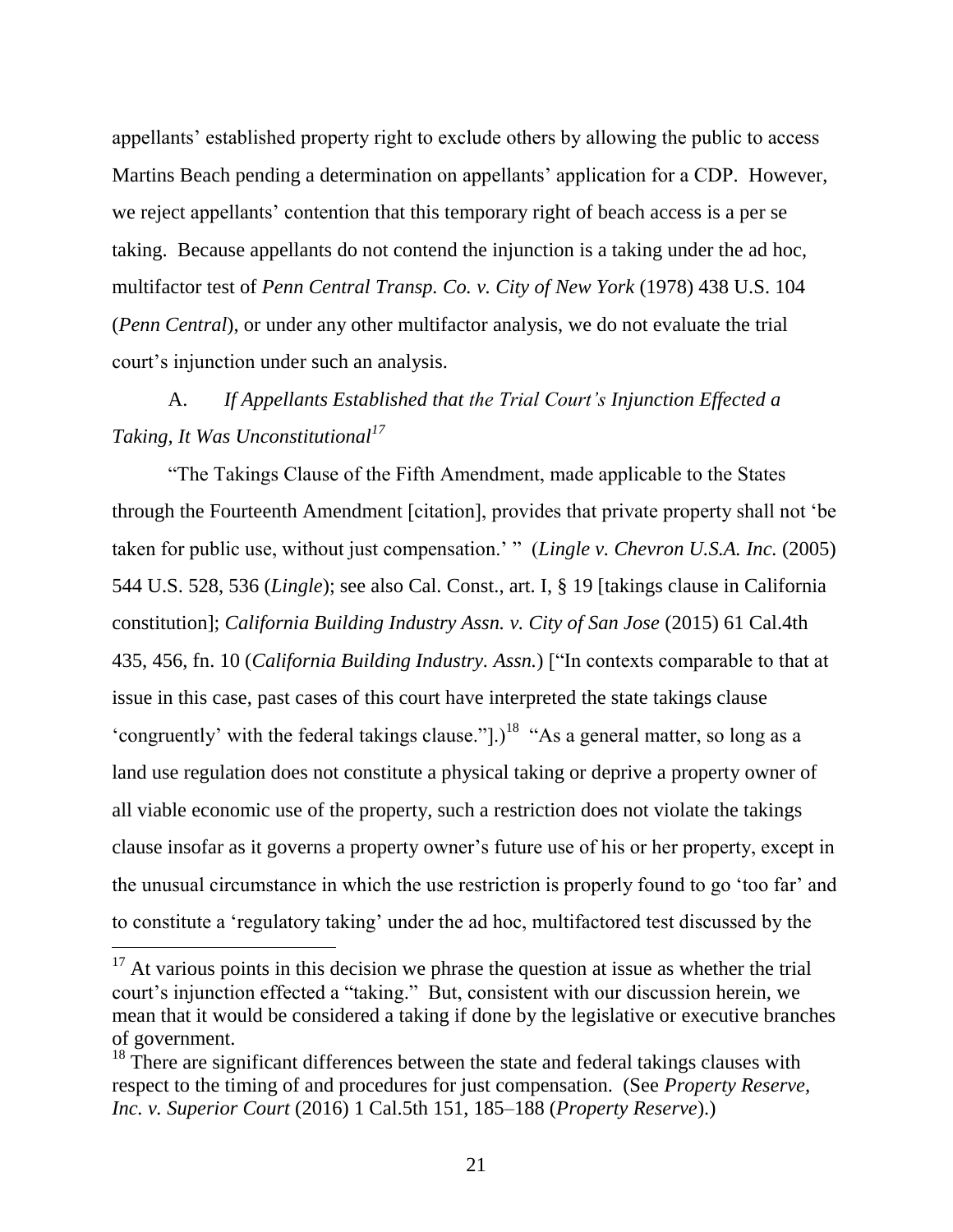United States Supreme Court in *Penn Central*<sup>[</sup>, *supra*, 438 U.S. 104]." (*California Building. Industry Assn.*, at p. 462.) Governmental action that constitutes a permanent physical invasion or deprives a property of all viable economic use is usually a ― ‗categorical' ‖ taking requiring compensation. (*Kavanau v. Santa Monica Rent Control Bd.* (1997) 16 Cal.4th at p. 774 (*Kavanau*).) The determination of whether a taking has occurred is "a question of law based on factual underpinnings." (*Bass Enterprises Prod. Co. v. United States* (Fed.Cir. 1998) 133 F.3d 893, 895.)

In *Stop the Beach Renourishment, Inc. v. Florida D.E.P.* (2010) 560 U.S. 702 (*Stop the Beach*), the United States Supreme Court considered the applicability of the takings clause to judicial action. There, a group of beachfront landowners contended the Florida Supreme Court took their property when it held that a state statute providing for beach restoration projects did not unconstitutionally deprive landowners of their right to littoral accretions (additions of sand, sediment, or other deposits to waterfront land). (*Stop the Beach*, at pp. 707–712.) The eight justices who took part in the case<sup>19</sup> held the Florida court's decision did not constitute a violation of the takings clause because it "did" not contravene the established property rights of" the landowners. (*Id.* at p. 733.) The court reasoned, "[t]here is no taking unless petitioner can show that, before the Florida Supreme Court's decision, littoral-property owners had rights to future accretions and contact with the water superior to the State's right to fill in its submerged land." (*Id.* at p. 730.) The landowners failed to make that showing. (*Id.* at pp. 730–733.)<sup>20</sup>

 $\overline{a}$ 

<sup>19</sup> Justice Stevens did not participate in deciding the case. (*Stop the Beach*, *supra*, 560 U.S. at p. 733.)

<sup>20</sup> The Florida statute designated the re-claimed beach as public property. (*Stop the Beach*, *supra*, 560 U.S. at p. 710.) The Florida Supreme Court concluded the legislation was not a taking because the doctrine of "avulsion . . . permitted the State to reclaim the restored beach on behalf of the public." (*Id.* at p. 712.) Justice Scalia's plurality opinion framed the relevant question under the takings clause as whether the Florida Supreme Court's interpretation of the relevant property law had "declare[d] that what was once an established right of private property no longer exists." (*Id.* at p. 715; see also Peñalver & Strahilevitz, Judicial Takings or Due Process? (2012) 97 Cornell L.Rev. 305, 365 ["If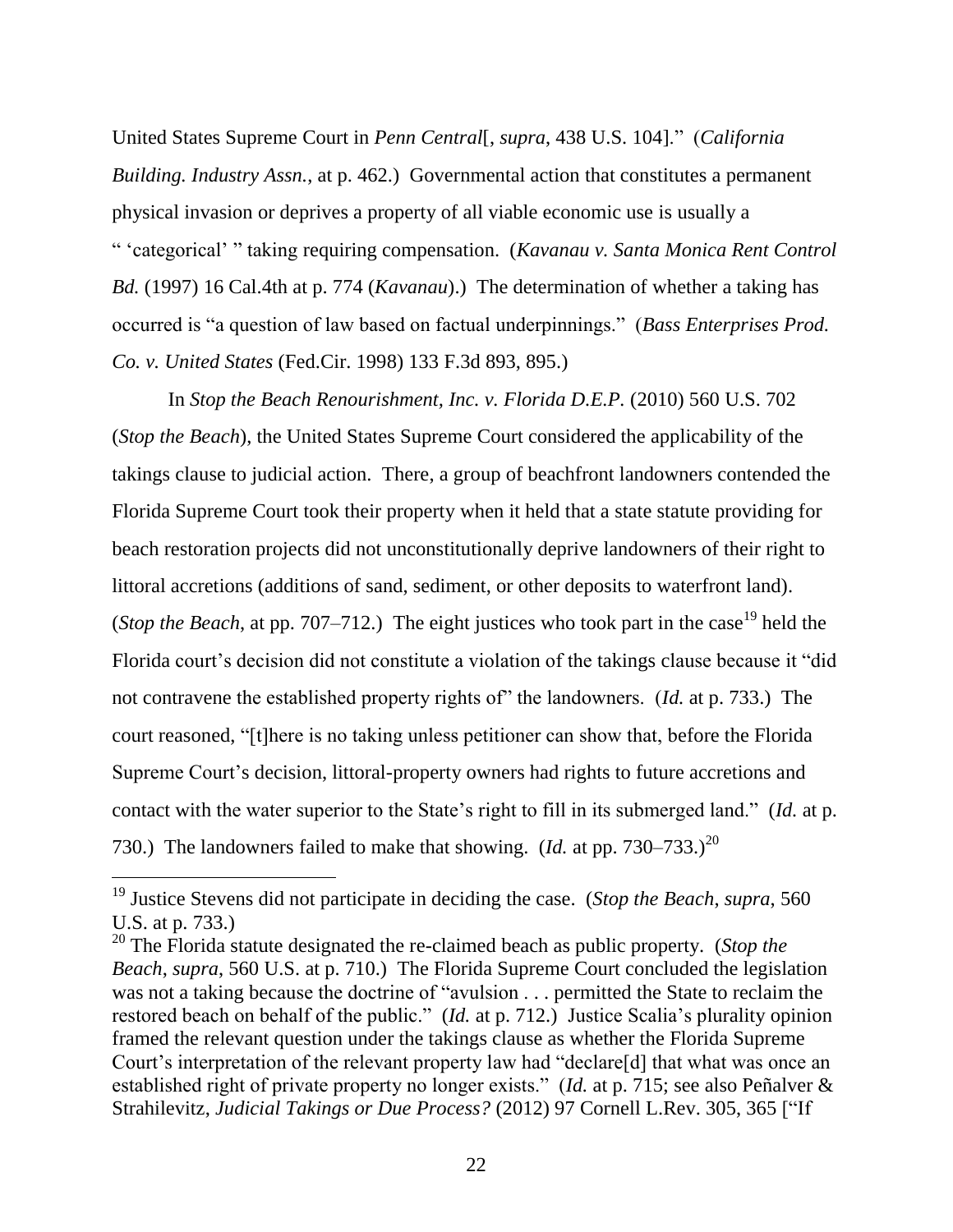As relevant to the present case, in resolving *Stop the Beach*, the Justices considered whether a court decision can effect a compensable taking of property. Justice Scalia's plurality opinion for four Justices concluded a state court decision could effect a compensable taking if it reversed well-established property law. The plurality reasoned the takings clause "bars *the State* from taking private property without paying for it, no matter which branch is the instrument of the taking." (*Stop the Beach*, *supra*, 560 U.S. at p. 715.) "If a legislature or a court declares that what was once an established right of private property no longer exists, it has taken that property, no less than if the State had physically appropriated it or destroyed its value by regulation.‖ (*Ibid.*) But state court decisions that "merely clarify and elaborate property entitlements" are not judicial takings. (*Id.* at p. 727.) A state court decision that effects a taking should be reversed and the state legislature can decide to "either provide compensation or acquiesce in the invalidity of the offending features of the Act." (*Id.* at pp. 723–724.)

On the other hand, four other Justices declined to reach that issue, concluding it was unnecessary to determine whether the actions of a court can effect a taking. (*Stop the Beach, supra,* 560 U.S. at pp. 733–734 (conc. opn. of Kennedy, J.) ["[T]his case does not require the Court to determine whether, or when, a judicial decision determining the rights of property owners can violate the Takings Clause"]; *id.*, at p. 745 (conc. opn. of Breyer, J.) ["There is no need now to decide more than . . . that the Florida Supreme Court's decision in this case did not amount to a 'judicial taking.' "[.]. Justice Kennedy, joined by Justice Sotomayor, reasoned that exercise of the power to take property for public use (upon payment of compensation) has "as a matter of custom and practice" been within the province of "the political branches—the legislature and the executive—

the Florida Supreme Court had in fact changed its law of avulsion . . . [t]he [Florida] courts would have been the instrumentality by which the government defendants . . . . took private property for public use, literally redefining private property as state property."[.]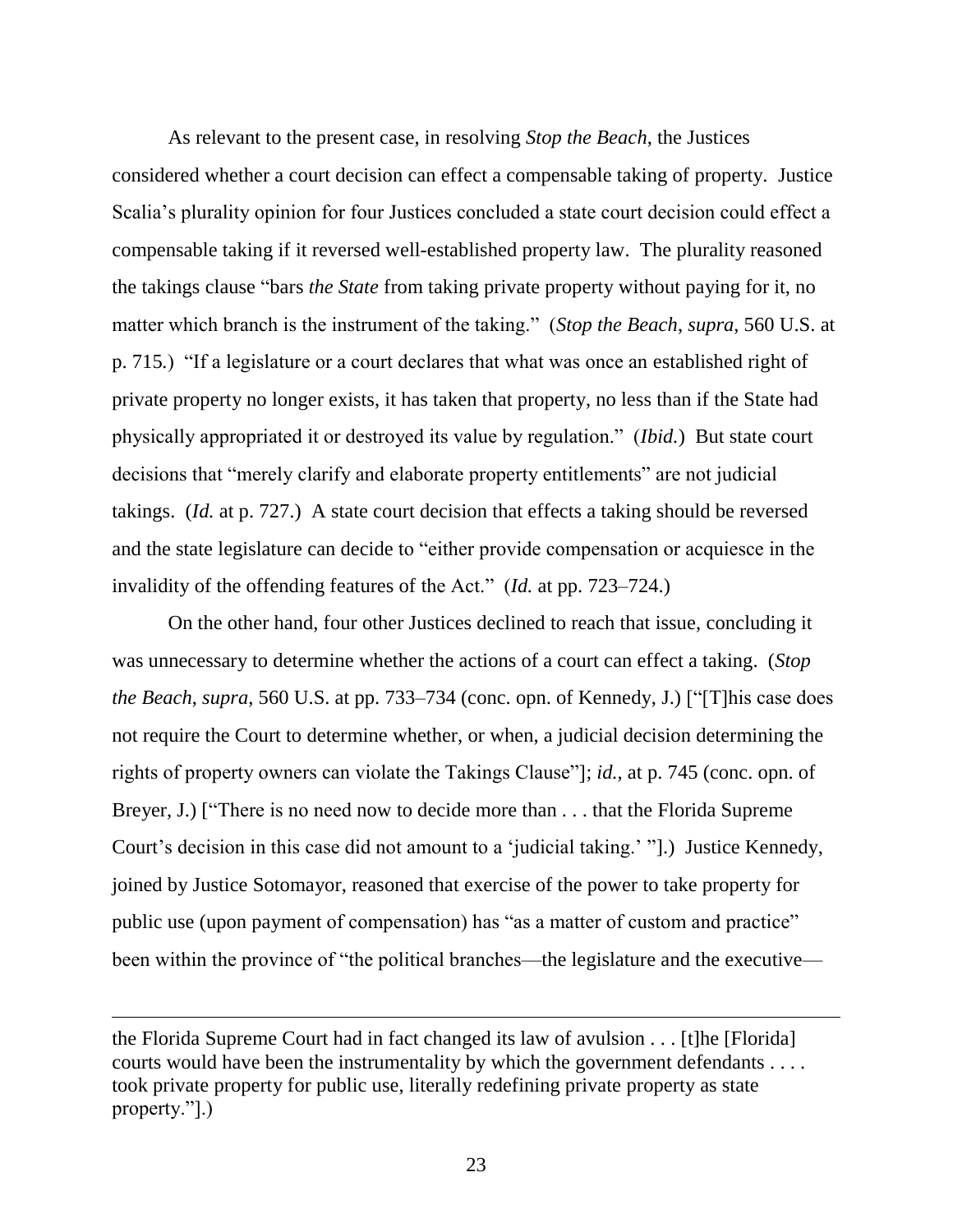not the courts.‖ (*Stop the Beach*, at p. 735 (conc. opn. of Kennedy, J.).) He expressed concern that a judicial takings doctrine would permit judges to exercise powers more appropriately resting in the legislative and executive branches and that there are unresolved questions as to, for example, the proper remedy for a judicial taking. (*Id.*, at pp. 736-741.) Justice Breyer, in his concurrence joined by Justice Ginsburg, warned that adoption of a judicial takings doctrine "would invite a host of federal takings claims without the mature consideration of potential procedural or substantive legal principles that might limit federal interference in matters that are primarily the subject of state law." (*Stop the Beach*, at p. 743 (conc. opn. of Breyer, J.).)

Justice Kennedy argued in his concurrence that the Due Process Clause was the more appropriate place to look for limitations on judicial power. "The due process clauses of the state and federal Constitutions guarantee property owners ‗due process of law' " prior to any deprivation of " 'property.' " (*Kavanau*, *supra*, 16 Cal.4th at p. 770; see also Cal. Const., art. I, § 7; U.S. Const., 14th Amend., § 1.) The due process clauses ―guarantee appropriate procedural protections [citation] and also place some substantive limitations on legislative measures." (*Kavanau*, at p. 771.) Justice Kennedy reasoned that, "[i]f a judicial decision, as opposed to an act of the executive or the legislature, eliminates an established property right, the judgment could be set aside as a deprivation of property without due process of law. The Due Process Clause, in both its substantive and procedural aspects, is a central limitation upon the exercise of judicial power." (*Stop the Beach*, *supra*, 560 U.S. at p. 735 (con. opn. of Kennedy, J.); see also *id.* at p. 737 ["The Court would be on strong footing in ruling that a judicial decision that eliminates or substantially changes established property rights, which are a legitimate expectation of the owner, is 'arbitrary or irrational' under the Due Process Clause."[1]. Without opining whether the act would be a violation of procedural or substantive due process, Justice Kennedy declared that "without a judicial takings doctrine, the Due Process Clause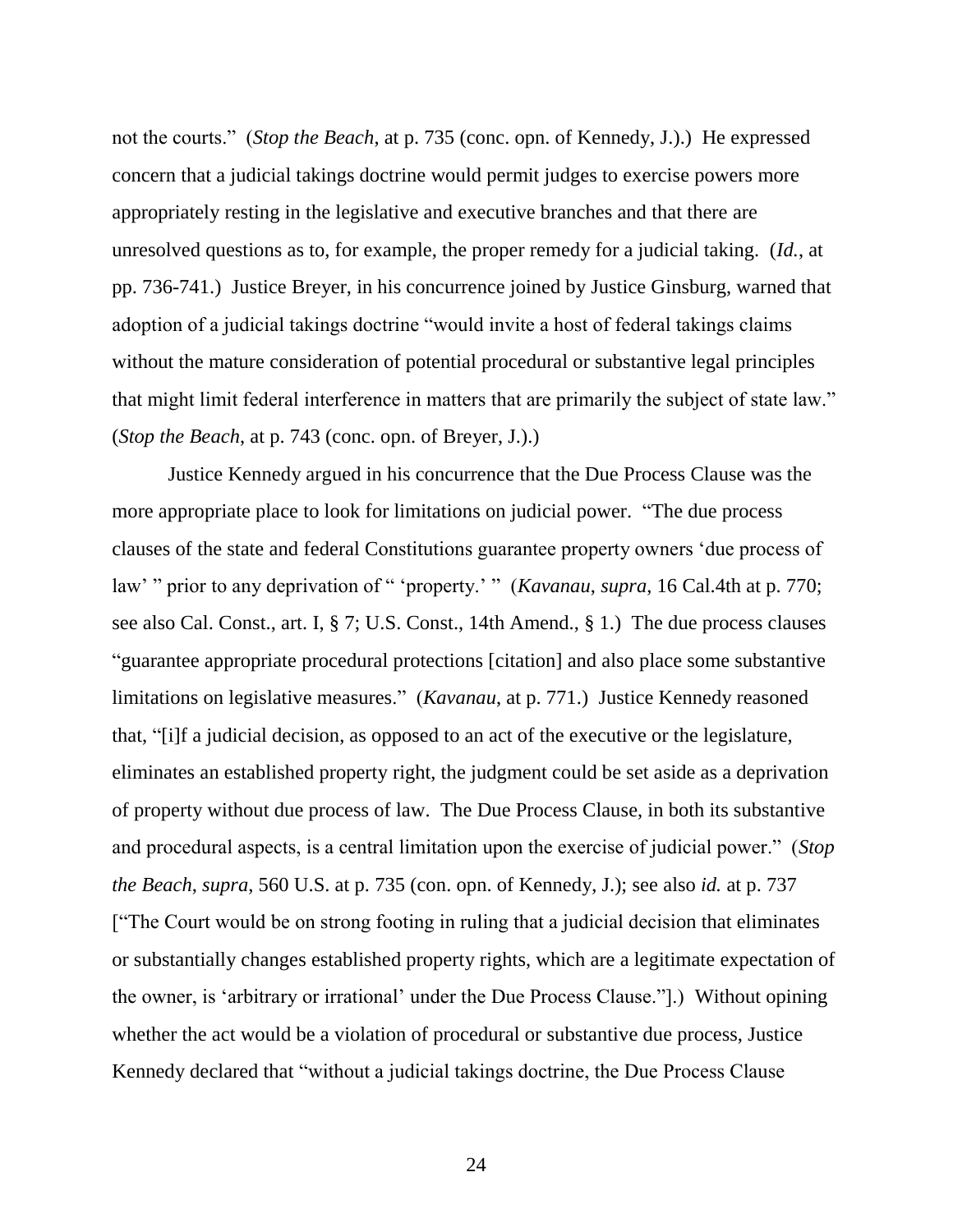would likely prevent a State from doing 'by judicial decree what the Takings Clause forbids it to do by legislative fiat.' " *(Ibid.)* 

Thus, under the plurality's views and under Justice Kennedy's concurrence, a judicial act that would constitute a taking if done by another branch of government is unconstitutional.<sup>21</sup> We recognize the claimed judicial taking in the present case is somewhat different from the one challenged in *Stop the Beach*. In that case, the claimed taking was an interpretation of property law that the landowners contended deprived them of their right to littoral accretions. (*Stop the Beach*, *supra*, 560 U.S. at pp. 707–712.) In the present case, the claimed taking is not an interpretation of property law. It is an injunction designed to enforce the permit requirements of the Coastal Act. Nevertheless, Surfrider does not contend that distinction affects the constitutionality of the injunction under *Stop the Beach*. Surfrider states that it "has no quarrel with the general proposition

 $\overline{a}$ <sup>21</sup> *Stop the Beach* does not seem the best case to serve as a foundation for an analysis of a judicial takings doctrine. The taking discussed by the plurality opinion originated in legislative action. Arguably, the judicial decision effectuated nothing more than a legislative taking and could have been analyzed as such. (See Stevens, J. (Ret.), *The Ninth Vote in the "Stop the Beach" Case* (2013) 88 Chi.-Kent L.Rev. 553, 557 ["if there had been any taking in the case, it would not have been a 'judicial' taking. Any taking that might have occurred was effected either when the Florida state legislature passed the statute authorizing the creation of new permanent unchanging property lines to replace the ever-changing common-law lines, or when the agency actually set the property lines that would preclude petitioners from acquiring further land by accretion."]; Snyder, *Unnecessary Expansion of the Takings Clause to the Judiciary: Stop the Beach Renourishment, Inc. v. Fla. Dep't of Envtl. Prot., 130 S. Ct. 2592 (2010)* (2011) 30 Temp. J. Sci. Tech. & Envtl. L. 347, 369 ["In light of the fact that the Florida Supreme Court simply interpreted a legislative act, the case should have been brought on appeal as a traditional legislative taking claim."]; Policicchio, *Stop the Beach Renourishment, Inc. v. Florida Department of Environmental Protection* (2011) 35 Harv. Envtl. L.Rev. 541, 552 ["Instead of a state legislature's statutory enactment or a state executive's action constituting a taking, now the state court will have performed the taking through its review and interpretation of the statute or executive action.‖]; see also *Stop the Beach*, *supra*, 560 U.S. at p. 729, fn. 11 [rejecting legislative takings claim on same basis as judicial takings claim]; *Petro-Hunt, supra*, 126 Fed.Cl. at pp. 379–380 [reviewing cases but identifying none that applied *Stop the Beach* to find an unconstitutional judicial taking].)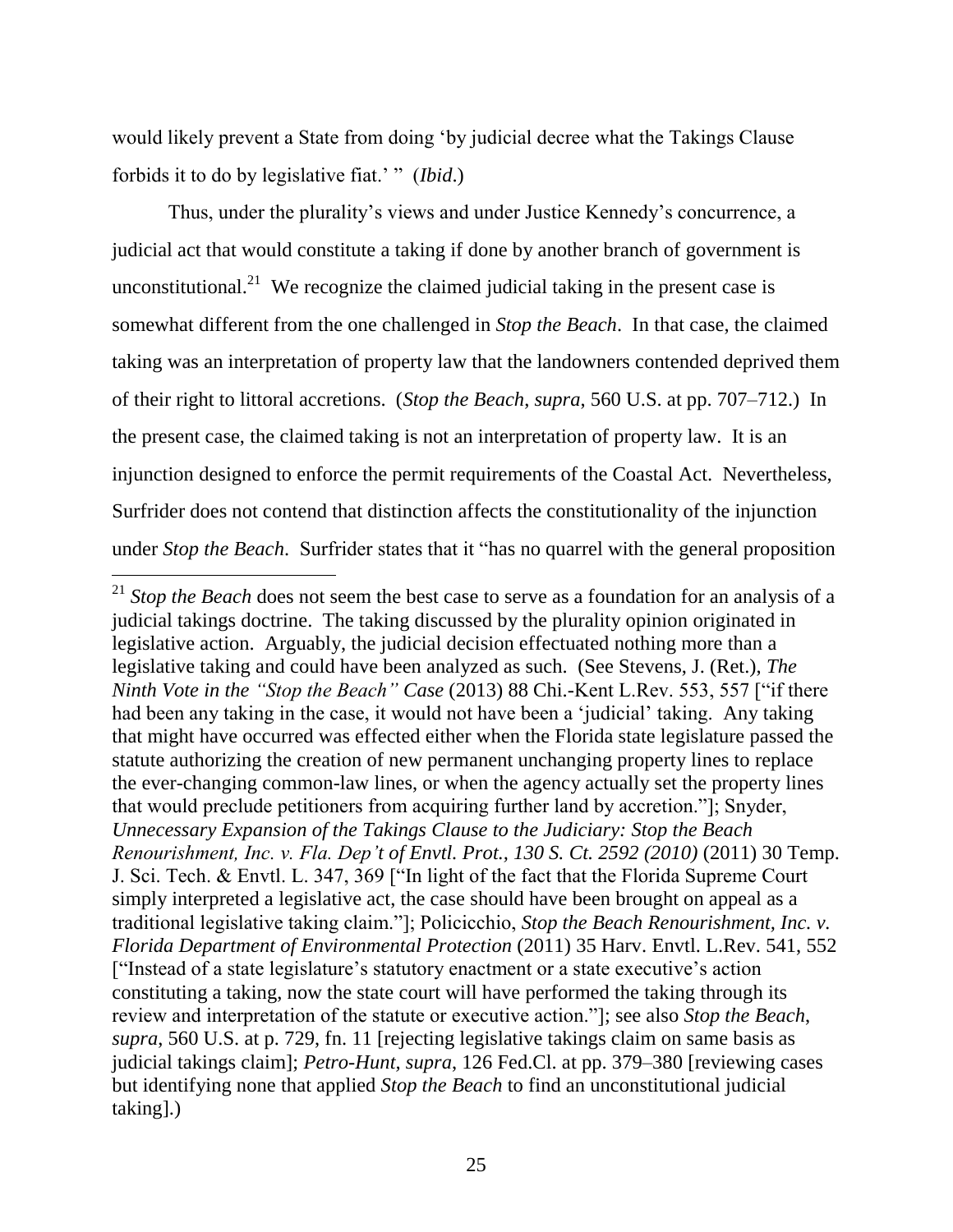that under certain circumstances, an injunction can constitute a taking of private property (whether characterized as a 'judicial taking' or deprivation of due process)." The lesson we take from *Stop the Beach* is that where it has been determined that a court action eliminates an established property right and would be considered a taking if done by the legislative or executive branches of government, it must be invalidated as unconstitutional, whether under the takings or due process clauses.<sup>22</sup> It is to that issue that we now turn.

# B. *The Trial Court's Injunction Temporarily Intrudes on Appellants' Established Right to Exclude Others*

At the outset, we reject Surfrider's suggestion that appellants' takings claim can be rejected simply because the injunction "only restores the historical status quo of public access, until and unless Appellants seek and obtain a CDP allowing them to end that use. It is no different than a court order enjoining a property owner from developing property without first applying for the permits required by law." We recognize, of course, that Surfrider *contends* the public has a right to access Martins Beach due to a dedication, which is an issue that will be determined in the separate *Friends of Martin's Beach* case (Super Ct. San Mateo County, CIV517634). However, Surfrider points to nothing

 $22$  Some California decisions have applied the takings clause to injunctions. For example, in *Cox Cable San Diego, Inc. v. Bookspan* (1987) 195 Cal.App.3d 22, 25, the court of appeal held the trial court properly denied a cable company's request for a preliminary injunction enjoining a property owner from interfering with reconnection of its subscribers at an apartment building. Because reconnection would have required attaching cable equipment to the building, the court reasoned the injunction would have been an uncompensated taking. (*Id.* at pp. 26–27.) The court commented, "The physical invasion of private property is no less an invasion if it is authorized by the courts through the granting of a preliminary injunction than if authorized by the Legislature enacting a statute mandating a right of access to cable companies. A taking of private property occurs in either case.‖ (*Id.* at p. 27; see also *Judlo, Inc. v. Vons Companies* (1987) 211 Cal.App.3d 1020, 1027 [preliminary injunction requiring owner to permit plaintiff to place newsrack on owner's property "is an unconstitutional taking of private property without compensation"[.]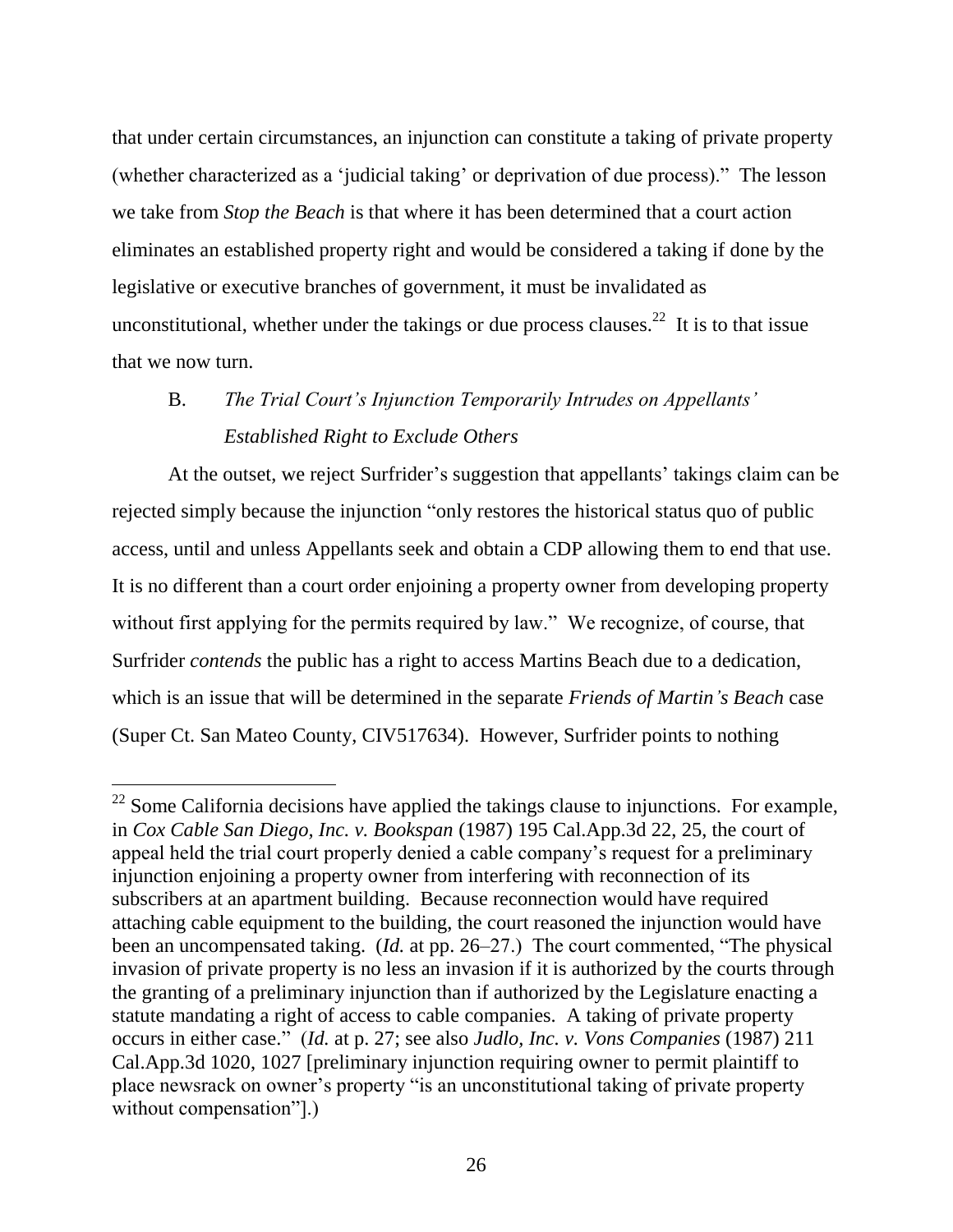showing the public has a right to access Martins Beach *that has been recorded or judicially determined*. 23 Accordingly, regardless of the public access rights that may be legally established in the future, this court must presume the prior access was permissive and treat the trial court's injunction as temporarily restricting appellants' right to exclude the public from its property. (See *Lucas v. South Carolina Coastal Council* (1992) 505 U.S. 1003, 1028–1029 [government cannot without compensation take easement that is not "a pre-existing limitation upon the land owner's title"]; *LT-WR, L.L.C. v. California Coastal Com.* (2007) 152 Cal.App.4th 770, 805 ["in the absence of a judicial determination that prescriptive rights exist for public use of [the property], the [Coastal] Commission's denial of a permit for gates and signs on the ground that potential prescriptive rights exist was speculative"]; *City of Needles v. Griswold* (1992) 6

 $\overline{a}$ 

 $2<sup>23</sup>$  In its brief, amicus curiae Coastwalk California argues the public trust doctrine supports a public claim of right to cross appellants' property to access Martins Beach. (See Cal. Const., art. X, § 4; Cal. Civ. Code § 670; *National Audubon Society v. Superior Court* (1983) 33 Cal.3d 419, 434 ["the English common law evolved the concept of the public trust, under which the sovereign owns ‗all of its navigable waterways and the lands lying beneath them "as trustee of a public trust for the benefit of the people" '"]; *Zack's, Inc. v. City of Sausalito* (2008) 165 Cal.App.4th 1163, 1174 ["In 1850, when California was admitted to the Union, it acquired ownership of all tidelands and the beds of all inland navigable waters within its borders.‖].) It is not clear whether Coastwalk California contends the public trust doctrine *alone* provides the public the right to cross appellants' property to access the coast regardless of whether the history of use supports a finding of a dedication or a prescriptive right of access. (Compare *Nollan v. California Coastal Commission* (1987) 483 U.S. 825, 832 (*Nollan*) [citing California cases as suggesting "that to obtain easements of access across private property the State must proceed through its eminent domain power," while acknowledging none of the cases "specifically addressed the argument that Art.  $X$ ,  $\S$  4, allowed the public to cross private property to get to navigable water"] with *id.* at pp. 847–848 (dis. opn. of Brennan, J.) [suggesting that, in light of Article X, section 4, private landowner has no reasonable expectation of compensation where State acts to protect public access to coast].) In any event, we need not and do not determine whether appellants' takings claim can be rejected on the basis that the public has a right to access the coast under the California Constitution. Surfrider does not so argue, and, more fundamentally, we conclude appellants have not shown the trial court's injunction is a taking, even without considering the public trust doctrine.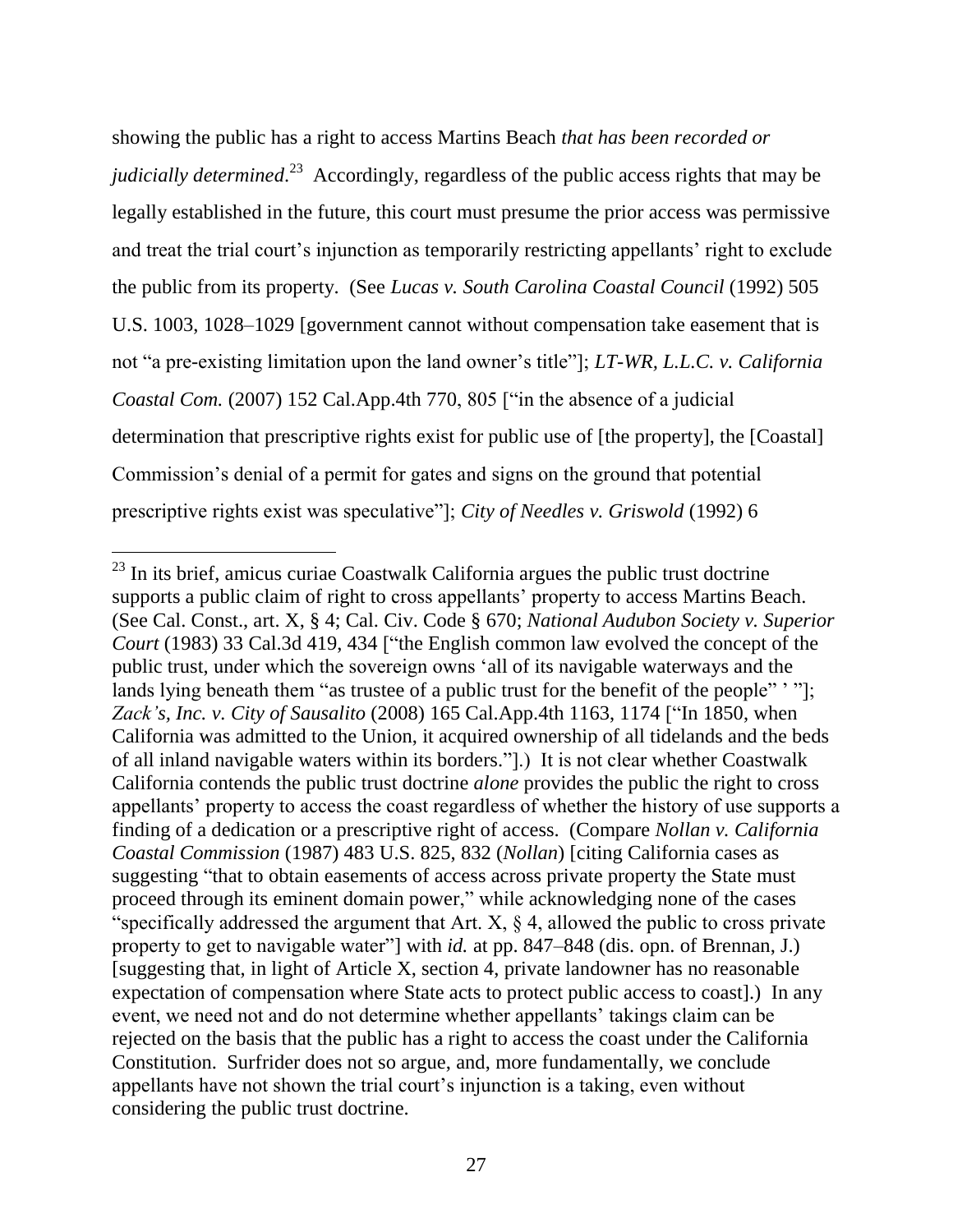Cal.App.4th 1881, 1888 (*City of Needles*) ["A temporary taking ordered during the pendency of an action to determine whether the taking may be made permanent, enjoys no constitutional exception.‖].) Surfrider cites no authority to the contrary.

C. *The Trial Court's Injunction is Not a Per Se Taking*

―[T]he Takings Clause ‗does not prohibit the taking of private property, but instead places a condition on the exercise of that power.' [Citation.] In other words, it 'is designed not to limit the governmental interference with property rights *per se*, but rather to secure *compensation* in the event of otherwise proper interference amounting to a taking.' [Citation.] While scholars have offered various justifications for this regime, we have emphasized its role in 'bar[ring] Government from forcing some people alone to bear public burdens which, in all fairness and justice, should be borne by the public as a whole.' " *(Lingle, supra,* 544 U.S. at pp. 536–537.)

―In view of the nearly infinite variety of ways in which government actions or regulations can affect property interests," the United States Supreme Court has identified only certain narrowly-defined categories of "government interference with property" that are considered per se (or "categorical") takings. (*Arkansas Game & Fish Commission v. United States* (2012) 568 U.S. 23, 31 (*Arkansas Game*); see also *Lingle*, *supra*, 544 U.S. at p. 538; *Powell v. County. of Humboldt* (2014) 222 Cal.App.4th 1424, 1436 (*Powell*).) These include "regulations that completely deprive an owner of 'all economically beneficial us $[e]$  of her property," as well as governmental action that "requires an owner to suffer a permanent physical invasion of her property—however minor.‖ (*Lingle*, at p. 538; see also *Arkansas Game*, at pp. 32–33.) "[A]side from the cases attended by rules of this order, most takings claims turn on situation-specific factual inquiries.‖ (*Arkansas Game*, at p. 32 [citing *Penn Central*, *supra*, 438 U.S. at p. 124].)

In *Penn Central*, *supra*, 438 U.S. 104, the Supreme Court prescribed "an 'ad hoc' factual inquiry" to determine when a regulation is a "restriction on the use of property that [goes] 'too far' " and, thus, constitutes a taking that requires compensation. (*Horne*, *supra*, 135 S.Ct. at p. 2427.) "That inquiry required considering factors such as the economic impact of the regulation, its interference with reasonable investment-backed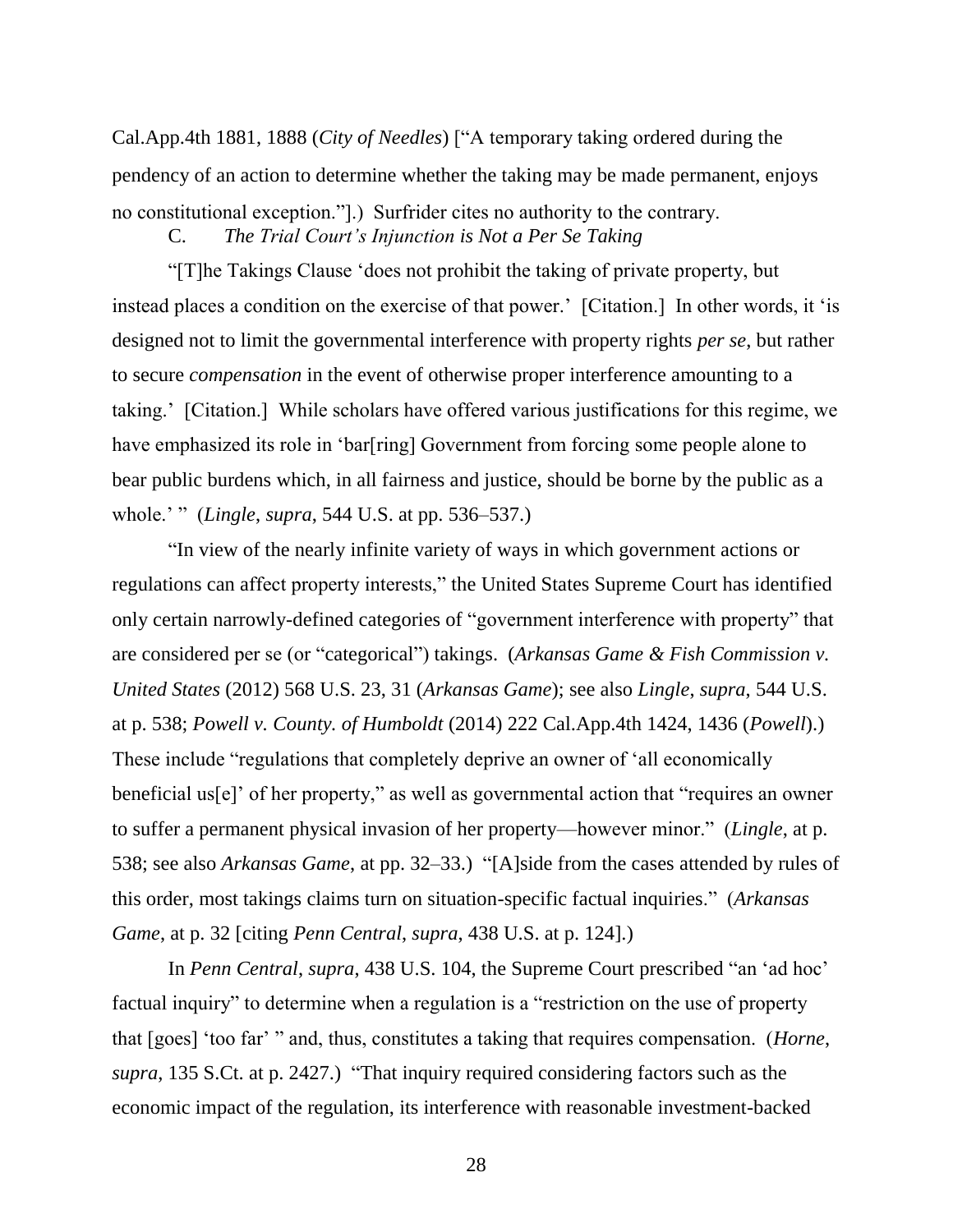expectations, and the character of the government action." (*Ibid.*) As *Lingle* explained, "The Court in *Penn Central* acknowledged that it had hitherto been 'unable to develop any "set formula" ' for evaluating regulatory takings claims, but identified 'several factors that have particular significance.' . . . The *Penn Central* factors—though each has given rise to vexing subsidiary questions—have served as the principal guidelines for resolving regulatory takings claims that do not fall within the physical takings or [deprivation of all economically beneficial use] rules." (*Lingle*, 544 U.S. at pp. 538–539; *see also Murr v. Wisconsin* (2016) 137 S.Ct. 1933, 1942–1943 (*Murr*).)

Appellants contend the trial court's injunction constitutes a per se physical taking exempt from the multifactor *Penn Central* analysis because it stripped them of their right to exclude the public from Martins Beach. We conclude that, although the trial court's injunction effected a physical invasion analogous to an easement, the temporary nature of the injunction means it may not be treated as a per se taking. Because appellants make no attempt to show the injunction effected a taking under the *Penn Central* test (or any other multifactor test), we affirm. $^{24}$ 

### 1. *Compulsory Permanent Easements That Are Not Proper Conditions On Development Are Per Se Takings*

The proposition that permanent physical invasions are per se takings is rooted in *Loretto v. Teleprompter Manhattan CATV Corp.* (1982) 458 U.S. 419 (*Loretto*), which held that a state law requiring landlords to permit cable companies to install cable facilities in apartment buildings effected a taking. The court emphasized, "[t]he power to exclude has traditionally been considered one of the most treasured strands in an owner's bundle of property rights." (*Id.* at p. 435.) The court also stated, "physical *invasion* cases are special and . . . any permanent physical *occupation* is a taking." (*Id.* at p. 432; see also *Horne*, *supra*, 135 S.Ct. at p. 2429.) This is so "without regard to whether the action

 $24$  We need not and do not decide whether the trial court's injunction is literally a regulatory taking that must be analyzed under the *Penn Central* test or whether another multifactor test applies to the type of temporary physical invasion at issue in the present case. (See Part III.D, *post*.)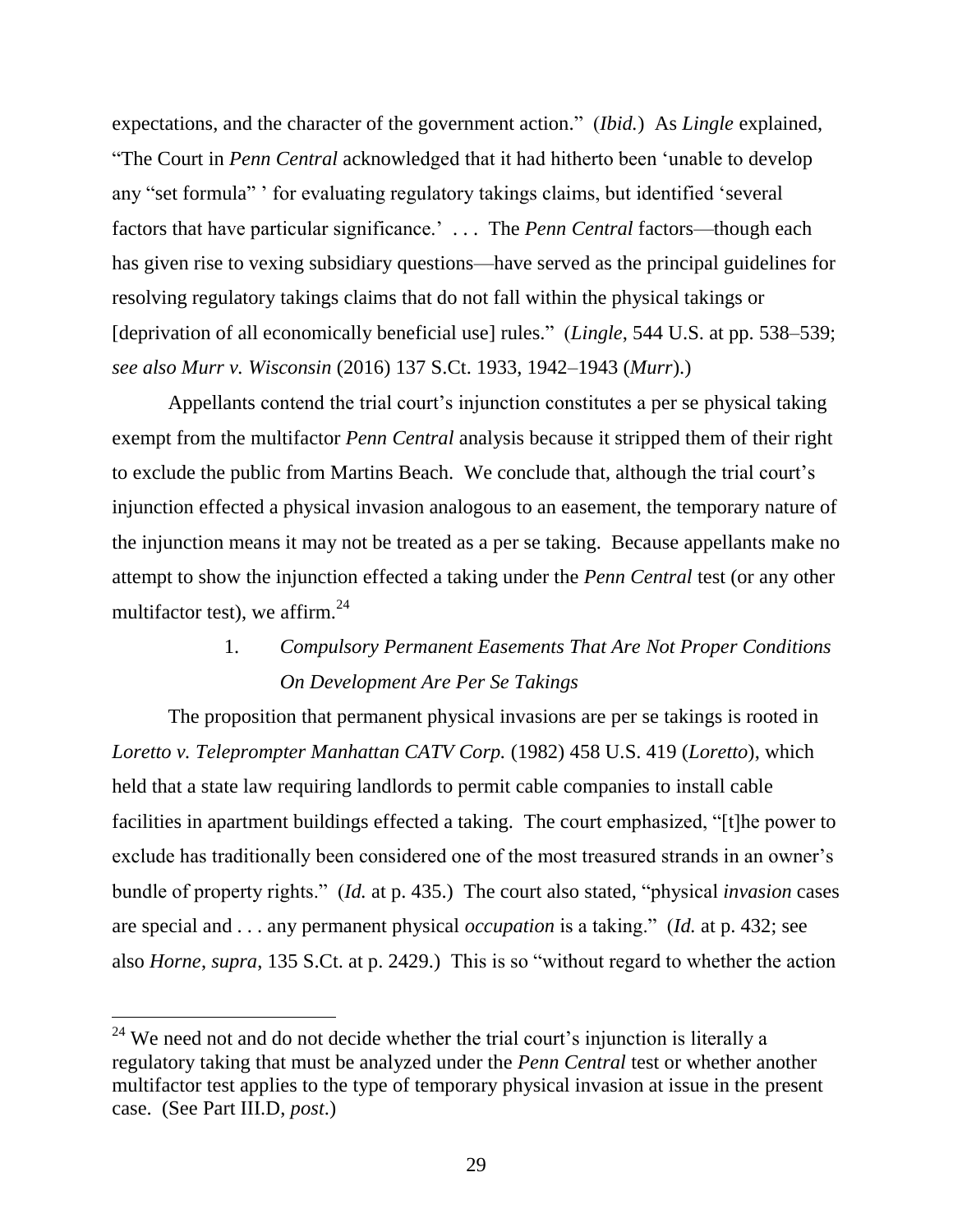achieves an important public benefit or has only minimal economic impact on the owner.‖ (*Loretto*, at pp. 434–435.)

In *Nollan*, *supra*, 483 U.S. 825, the Supreme Court applied *Loretto* in the context of a condition imposed on an owner seeking a development permit. There, the Coastal Commission required a beachfront property owner to convey an easement allowing the public to traverse a strip of the property to reach the shoreline as a condition of approval of the owner's permit to build a larger house. (*Id.* at pp. 828–829.) The court relied on *Loretto* in concluding the easement was "a 'permanent physical occupation' " of the property, because the public was "given a permanent and continuous right to pass to and fro, so that the real property may continuously be traversed, even though no particular individual is permitted to station himself permanently upon the premises." (*Id.* at p. 832; see also *Dolan v. City of Tigard* (1994) 512 U.S. 374, 384 [following *Nollan* with respect to condition requiring dedication of a bike/pedestrian path for approval of store expansion].) Accordingly, "had the government simply appropriated the easement in question, this would have been a *per se* physical taking.‖ (*Lingle*, *supra*, 544 U.S. at p. 546 [discussing *Nollan* and *Dolan*]; see also *California Building Industry Assn.*, *supra*, 61 Cal.4th at pp. 457–458 [same].)

The question in both *Nollan* and *Dolan* was "whether the government could, without paying the compensation that would otherwise be required upon effecting such a taking, demand the easement as a condition for granting a development permit the government was entitled to deny.‖ (*Lingle*, *supra*, 544 U.S. at pp. 546–547.) *Nollan* ultimately held the condition was an uncompensated taking because it did not ―substantially advance the same government interest that would furnish a valid ground for denial of the permit.‖ (*Lingle*, at p. 547; see also *Nollan*, *supra*, 483 U.S. at pp. 834– 842; *Dolan*, *supra*, 512 U.S. at pp. 386–387.) In *Dolan*, although there was a relationship between the easement and the impact of the proposed store expansion, the Court concluded the city that imposed the easement condition had failed to demonstrate a " 'rough proportionality' " between the condition and "the impact of the proposed development.‖ (*Dolan*, at p. 391; see also *id.* at pp. 395–396; *Lingle*, at p. 547; *Koontz v.*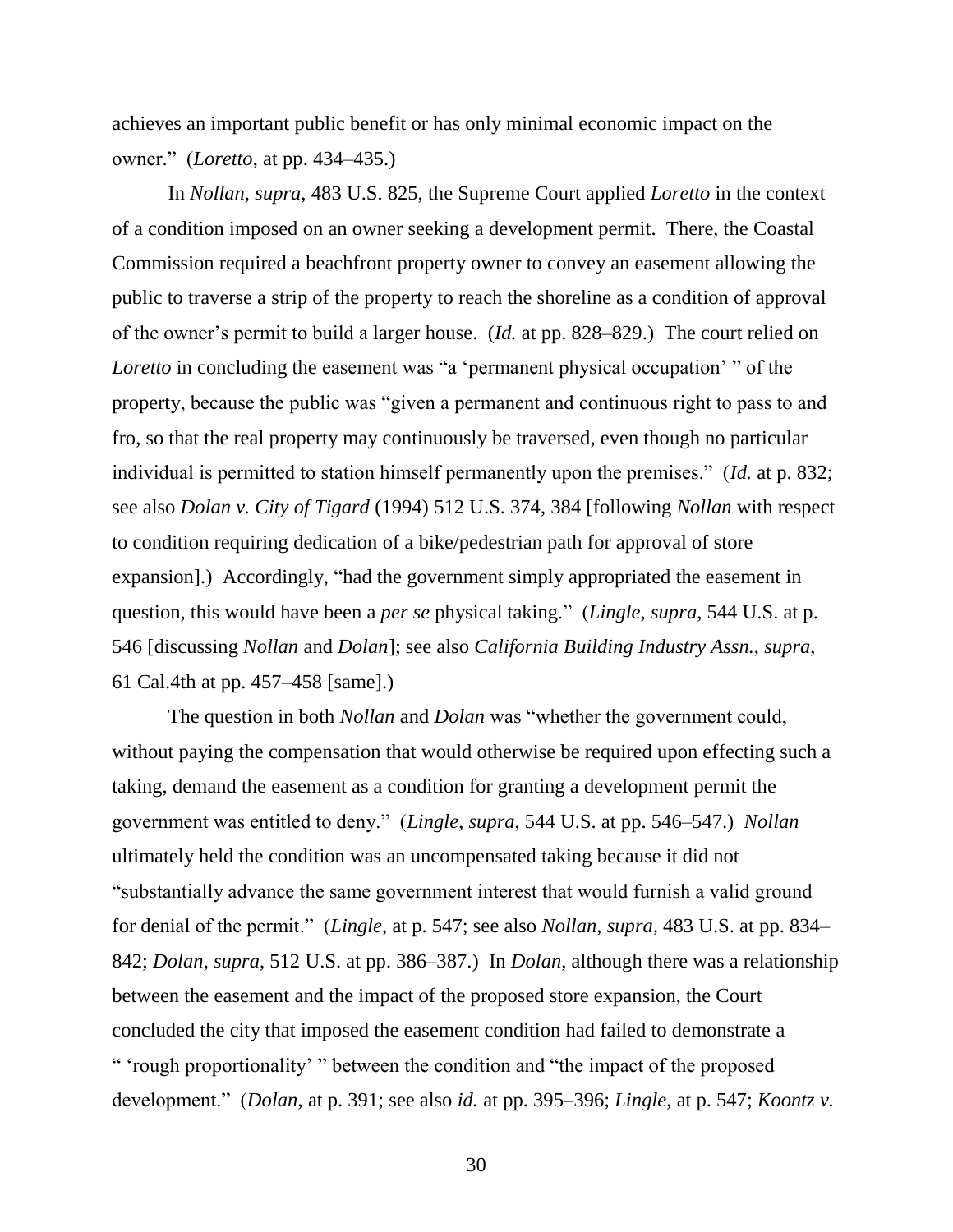*St. Johns River Water Mgmt. Dist.* (2013) 133 S.Ct. 2586, 2595 [*Nollan* and *Dolan* allow ―the government to condition approval of a permit on the dedication of property to the public so long as there is a 'nexus' and 'rough proportionality' between the property that the government demands and the social costs of the applicant's proposal"].)

From *Nollan* and *Dolan*, as construed by *Lingle*, it is clear that government action imposing a permanent public access easement is generally treated as a per se taking requiring compensation, if not imposed as a proper adjudicative exaction. (*Lingle*, *supra*, 544 U.S. at p. 547 [*Nollan* and *Dolan* both involved "dedications of property so onerous that, outside the exactions context, they would be deemed *per se* physical takings"]; accord *California Bldg. Indus. Assn.*, *supra*, 61 Cal.4th at p. 460; see also *Alto Eldorado Partnership v. County. of Santa Fe* (10th Cir. 2011) 634 F.3d 1170, 1178 [the "permanent" physical invasion[s]" in *Nollan* and *Dolan* were "easement[s] granting public way through private property"]; *Property Reserve*, *supra*, 1 Cal.5th at p. 196 ["It is well established that an easement may constitute a compensable property interest for purposes of the [state] takings clause."].)

### 2. *The Temporary Nature of the Trial Court's Injunction Means It May Not be Treated as a Per Se Taking*

Surfrider and amicus the Coastal Commission point to the language in *Loretto* describing the taking in that case as a "permanent physical invasion." (*Loretto*, *supra*, 458 U.S. at p. 432.) They emphasize the trial court's injunction is *not* permanent, because it only lasts until there is a decision on a CDP. We agree the temporary nature of the injunction means it may not be treated as a per se taking.

#### a. Loretto's *Permanency Requirement*

*Loretto* drew a distinction between the "permanence and absolute exclusivity of [the] physical occupation" in that case (cable company equipment attached to a building) and the "temporary limitations on the right to exclude" involved in other cases. (*Loretto*, *supra*, 458 U.S. at p. 435, fn. 12.) The classic "physical occupation," as defined by *Loretto* is a "permanent and exclusive occupation by the government that destroys the owner's right to possession, use, and disposal of the property. The Court defined the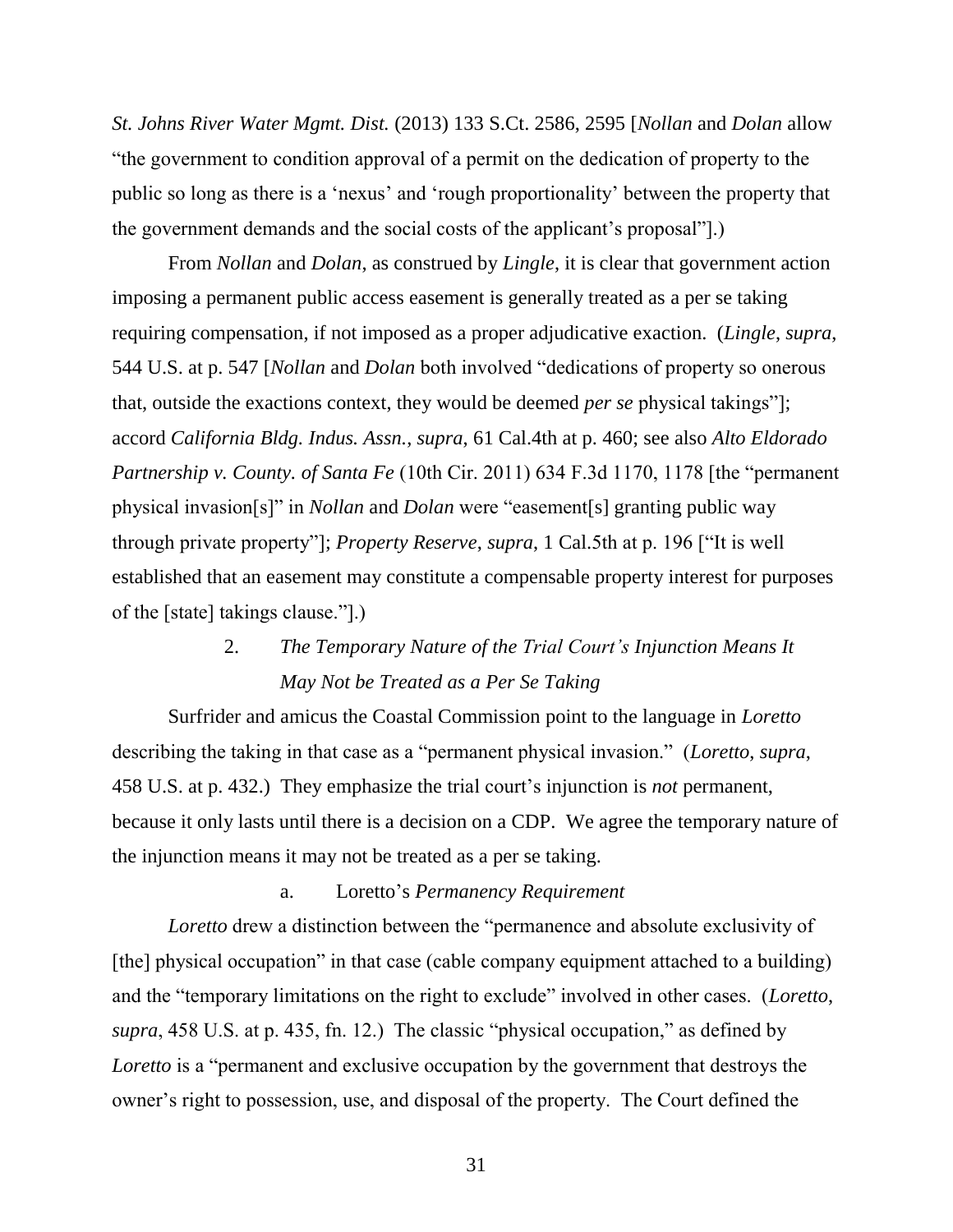destruction of these interests as follows: (1) possession, 'the owner has no right to possess the occupied space himself, and also has no power to exclude the occupier from possession and use of the space,' [citation]; (2) use, ‗the permanent physical occupation of property forever denies the owner any power to control the use of the property; he not only cannot exclude others, but can make no nonpossessory use of the property,' [citation]; and (3) disposal, 'even though the owner may retain the bare legal right to dispose of the occupied space . . ., the permanent occupation of that space . . . will ordinarily empty the right of any value, since the purchaser will also be unable to make any use of the property.' " (*Boise Cascade, supra,* 296 F.3d at p. 1353, quoting *Loretto*, *supra*, 458 U.S. at pp. 435-436.) Emphasizing the centrality of the permanency requirement to its per se rule, *Loretto* observed, "The cases state or imply that a physical invasion is subject to a balancing process, but they do not suggest that a permanent physical occupation would ever be exempt from the Takings Clause.‖ (*Loretto*, at p. 432.)

As cases involving only "temporary limitations on the right to exclude," *Loretto* mentioned the decision in *PruneYard Shopping Center v. Robins* (1980) 447 U.S. 74, as well as "the intermittent flooding cases." (*Loretto*, *supra*, 458 U.S. at p. 435, fn. 12.)<sup>25</sup> In *PruneYard*, the Court upheld a state constitutional requirement that shopping center owners permit individuals to exercise free speech rights on their property. *Loretto* explained that "temporary limitations are subject to a more complex balancing process to determine whether they are a taking. The rationale is evident: they do not absolutely dispossess the owner of his rights to use, and exclude others from, his property." *(Ibid*; see also *Powell*, *supra*, 222 Cal.App.4th at p. 1440, citing *Boise Cascade*, *supra*, 296 F.3d at pp. 1352–1353 ["Transient occupation is not a per se taking under *Loretto*,

<sup>25</sup> *Loretto* also referenced *Kaiser Aetna v. United States* (1979) 444 U.S. 164, in which the court held that owners who developed a marina by connecting a pond to the ocean could not be required to allow public access without compensation. (*Loretto*, *supra*, 458 U.S. at p. 435, fn. 12.) However, in *Lingle* the Supreme Court included *Kaiser Aetna* in a list of cases involving "permanent physical invasion[s]" that were per se takings. (*Lingle*, *supra*, 544 U.S. at p. 539.)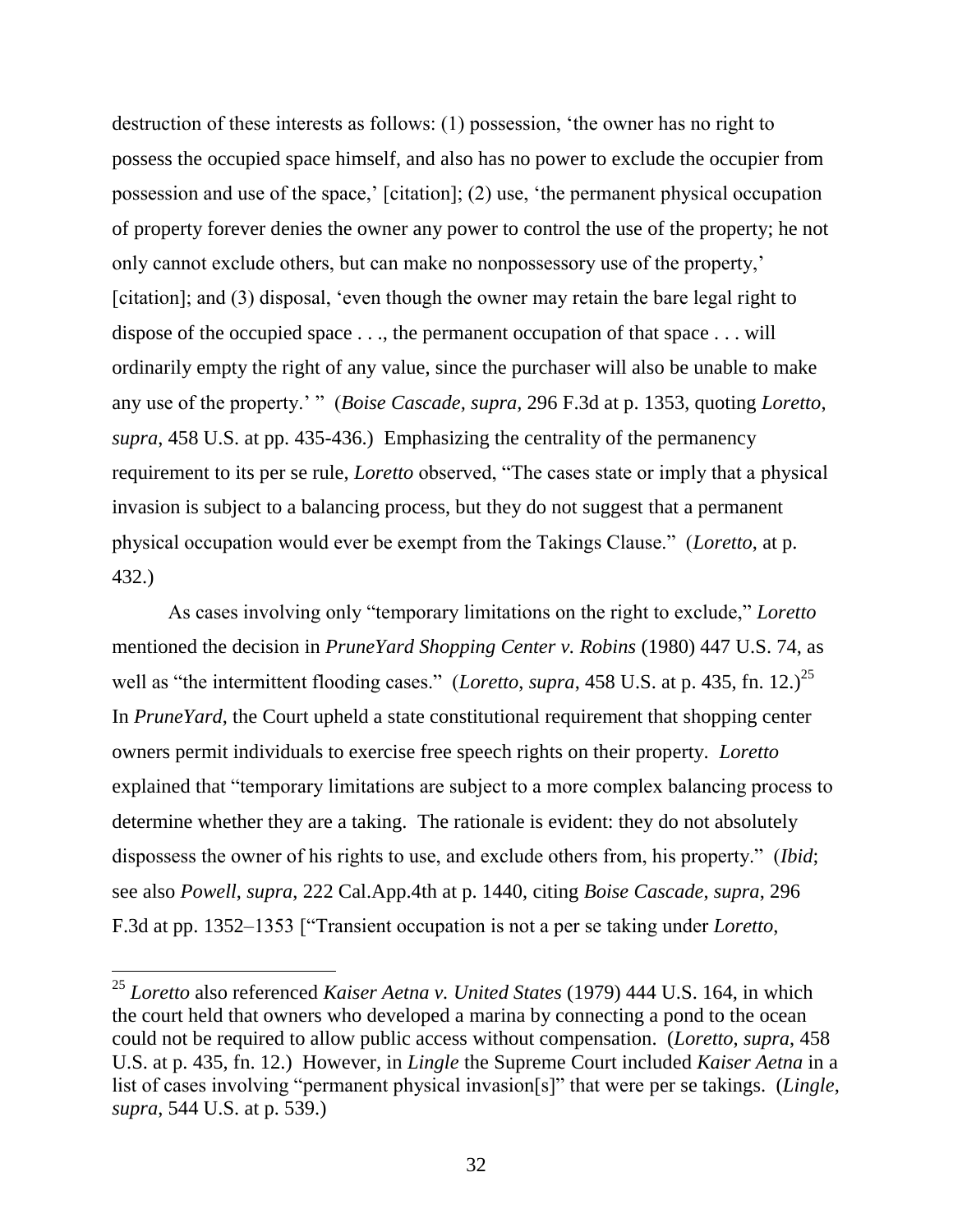however, as in a requirement to permit periodic onsite inspections.".) With regard to the flooding cases, *Loretto* stated, "this Court has consistently distinguished between flooding cases involving a permanent physical occupation, on the one hand, and cases involving a more temporary invasion, or government action outside the owner's property that causes consequential damages within, on the other. A taking has always been found only in the former situation.‖ (*Loretto*, at p. 428; see also *Arkansas Game*, *supra*, 568 U.S. at p. 38 [multifactor test applies in determining whether temporary governmentinduced flooding is a taking].)

The Supreme Court in *Nollan* and *Dolan* continued the distinction made in *Loretto*  between permanent physical occupations and temporary limitations on the right to exclude. In finding the easement at issue was a per se taking, *Nollan* emphasized it gave individuals "a permanent and continuous right to pass to and fro . . . ." (*Nollan*, *supra*, 483 U.S. at p. 832.) Further, in distinguishing *PruneYard*, *Nollan* pointed out that the case did not involve "a classic right-of-way easement" and "permanent access was not required.‖ (*Nollan*, at p. 832, fn. 1.) Similarly, *Dolan* distinguished *PruneYard* by pointing out that the shopping center owners could adopt time, place, and manner restrictions, while the shop owner in *Dolan* was forced to accept a "permanent" recreational easement.‖ (*Dolan*, *supra*, 512 U.S. at p. 394.) Thus, although *Nollan* and *Dollan* extended *Loretto* to a situation where the owners were not excluded from using the portion of their property at issue (see *Loretto*, *supra*, 458 U.S. at p. 435, fn. 12 [referring to the "absolute exclusivity of a physical occupation"]), the easements were per se takings because the owners were permanently required to allow others to access their properties on an ongoing basis.

Some Federal Circuit decisions, starting with *Hendler v. United States* (Fed.Cir. 1991) 952 F.2d 1364, have raised questions about *Loretto's* permanence requirement. In determining whether government activity relating to wells for monitoring contaminated ground water was a physical taking, *Hendler* stated, "In this context, 'permanent' does not mean forever, or anything like it." (*Hendler*, at p. 1376.) *Hendler* continued, "If the term 'temporary' has any real world reference in takings jurisprudence, it logically refers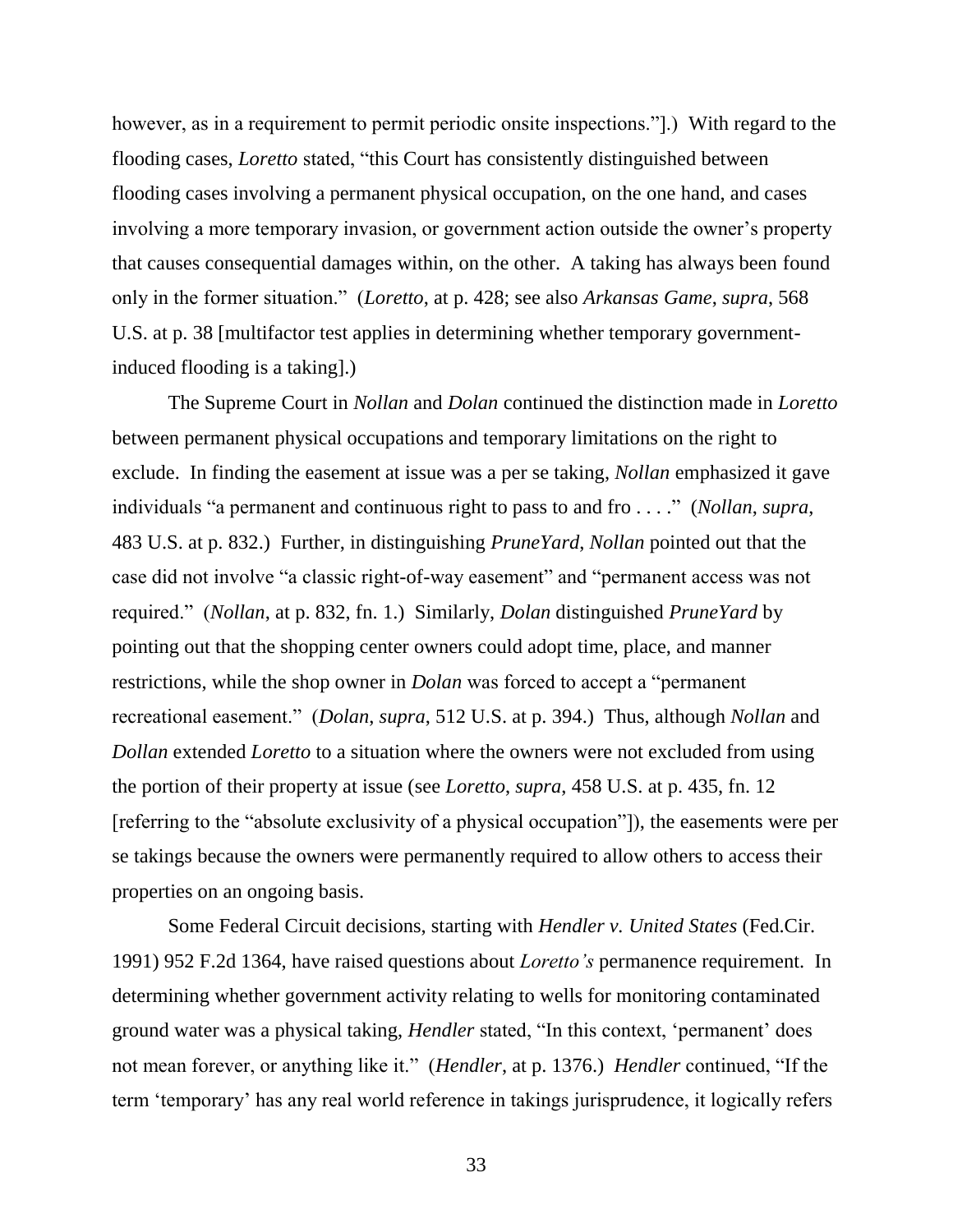to those governmental activities which involve an occupancy that is transient and relatively inconsequential.‖ (*Id.* at p. 1377.) In *Skip Kirchdorfer, Inc. v. United States* (Fed.Cir. 1993) 6 F.3d 1573 (*Skip Kirchdorfer*), the court stated that "a 'permanent' physical occupation does not necessarily mean a taking unlimited in duration. [Citation.] A ‗permanent' taking can have a limited term. [Citation.] In *Hendler,* this court concluded that the distinction between 'permanent' and 'temporary' takings refers to the nature of the intrusion, not its temporal duration." (*Skip Kirchdorfer*, at p. 1582; see also *Otay Mesa Properties, L.P. v. United States* (Fed.Cir. 2012) 670 F.3d 1358, 1367 (*Otay Mesa*) [expressing agreement with *Hendler*].)<sup>26</sup>

However, other courts have rejected any suggestion that *Hendler* can be read to "abrogate" the "permanency requirement" in *Loretto.* (*Boise Cascade*, *supra*, 296 F.3d at p. 1356.) *Boise Cascade* involved a lumber company's complaint that steps taken by the U.S. Fish and Wildlife Service (Service) to protect spotted owls on a parcel of land owned by the company constituted takings. (*Id.* at pp. 1341–1343.) Among other things, the company contended there had been a physical taking under *Loretto* based on "the requirement that it allow government personnel to enter the property to conduct owl surveys during the pendency" of a preliminary injunction. (*Boise Cascade*, at pp. 1342– 1343; see also *id.* at p. 1352.) The court concluded the complained of intrusion was *not* a per se taking under *Loretto*, where "the Service briefly entered the land over a period of five months in order to conduct owl surveys needed for the resolution of a lawsuit initiated by Boise." (*Boise Cascade*, at p. 1356.) The court characterized the intrusion as "extremely limited and transient" *(id.* at p. 1357) and pointed out the Service did not make a "permanent incursion" or add "any kind of permanent (or even temporary) addition to the landscape" (*id.* at p. 1356). It reasoned, "[t]he government's incursion into Boise's property is more in the nature of a temporary trespass—though, obviously,

<sup>26</sup> In *Skip Kirchdorfer*, *supra*, 6 F.3d at p. 1582, the Federal Circuit held the government's temporary seizure and occupation of a building constituted a per se taking, even though the owner retained some access. The court stated, "The limited duration of this taking is relevant to the issue of what compensation is just, and not to the issue of whether a taking has occurred." (*Id.* at p. 1583.)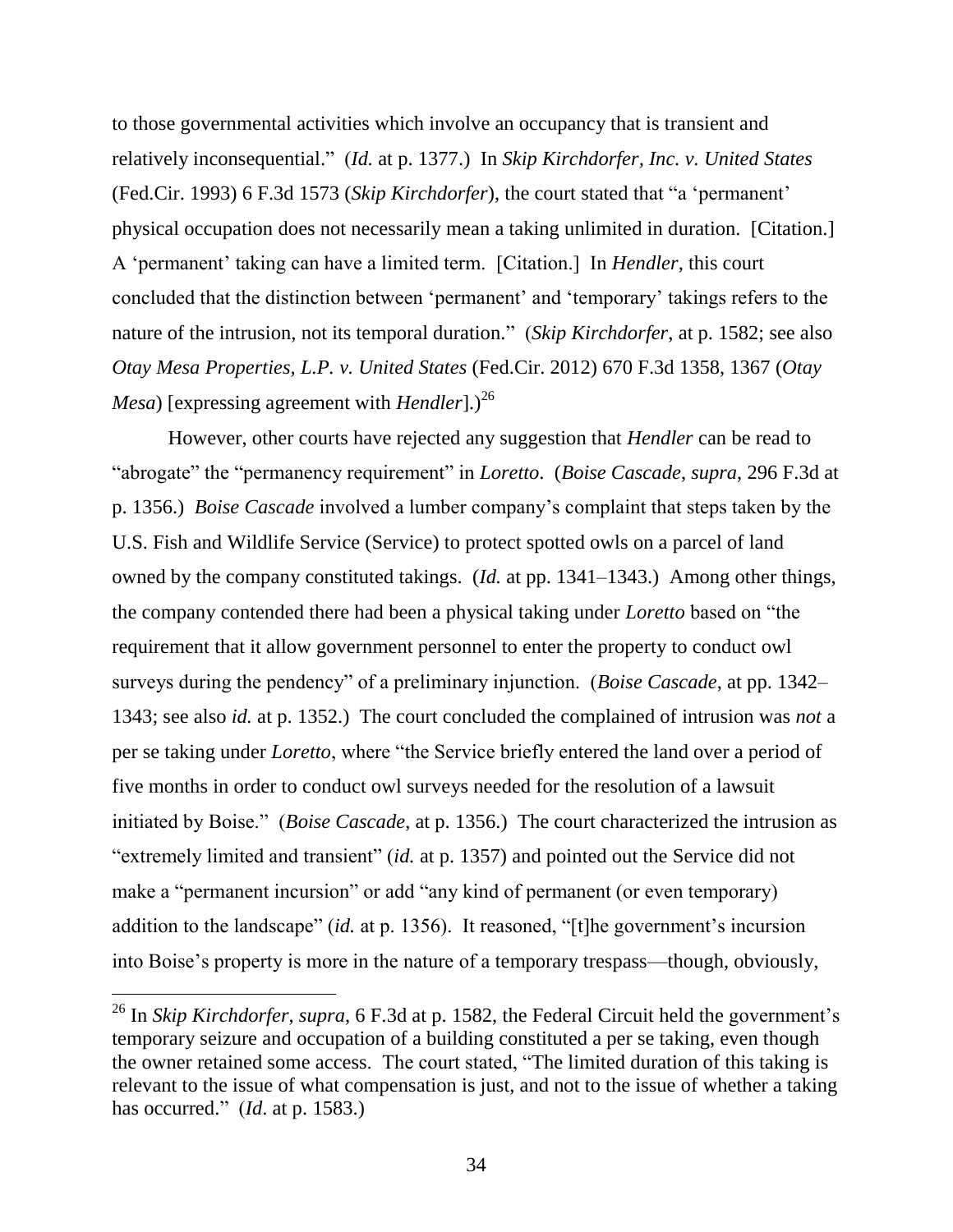sanctioned by the district court and therefore not unlawful—rather than a permanent physical occupation or an easement of some kind.‖ (*Id.* at p. 1355.)

*Boise Cascade* acknowledged *Hendler*, but stated the decision had been "widely misunderstood and criticized as abrogating the permanency requirement established by the Supreme Court in *Loretto*.‖ (*Boise Cascade*, *supra*, 296 F.3d at p. 1356.) *Boise Cascade* pointed out *Hendler's* discussion of the permanency requirement was dicta, because "[i]n *Hendler*, the government entered the land and placed upon it what were essentially permanent wells—wells that it intended to actively monitor over the years." (*Boise Cascade*, p. 1356.) *Boise Cascade* suggested that "in context, it is clear that the court [in *Hendler*] merely meant to focus attention on the *character* of the government intrusion necessary to find a permanent occupation, rather than solely focusing on temporal duration.‖ (*Boise Cascade*, at p. 1356.) In *John R. Sand & Gravel Co. v. United States* (Fed.Cir. 2006) 457 F.3d 1345 (*John R. Sand & Gravel Co.)*, the Federal Circuit attempted to harmonize the *Hendler* and *Boise Cascade* decisions, concluding ―the determination of whether government occupancy is ‗permanent' is highly factspecific. In any event, the installation of fixed physical structures, such as the cable and cable connections in *Loretto* or the groundwater monitoring wells in *Hendler* is typical of a 'permanent' occupation, while the transient entry of persons via government authority on a plaintiff's property is generally not 'permanent.' " (*John R. Sand & Gravel Co.*, at p. 1357.)

The California Supreme Court addressed *Loretto's* permanency requirement in *Property Reserve*, *supra*, 1 Cal.5th 151, adopting *Boise Cascade's* view of *Hendler*. That case involved a trial court order authorizing the California Department of Water Resources (the Department) to enter private property to conduct environmental studies and geological testing regarding "the feasibility of constructing a new tunnel or canal in the Sacramento–San Joaquin Delta as a means of delivering fresh water from Northern California to Central and Southern California.‖ (*Property Reserve,* at p. 165.) The issue in the case was whether the statutory pre-condemnation procedure employed by the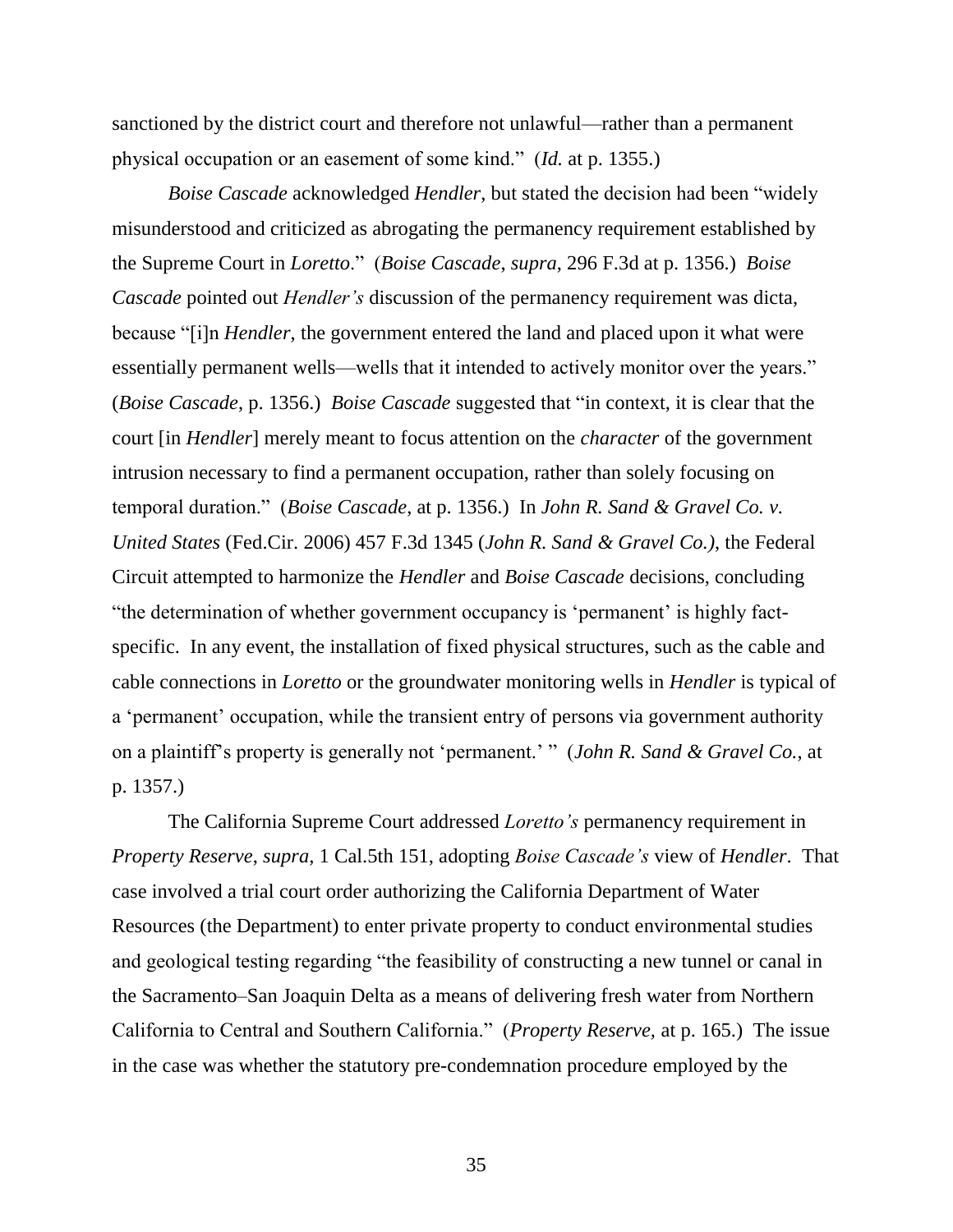Department satisfied the requirements of the state takings clause.<sup>27</sup> (*Id.* at p. 167.) Although the court assumed for purposes of the decision that both the studies and the testing constituted "a taking or damaging of property for purposes of the state constitutional takings clause" *(ibid.)*, the court nevertheless expressed doubt that the temporary physical invasions at issue could be considered per se takings.

Regarding the environmental studies, the state Court of Appeal had concluded "that in light of the number of days the trial court order permitted the Department's employees to enter and conduct the specified environmental activities on the landowners' property—from 25 to 66 days over a one-year period, depending upon the size of the property—and the fact that the order permitted the Department to conduct the environmental activities throughout the properties, the order granted the Department a blanket temporary easement that constituted a compensable property interest for purposes of the state takings clause.‖ (*Property Reserve, supra*, 1 Cal.5th at p. 195.) The California Supreme Court expressed doubt the environmental testing activities constituted a taking. (*Id.* at p. 196.) The Court reasoned that, although the number of days of activity was "not insignificant, the activities  $\dots$  consist primarily of surveying and sampling activities that have been limited by the trial court so as to minimize any interference with the landowner's use of the property. The landowner will retain full possession of the property and no significant damage to the property is intended or anticipated." (*Ibid.*)

Regarding the geological testing, the Court of Appeal had concluded the activity was a taking because, as characterized by the Supreme Court, "the Department proposed to fill the holes that it bored in the property with a type of grout that would be left in the holes after the Department completed its investigatory activities." (*Property Reserve*,

 $27$  The owners' claims could not rest on the federal takings clause because the federal clause "has not been construed to require a state to adopt any particular type of eminent domain procedure or to compel a public entity either to initiate an eminent domain proceeding or to pay just compensation before engaging in conduct that results in a taking of property within the meaning of the federal takings clause.‖ (*Property Reserve*, *supra*, 1 Cal.5th at p. 185.)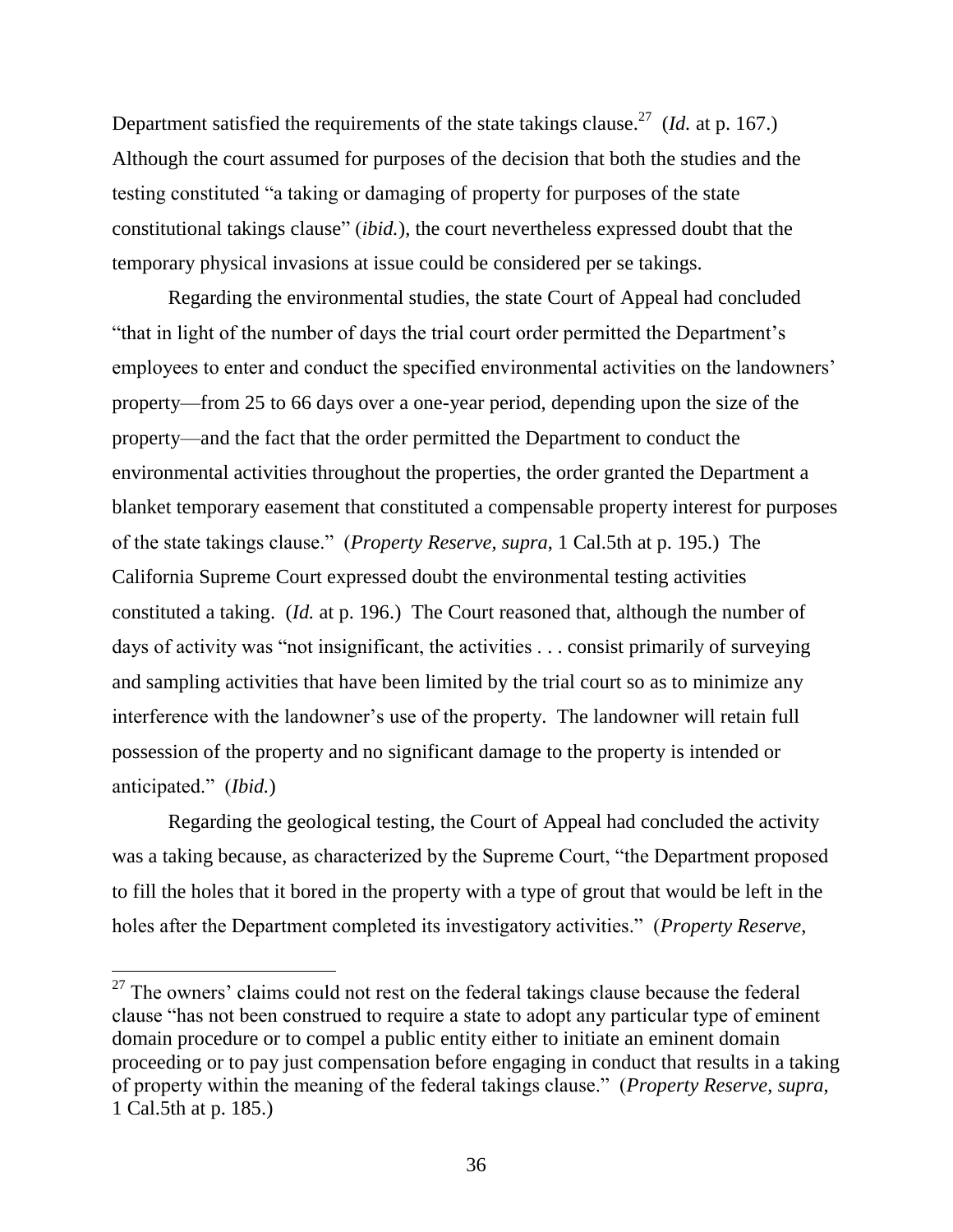*supra*, 1 Cal.5th at p. 209.) The Supreme Court disagreed with the lower court. It acknowledged the Department's 1 to 14 days of activity around boring sites "may cause substantial interference with the landowner's possession and use of a portion of its property during the time the drilling activities are occurring.‖ (*Ibid.*) Nevertheless, the court reasoned, "In our view, the *Loretto* decision cannot properly be interpreted to mean that a public entity that, after digging up soil or conducting other activities on private property that temporarily alter the property's condition, returns the property to the same or a comparable state as the property previously enjoyed, is to be viewed as having undertaken a permanent physical occupation of the property that amounts to a per se taking of a property interest."  $(Id.$  at p. 210.) The court continued, "Because here the Department would not retain possession of or any interest in the filling material after its testing is completed, the proposed geological activities do not involve any continued or permanent occupation of any portion of the landowners' property that would effectively impinge upon the owner's right to possess, use, or control the area in question. Under these circumstances, in our view the proposed drilling and refilling would not constitute a permanent physical occupation of a landowner's property within the meaning of the *Loretto* decision." (*Id.* at pp. 210–211.) The court quoted *Boise Cascade's* discussion of *Hendler* and noted that "[t]he facts of *Hendler* are quite different and distinguishable from the proposed geological activities at issue in this case.‖ (*Property Reserve,* at p. 211, fn. 30.)

In sum, *Loretto* and its progeny demonstrate that for a physical invasion to be considered a per se taking, it must be permanent. Although the determination of whether an intrusion is permanent may in certain circumstances be highly fact-specific, it is nonetheless necessary for a finding there has been a per se taking. (*John R. Sand & Gravel Co., supra*, 457 F.3d at p. 1357; see also *Otay Mesa*, *supra*, 670 F.3d at p. 1364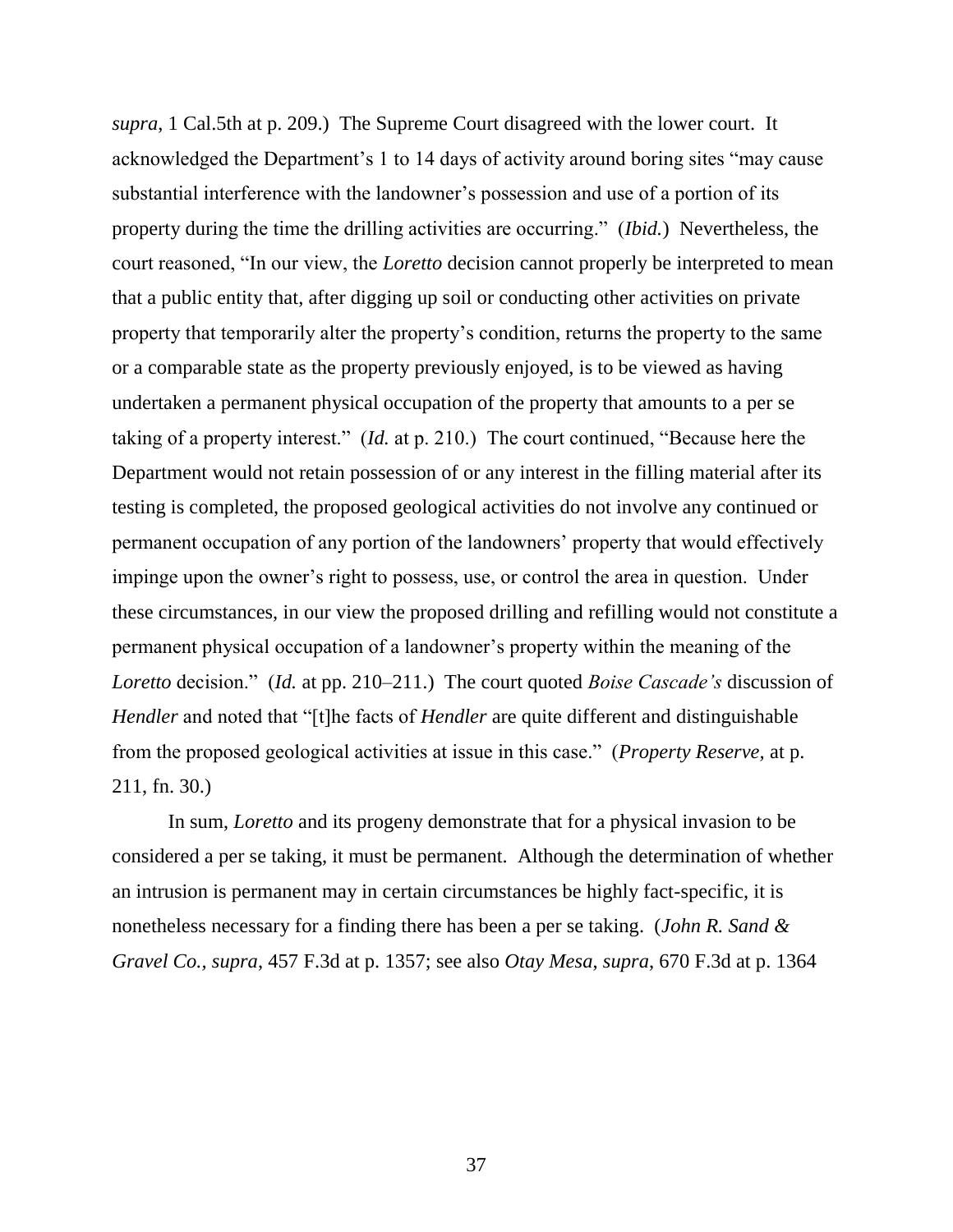[although the determination depends on the facts in the particular case, "[w]hether a taking is temporary or permanent is a question of law"].)<sup>28</sup>

## b. Loretto's *Permanency Requirement Is Not Inconsistent With the Body of Law on Temporary Takings*

As explained above, *Loretto* and its progeny exclude temporary physical invasions from the category of per se takings. Appellants argue that such an interpretation of *Loretto* is inconsistent with the well-established body of law providing that temporary takings can be compensable. We disagree.

Appellants are absolutely correct that there is a well-established body of caselaw recognizing temporary takings. As explained by the United States Supreme Court in *Arkansas Game, supra,* 568 U.S. at pages 32–33, "[O]ur decisions confirm that takings temporary in duration can be compensable. This principle was solidly established in the World War II era, when '[c]ondemnation for indefinite periods of occupancy [took hold as] a practical response to the uncertainties of the Government's needs in wartime.' [Citation.] In support of the war effort, the Government took temporary possession of many properties. These exercises of government authority, the Court recognized, qualified as compensable temporary takings. . . . [¶] Ever since, we have rejected the argument that government action must be permanent to qualify as a taking. Once the government's actions have worked a taking of property, ‗no subsequent action by the

<sup>28</sup> In *Otay Mesa, supra,* 670 F.3d 1358, the United States Border Patrol had placed sensors on private property to aid in the apprehension of border crossing violators. The sensors did not interfere with an owner's use of the property and would be removed whenever an owner notified the Border Patrol of an intention to develop an area on which a sensor was located. The issue in the case was whether the sensors effected a temporary or permanent taking, as relevant to the method of calculating just compensation. (*Id.* at p. 1364.) The court concluded the sensors were a permanent physical taking because only development or abandonment by the Border Patrol would end the occupation; also, the Border Patrol had "a 'perpetual' easement that reserves in the government the right to ‗redeploy' the sensors in the case of‖ development of the property. (*Id.* at p. 1368.) Appellants point to no analogous circumstances that would make the trial court's injunction permanent. That the injunction will continue in place were appellants to fail to apply for a CDP does not convert the injunction into a permanent taking.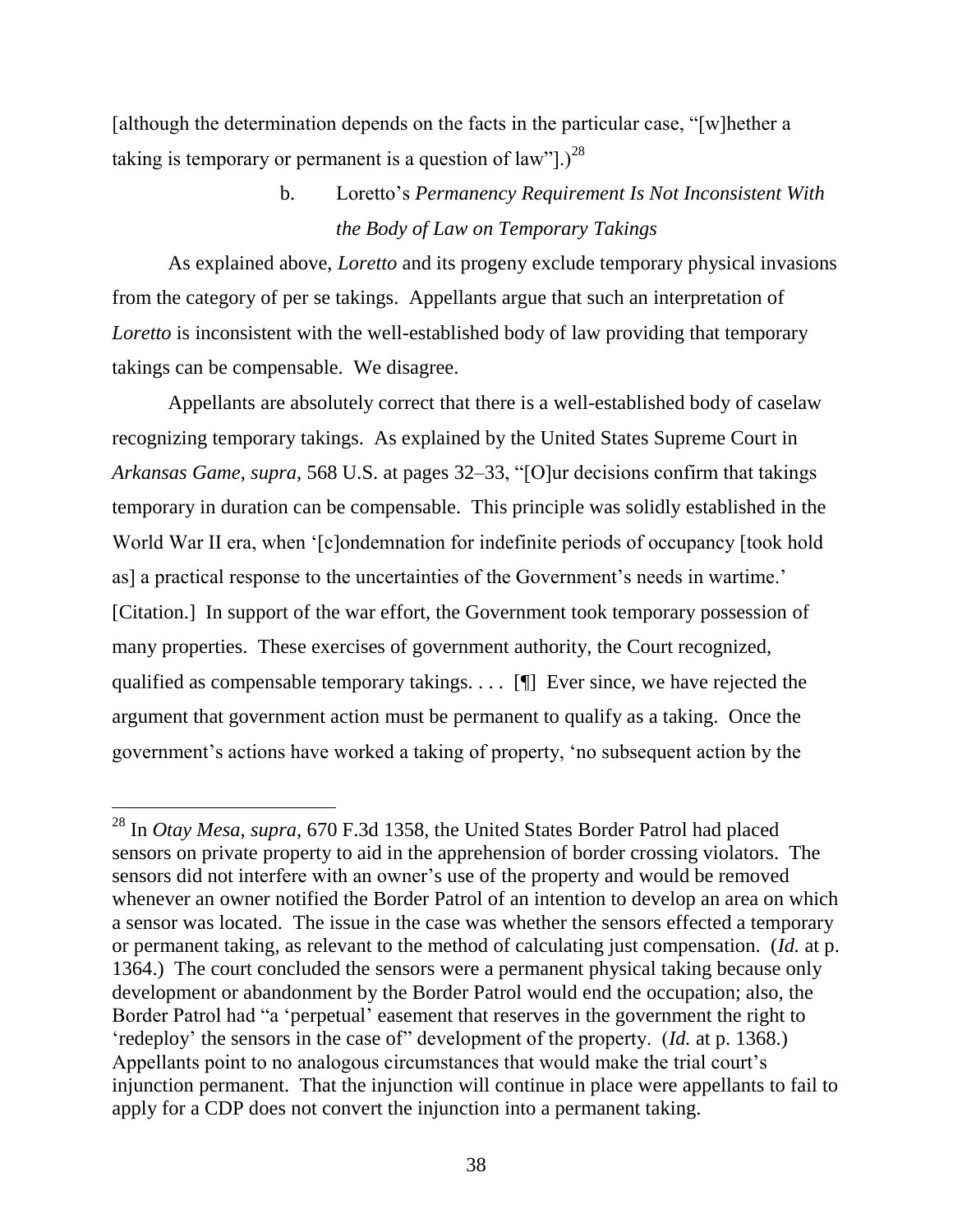government can relieve it of the duty to provide compensation for the period during which the taking was effective.' " (See also *Otay Mesa*, *supra*, 670 F.3d at p. 1363 ["Although there has been some confusion over the use of the terms 'temporary' and ‗permanent' in the takings context, [citations] it is clear that courts recognize both types of physical takings."[.]

Those general principles do not, however, mean that temporary physical invasions are per se takings. In *Arkansas Game*, the Supreme Court rejected a contention that government-induced temporary flooding was automatically exempt from the takings clause compensation requirement. (*Arkansas Game*, *supra*, 568 U.S. at p. 38.) In summarizing the court's jurisprudence, the court emphasized the limited role for bright lines, stating, "In view of the nearly infinite variety of ways in which government actions or regulations can affect property interests, the Court has recognized few invariable rules in this area."  $(Id.$  at p. 31.) The court further explained, "we have drawn some bright lines, notably, the rule that a permanent physical occupation of property authorized by government is a taking. [Citing *Loretto*.] So, too, is a regulation that permanently requires a property owner to sacrifice all economically beneficial uses of his or her land. [Citation.] But *aside from the cases attended by rules of this order*, most takings claims turn on situation-specific factual inquiries. [Citing *Penn Central*].‖ (*Arkansas Game*, at pp. 31–32, emphasis added.) Ultimately, in rejecting the contention that temporary floods are *never* compensable, the court concluded, "When regulation or temporary physical invasion by government interferes with private property, our decisions recognize, time is . . . a factor in determining the existence *vel non* of a compensable taking.‖ (*Id.* at p. 38.) Thus, as relevant to the present case, *Arkansas Game* reaffirmed the limited scope of *Loretto*'s per se rule.

Contrary to appellants' assertions, *Steinhart v. Superior Court* (1902) 137 Cal. 575 and *City of Needles*, *supra*, 6 Cal.App.4th 1881, do not support their per se takings claim. *Steinhart* held that, under the California Constitution, property may not be taken pending the final judgment in an eminent domain proceeding without prior compensation. (*Steinhart*, at p. 577 [in context of a proceeding to condemn a railroad right of way,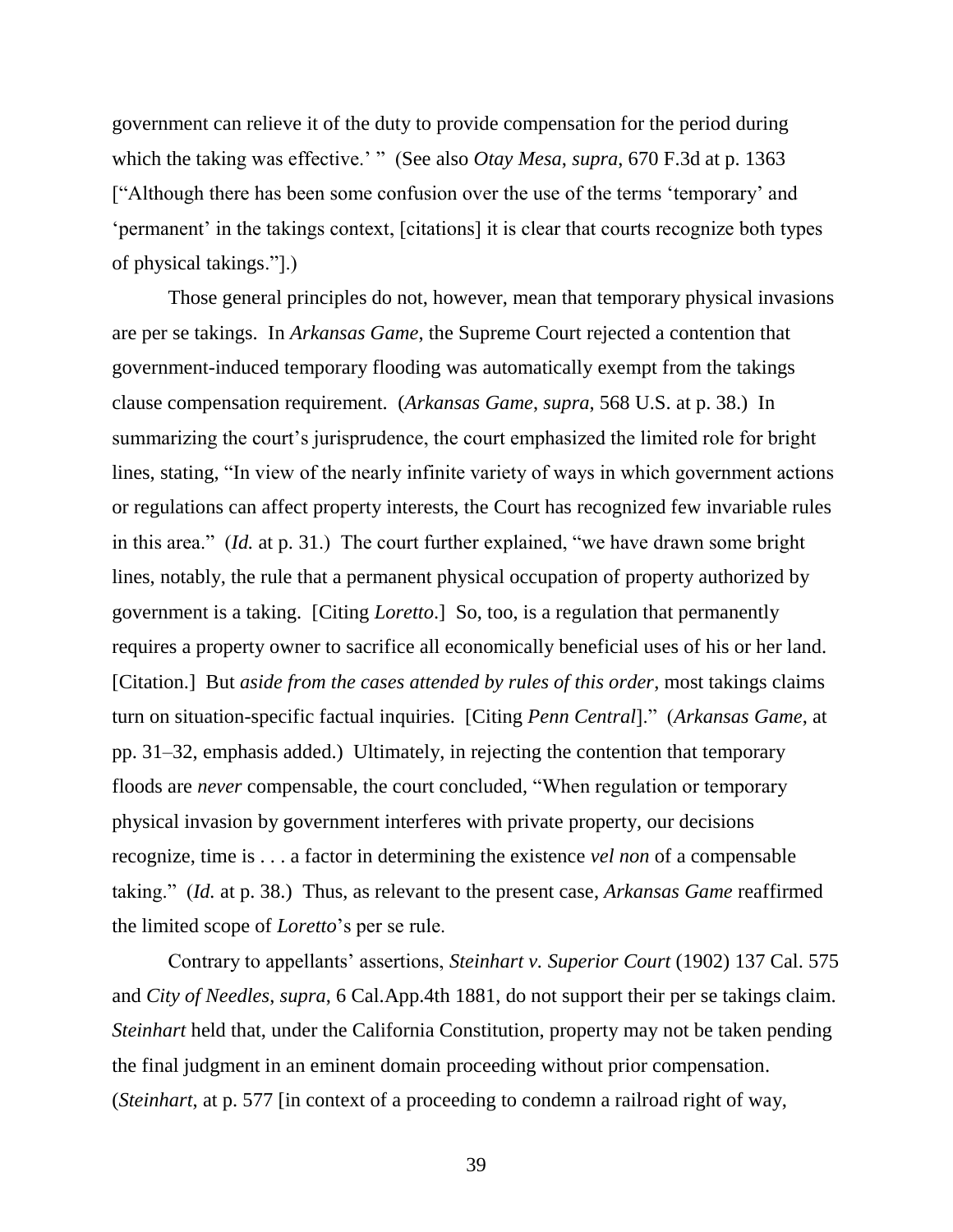rejecting proposition that court may "authorize the party seeking to condemn to take immediate possession and to use the property pending the proceeding, and such possession does not constitute a taking within the meaning of the [California] constitution‖].) *City of Needles* held that, under the California Constitution, a City could not, without prior compensation, retain possession and use of equipment belonging to the operator of a municipal golf course during the pendency of a proceeding relating to termination of the license to operate the course. (*City of Needles*, at pp. 1887–1889, 1892.) *Steinhart* and *City of Needles* make clear that temporary physical intrusions can be compensable takings under the California Constitution. But those cases did not characterize the temporary takings at issue as per se takings, and they did not suggest that *all* temporary physical invasions are per se takings under the state and/or federal Constitutions. Furthermore, as discussed previously, the California Supreme Court's recent decision in *Property Reserve* supports a conclusion that *not* all temporary physical invasions are takings that require prior compensation under the California Constitution. (*Property Reserve*, *supra*, 1 Cal.5th at pp. 196, 210–212 & fn. 30.)

Finally, we recognize the law has sanctioned the compensability of temporary easements. (See *Property Reserve*, *supra*, 1 Cal.5th at p. 199 & fn. 19 [referring to condemnation actions for "temporary construction easements"]; *id.* at p. 203, fn. 23 ["a number of out-of-state decisions have concluded that a public entity is required to condemn a temporary easement before undertaking significant precondemnation drilling or boring activities on private property"]; *id.* at p. 196 ["It is well established that an easement may constitute a compensable property interest for purposes of the takings clause.‖]; see also *United States v. Dow* (1958) 357 U.S. 17, 26 [referring to the possibility of compensation for "temporary use" of easement]; *Metropolitan Water Dist. of So. California v. Campus Crusade for Christ, Inc.* (2007) 41 Cal.4th 954, 975 [regarding compensation for temporary easements that interfere with an owner's intended use]; *City of Fremont v. Fisher* (2008) 160 Cal.App.4th 666, 676 [same].) However, none of those cases referred to the temporary easements as per se takings. It may be that certain types of temporary physical invasions are frequently and easily characterized as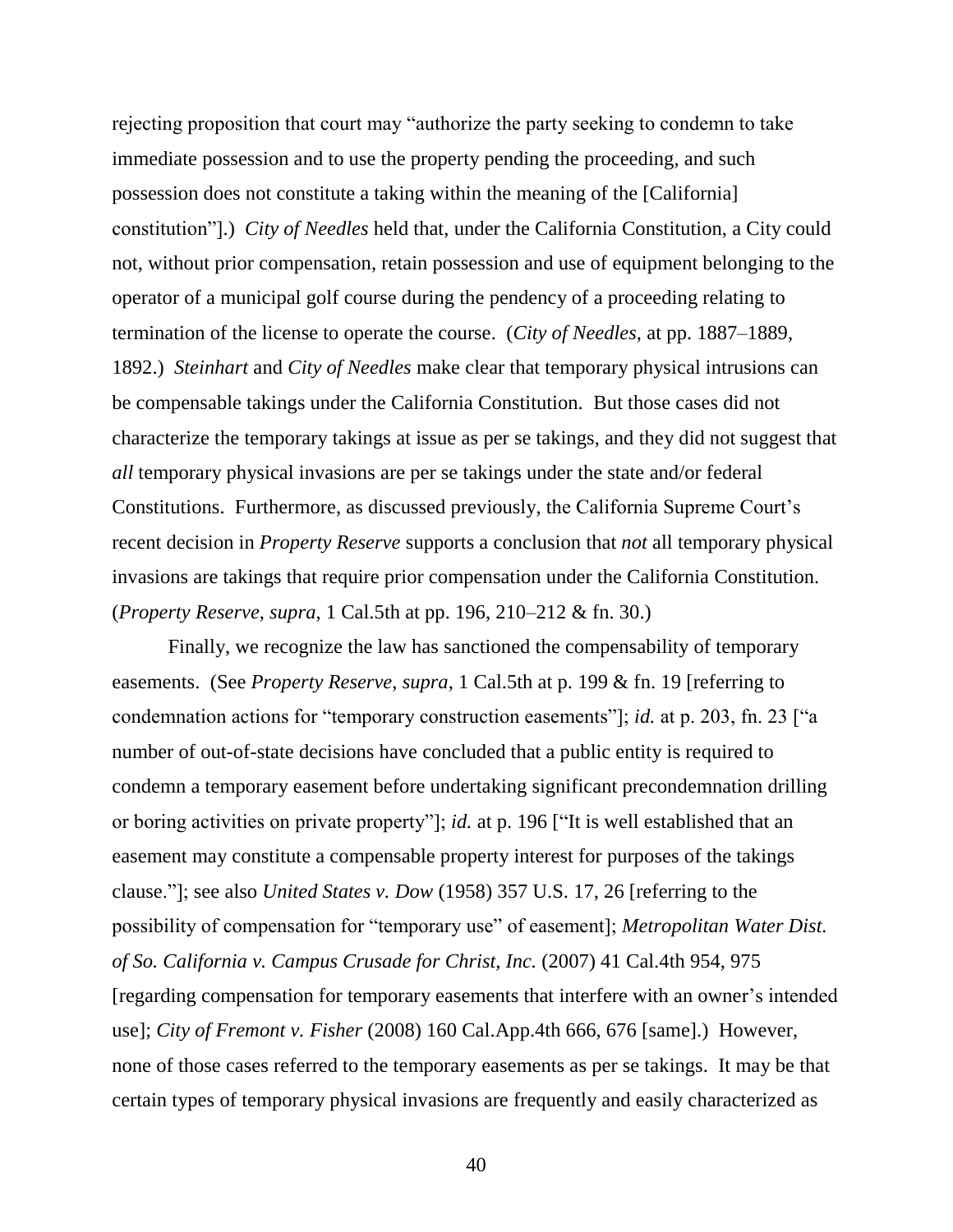takings. But appellants cite no case supporting the proposition that the courts have created a category of per se takings covering temporary physical invasions, such that the invasions are always takings, "without regard to whether the action achieves an important public benefit or has only minimal economic impact on the owner.‖ (*Loretto*, *supra*, 458 U.S. at pp. 434–435; see also *Arkansas Game*, *supra*, 568 U.S. at pp. 31–32 [alleged takings not covered by the recognized categorical rules are considered under a multifactor test, such as the *Penn Central* testl.)<sup>29</sup>

Because the trial court's injunction is not a permanent intrusion on appellants' right to exclude others, it is not a per se physical taking.

## D. *Appellants Do Not Contend the Injunction is a Taking Under a Multifactor Analysis, Such as the* Penn Central *Test*

As noted previously, takings claims that are not encompassed within the United States Supreme Court's limited per se rules are analyzed under a multifactor test, generally the *Penn Central* framework for regulatory takings. (*Arkansas Game*, *supra*, 568 U.S. at pp. 31–32.) The trial court's injunction constitutes a physical invasion designed to enforce the Coastal Commission's regulatory authority. It is unclear whether the injunction should be regarded as an alleged regulatory taking that must be analyzed

 $\overline{a}$ 

<sup>29</sup> In *Tahoe-Sierra P. Council v. Tahoe RPA* (2002) 535 U.S. 302 (*Tahoe*), the Supreme Court stated, "When the government physically takes possession of an interest in property for some public purpose, it has a categorical duty to compensate the former owner [citation] regardless of whether the interest that is taken constitutes an entire parcel or merely a part thereof. Thus, compensation is mandated when a leasehold is taken and the government occupies the property for its own purposes, even though that use is temporary.‖ (*Id.* at p. 322.) The court cited *United States v. General Motors Corp.* (1945) 323 U.S. 373, in which the court determined just compensation where the government took "temporary occupancy of a portion of a leased building." (*General Motors*, at p. 375.) The language in *Tahoe* is dicta, because the issue in the case was whether a regulation that temporarily deprived a property of all economic use was a per se taking. (*Tahoe*, at p. 334.) But, in any event, even if *Tahoe* can be read to identify a new category of per se takings for temporary government occupations of property, there was no such exclusive occupation in the present case. (See *Boise Cascade*, *supra*, 296 F.3d at p. 1357 [characterizing cases cited by *Tahoe* as "per se takings" but noting they involved temporary "total occupation of the property by the government"].)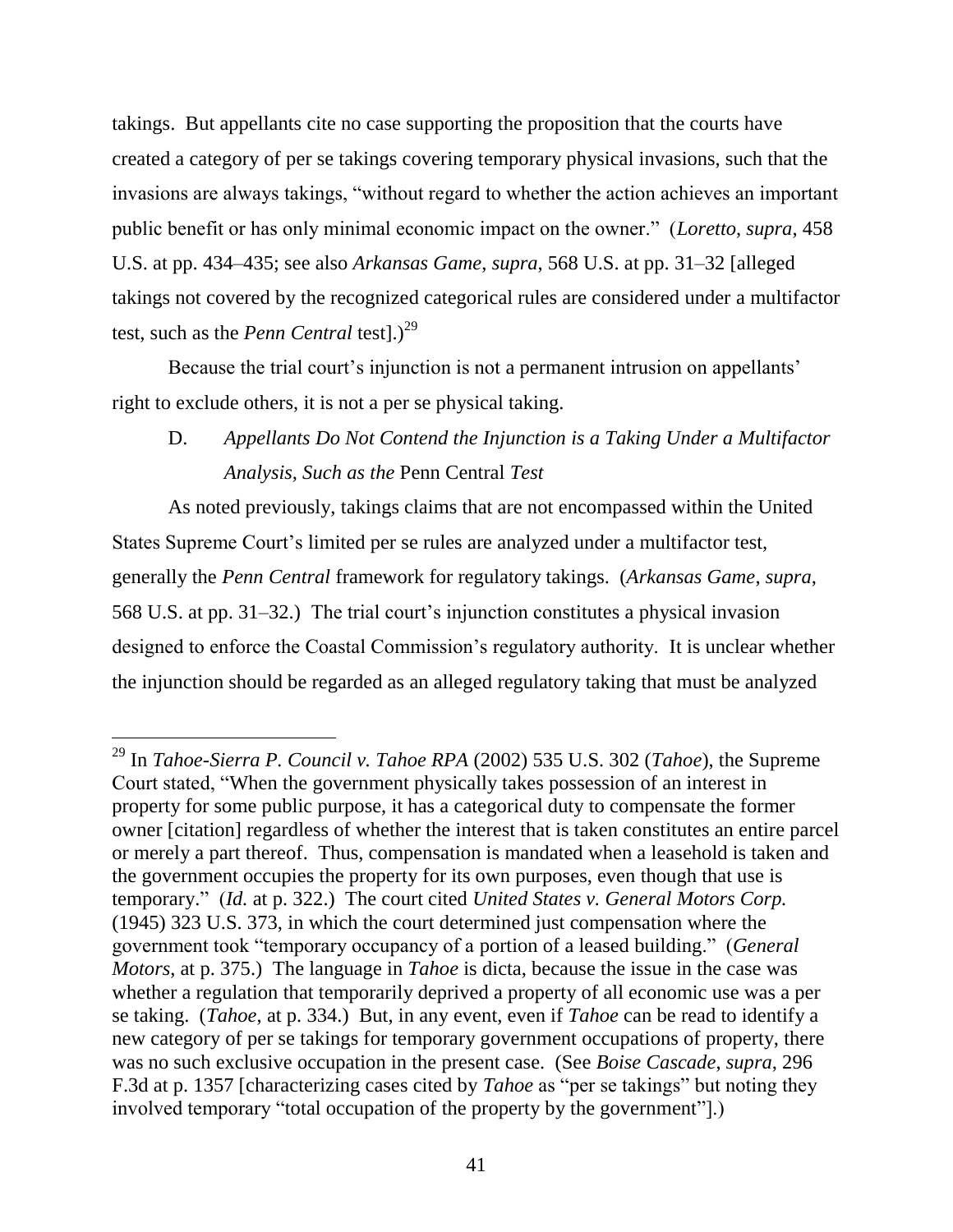under the *Penn Central* test, or whether another multifactor test applies to the type of temporary physical invasion at issue. We recognize regulatory takings are generally described as restrictions on the use of property. (See, e.g., *Horne*, *supra*, 135 S.Ct. at p. 2427 [describing a " 'regulatory taking' " as a "restriction on the use of property that went ‗too far' ‖]; but see *Lingle*, *supra*, 544 U.S. at p. 538 [characterizing a law requiring "an owner to suffer a permanent physical invasion of her property" as a type of "regulatory action" that is a per se taking].<sup>30</sup> And, we also recognize that *Arkansas Game* held that takings claims based on temporary government-induced flooding (an apparent temporary physical invasion) are subject to a multifactor test different from the *Penn Central* test. (*Arkansas Game*, at p. 38–39.) Below, we briefly summarize the multifactor tests described in *Penn Central* and *Arkansas Game* and describe some of the relevant considerations in the present case. But, because appellants do not contend the injunction is a taking under a multifactor test, we need not and do not decide what multifactor test would apply, and we in any event lack the evidence necessary to perform such an analysis.

In *Penn Central*, the court explained, "The question of what constitutes a 'taking' for purposes of the Fifth Amendment has proved to be a problem of considerable difficulty. While this Court has recognized that the 'Fifth Amendment's guarantee ... [is] designed to bar Government from forcing some people alone to bear public burdens which, in all fairness and justice, should be borne by the public as a whole,' [citation], this Court, quite simply, has been unable to develop any ‗set formula' for determining when 'justice and fairness' require that economic injuries caused by public action be compensated by the government, rather than remain disproportionately concentrated on a few persons. [Citation.] Indeed, we have frequently observed that whether a particular restriction will be rendered invalid by the government's failure to pay for any losses

 $30$  In the recent *Murr* decision, the United States Supreme Court referenced "the contrast" between regulatory takings, where the regulation affects the property's value to the owner, and physical takings, where the impact of physical appropriation or occupation of the property will be evident.‖ (*Murr, supra,* 137 S.Ct. at p. 1944.)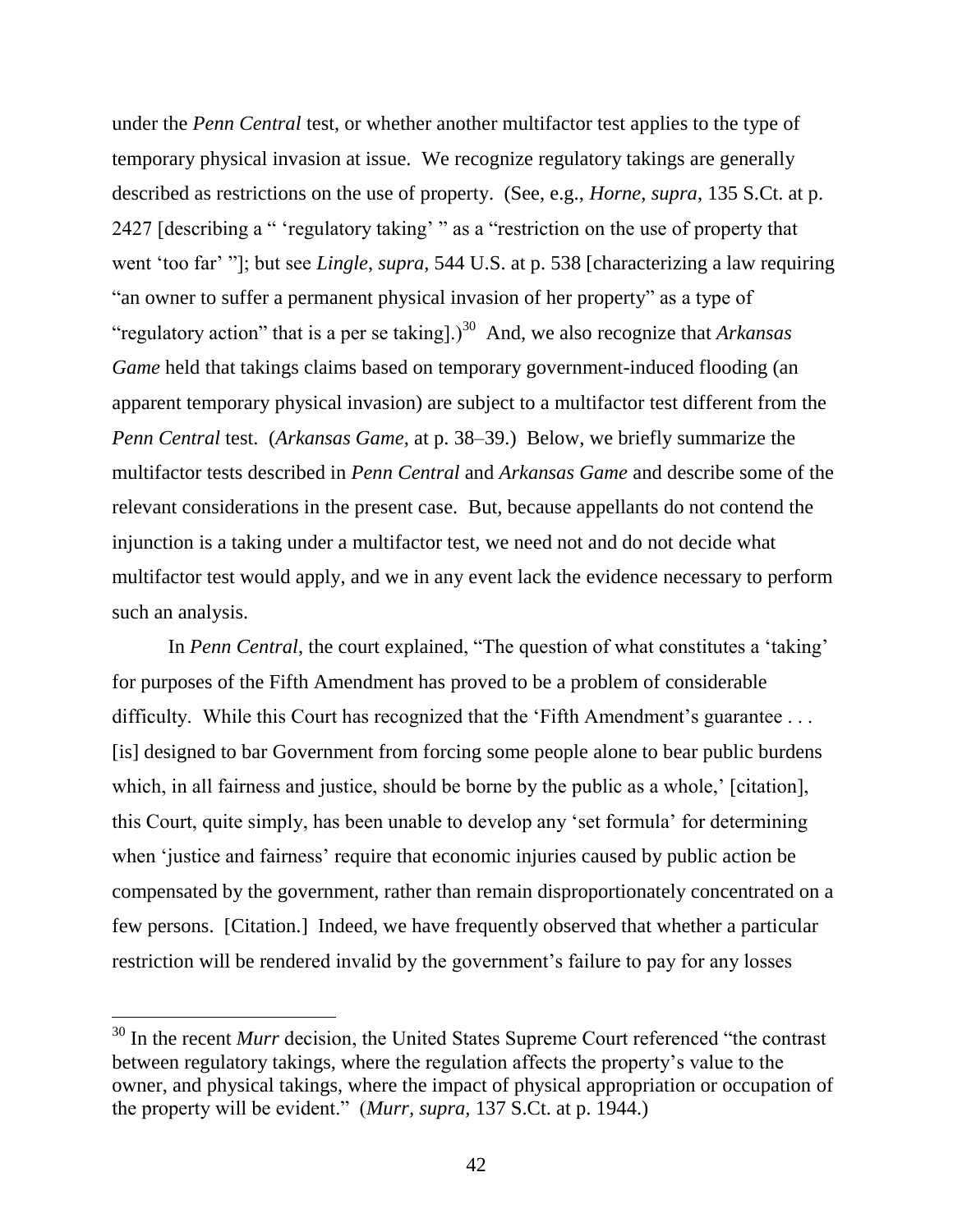proximately caused by it depends largely 'upon the particular circumstances [in that] case.' " (*Penn Central, supra,* 438 U.S. at pp. 123–124.) The court identified several "significan<sup>[t]</sup> factors that guide "these essentially ad hoc, factual inquiries." (*Id.* at p. 124.) One is "[t]he economic impact of the regulation on the claimant and, particularly, the extent to which the regulation has interfered with distinct investment-backed expectations." *(Ibid.)* Another is "the character of the governmental action. A 'taking' may more readily be found when the interference with property can be characterized as a physical invasion by government, [citation], than when interference arises from some public program adjusting the benefits and burdens of economic life to promote the common good.‖ (*Ibid.*)

Although the United States Supreme Court in *Arkansas Game* did not appear to hold that takings claims based on temporary flooding are literally subject to the *Penn Central* test, the court outlined factors for consideration similar to those in *Penn Central*. Thus, the court stated that "time is indeed a factor in determining the existence *vel non* of a compensable taking.‖ (*Arkansas Game*, 568 U.S. at p. 38.) Also relevant is the foreseeability of the invasion, "the character of the land at issue and the owner's 'reasonable investment-backed expectations' regarding the land's use," and the ―[s]everity‖ of the interference. (*Id.* at p. 39.)

Clearly, whether under *Penn Central* or a different multifactor test, the analysis to determine whether a temporary physical invasion is a taking is complex. The analysis requires the courts to consider the nature of the burden imposed on the claimant, in light of the factual and legal context. (See *Arkansas Game*, 568 U.S. at pp. 38–40; *Penn Central*, *supra*, 438 U.S. at pp. 128–137.) In this case, the relevant background would seem to include, among other things, the history of public access at Martins Beach, the record of communications between appellants and the County and the Coastal Commission, the purposes and functioning of the Coastal Act, and the public trust doctrine. The analysis also imposes an evidentiary burden on the party claiming to be subject to a taking, including the necessity of putting on evidence regarding the impact of the claimed taking (here, a temporary injunction requiring limited public access),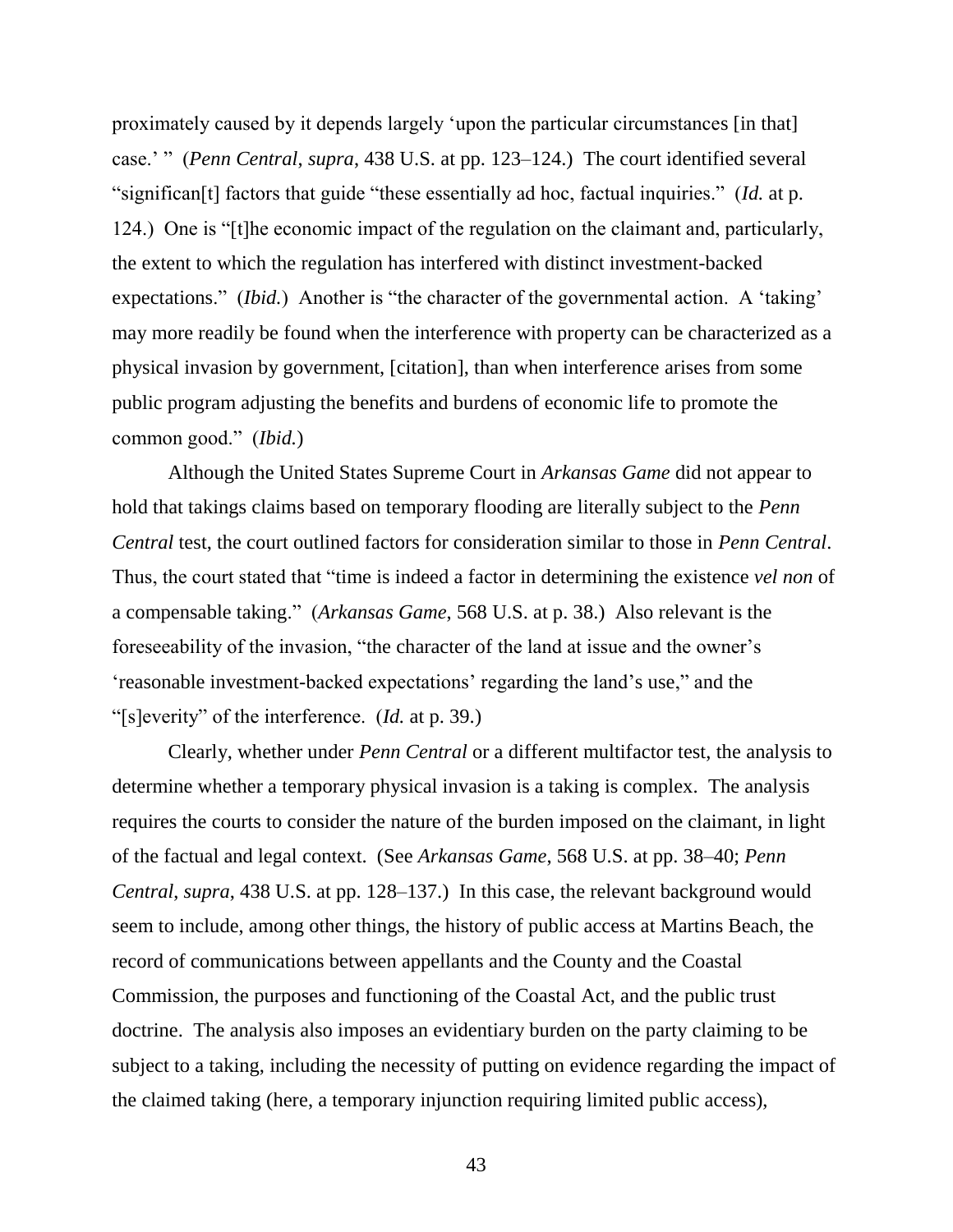including the degree of interference with " 'reasonable investment-backed expectations.' ‖ (*Arkansas Game*, 568 U.S. at p. 39; see also *Penn Central*, *supra*, 438 U.S. at p. 124; *Keystone Bituminous Coal Assn. v. DeBenedictis* (1987) 480 U.S. 470, 485 [claimant bears burden of showing taking]; *Seiber v. United States* (Fed.Cir. 2004) 364 F.3d 1356, 1372 [claimants' "temporary takings claim also fails under the *Penn Central* test because they ‗failed to introduce convincing evidence to show the amount, if any, by which the value of the relevant property . . . was reduced' by the alleged temporary taking".)

Appellants in the present case elected *not* to assert a claim that the trial court's injunction is a taking under the *Penn Central* test or any other multifactor analysis. Appellants did argue below an injunction would constitute an unconstitutional taking. But completely absent from the record is any reliance by appellants on the *Penn Central* or any other multifactor test and any evidence presented by appellants supporting such an analysis.<sup>31</sup> Appellants' briefs on appeal do not attempt to show the trial court's injunction is a taking under *Penn Central* or another multifactor test.<sup>32</sup> Finally, at oral argument counsel for appellants reaffirmed they contend only that the trial court's

 $\overline{a}$ 

<sup>&</sup>lt;sup>31</sup> No argument based on the *Penn Central* or another multifactor test can be found in appellants' trial brief, closing brief, objections to the trial court's tentative statement of decision, objections to the proposed judgment, or motion for new trial below.  $32$  In support of a different argument that the trial court's injunction forced them to operate a parking business at a net loss, appellants point to testimony from the manager of Martins Beach that improvements, including a new bathroom, would cost over \$500,000, and annual costs would exceed \$100,000. However, the injunction does not obligate appellants to provide staff or any amenities. Instead, it requires, "The gate across Martins Beach Road must be unlocked and open to the same extent that it was unlocked and open at the time [appellants] purchased the property." Surfrider points out that, if appellants decided to stop spending funds on maintaining beach access, section 846 of the Civil Code would protect them from liability for any hazardous conditions that developed. Appellants do not dispute Surfrider's interpretation of that statute. Thus, appellants' claim that the injunction forced them to operate a business is without merit, and the evidence presented on that issue would not support a finding of a taking under a multifactor analysis, even if appellants had made such a claim.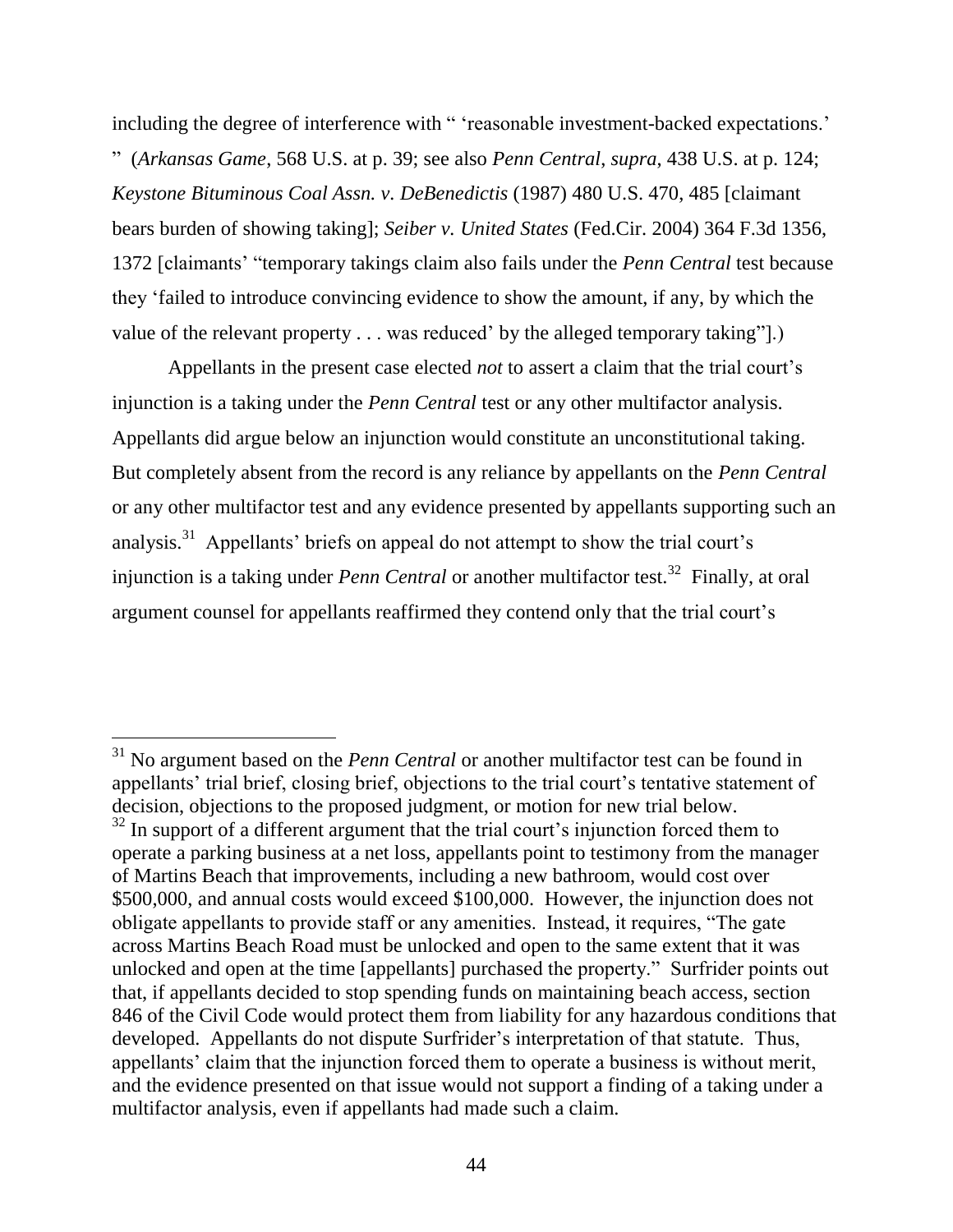injunction is a per se taking. Accordingly, there is no basis to reverse the injunction under any multifactor test for finding a taking.<sup>33</sup>

#### IV. *The Trial Court Did Not Abuse Its Discretion in Awarding Attorney Fees*

Appellants contend the trial court erred in granting Surfrider's motion for attorney fees under California Code of Civil Procedure section 1021.5. A plaintiff is eligible for fees under that section when: (1) the action " 'has resulted in the enforcement of an important right affecting the public interest;' " $(2)$ " 'a significant benefit, whether pecuniary or nonpecuniary has been conferred on the general public or a large class of persons;' " and (3) " 'the necessity and financial burden of private enforcement are such as to make the award appropriate.' " (*Woodland Hills Residents Assn. Inc. v. City Council of Los Angeles* (1979) 23 Cal.3d 917, 934–935 (*Woodland Hills*); see also Cal. Code Civ. Proc., §1021.5.) The trial court did not abuse its discretion.

―Whether the moving party has satisfied the statutory requirements so as to justify a fee award is a question committed to the discretion of the trial court; we review the ruling for abuse of discretion. [Citations.] An abuse of discretion occurs if, in light of the applicable law and considering all of the relevant circumstances, the court's decision exceeds the bounds of reason and results in a miscarriage of justice. [Citations.] This standard of review affords considerable deference to the trial court provided that the court acted in accordance with the governing rules of law. We presume that the court properly applied the law and acted within its discretion unless the appellant affirmatively shows otherwise.‖ (*Mejia v. City of Los Angeles* (2007) 156 Cal.App.4th 151, 158.)

As to the first factor, appellant contends the present action has not "esulted in the enforcement of an important right affecting the public interest' " (*Woodland Hills*,

 $\overline{a}$ 

 $33$  Appellants also contend the trial court's judgment violated their constitutional right to free speech because it included "changing the messages on the billboard on the property" in a list of actions appellants took without a CDP in violation of the Coastal Act. However, the injunction requires nothing with respect to the billboard, and appellants have not been assessed penalties for violating the Coastal Act in that (or any other) respect. If the Coastal Commission denies appellants a CDP and requires them to advertise beach access, a free speech claim might be ripe for review. But the cases appellants cite do not establish a basis for relief at this time.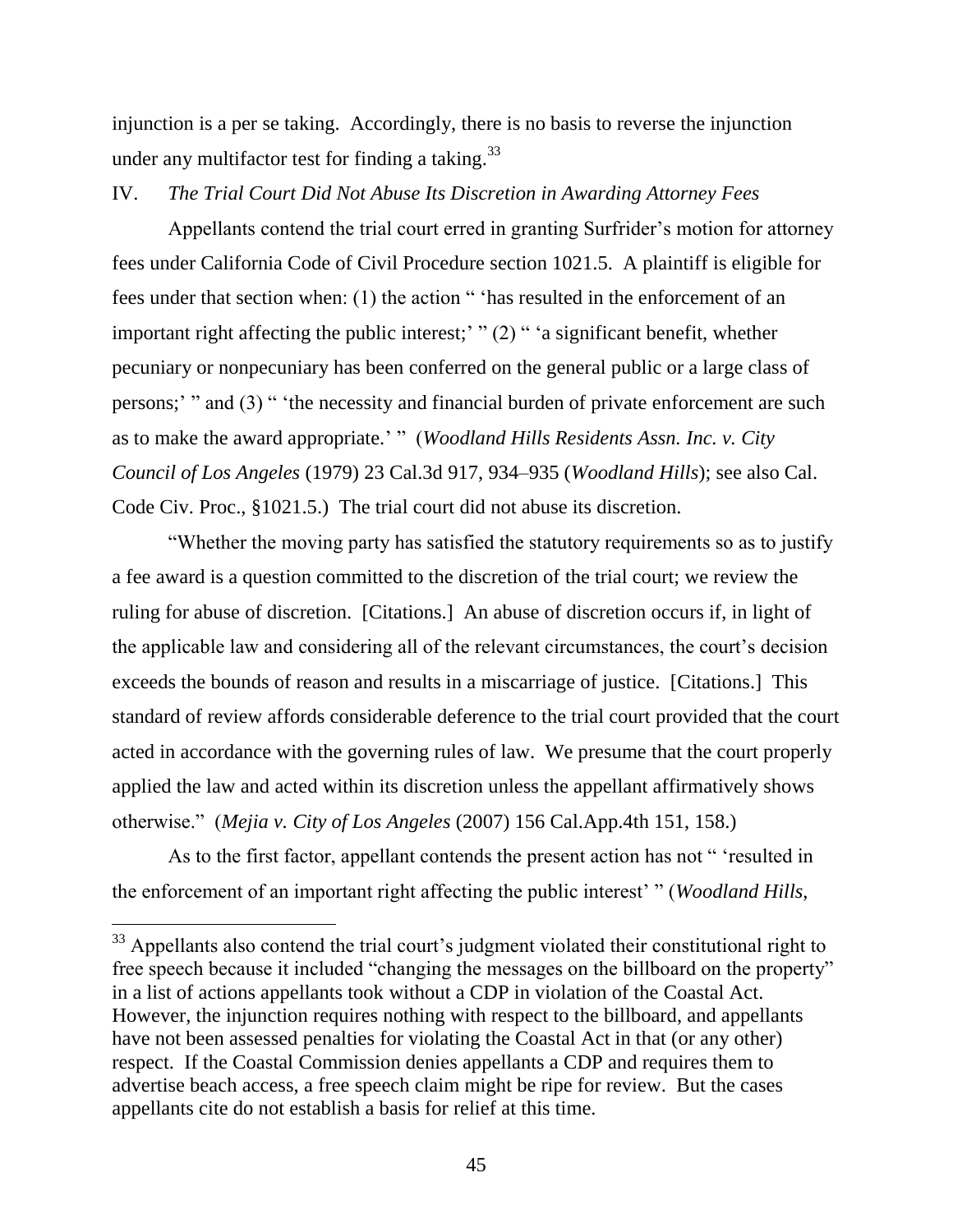*supra*, 23 Cal.3d at p. 935) because it only resulted in enforcement of the Coastal Act permitting requirement as to Martins Beach. Appellants' cases do not demonstrate there is any such bright line rule. Appellants primarily rely on *Norberg v. California Coastal Com.* (2013) 221 Cal.App.4th 535, in which a property owner "sought to invalidate permit conditions affecting planned residential improvements on his privately owned oceanfront property." The court acknowledged that "the proper application of statutory language  $\ldots$  is an important right," but rejected the proposition that "the private attorney general doctrine was designed to reward plaintiffs who, in pursuit of their own interests, just happened to bring about the enforcement of a statute that benefits the public." (*Norberg*, at p. 541; see also *Beach Colony II v. California Coastal Com.* (1985) 166 Cal.App.3d 106, 114 ["Section 1021.5 was not designed as a method for rewarding litigants motivated by their own pecuniary interests who only coincidentally protect the public interest.‖].) *Norberg* is inapposite: Surfrider brought the present action to enforce the Coastal Act for the benefit of the public, not its own narrow interests. (See *Landgate, supra*, 17 Cal.4th at p. 1018 ["a rational permit regulation scheme is imposed on the public as a whole to ensure the orderly development of real property‖].)

As to the second factor, appellants dispute the action conferred a "significant" benefit," again citing *Norberg*. However, *Norberg* is again inapposite. There, the action achieved only "the invalidation of a permit condition affecting one parcel of privately owned real property" and the trial court's decision had "no precedential value and, consequently, [did] not confer a substantial benefit, or any benefit, on a large class of persons.‖ (*Norberg*, *supra*, 221 Cal.App.4th at p. 542; see also *Pacific Legal Foundation v. California Coastal Com.* (1982) 33 Cal.3d 158, 167 ["The decision vindicated only the rights of the owners of a single parcel of property.‖].) In contrast, the present action resulted in a legal interpretation of the term "development" in the Coastal Act that, by virtue of the present decision, will have precedential value. The significance of that legal determination is attested by the amicus curiae briefs filed in support of both parties on appeal. Amicus the Pacific Legal Foundation argues, for example, "This [c]ourt's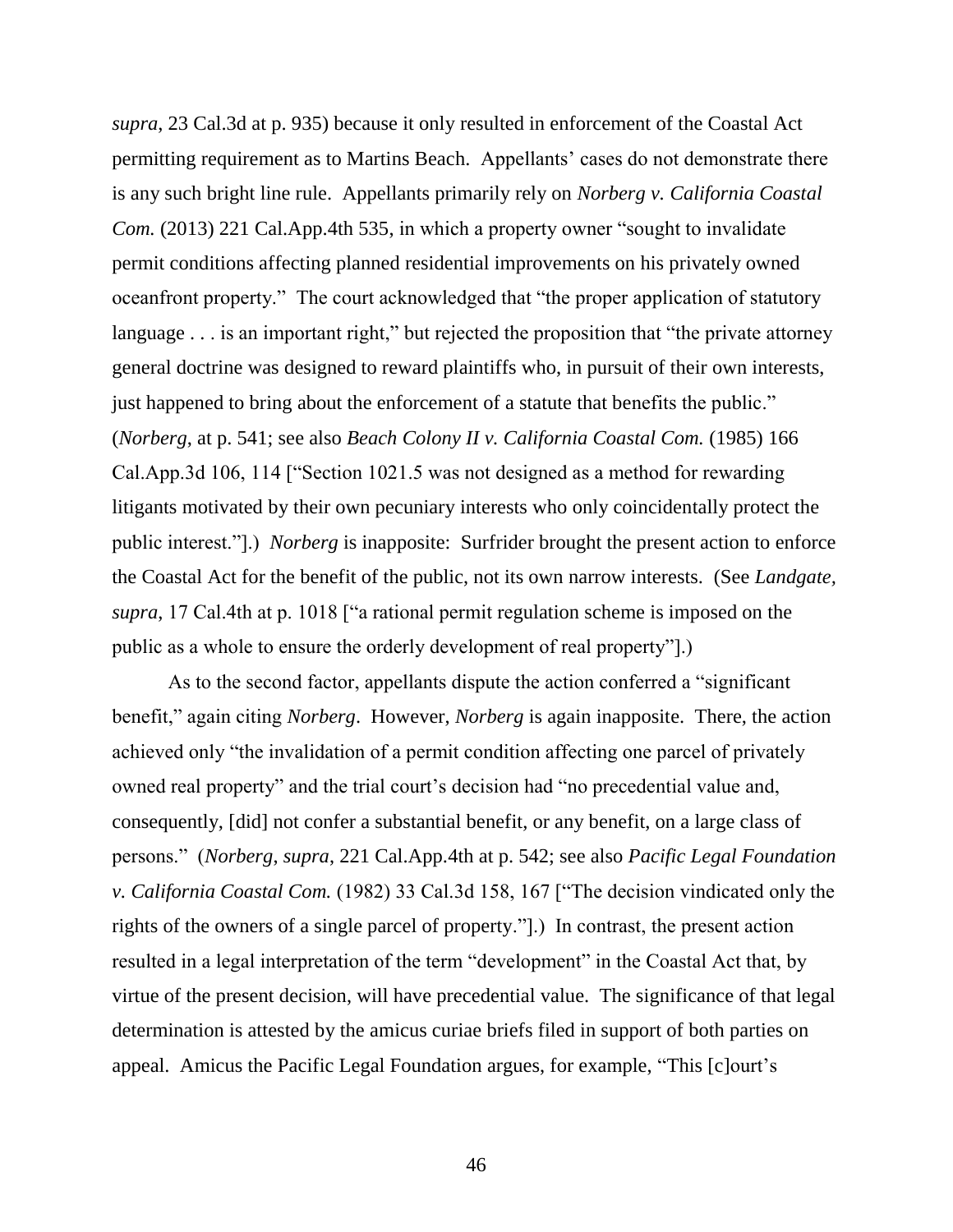decision will extend far beyond this case, and may affect many ordinary coastal homeowners."

As to the third factor, appellants contend private enforcement by Surfrider was unnecessary because "the enforcement action was duplicative of activity already underway by *both* the County of San Mateo *and* the Coastal Commission." However, the record citations provided by appellants do not demonstrate the existence of enforcement actions sufficient to show an abuse of discretion. Instead, the record citations reveal a series of correspondence between appellants and the County and the Coastal Commission between 2009-2014. None of the record citations indicate any enforcement action had been commenced by the time the present action was filed in March 2013. Indeed, in a December 2014 letter the Coastal Commission was still urging appellants to voluntarily remedy Coastal Act violations identified in a notice of violation dated September 2011. There is no indication in the record that the County or the Coastal Commission has at any point initiated a serious enforcement action, such as imposition of penalties under section 30821. Moreover, there is no indication in the record that appellants have filed for a CDP. Finally, although section 6213.5 authorizes the State Lands Commission to obtain an "access easement" by eminent domain, this action seeking to determine whether closure of beach access constitutes development under the Coastal Act is distinct. In sum, this is not a case in which "the public rights in question were adequately vindicated by governmental action.‖ (*In re Conservatorship of Whitley* (2010) 50 Cal.4th 1206, 1215 (*Whitley*).)<sup>34</sup>

 $\overline{a}$ 

 $34$  We also reject appellants' assertion that the cost of litigation did not transcend Surfrider's individual stake in the suit. Appellants have not shown Surfrider has the type of pecuniary interest that might justify denial of fees under that factor. (See *Whitley*, *supra*, 50 Cal.4th at p. 1211 ["a litigant who has a financial interest in the litigation may be disqualified from obtaining such fees when expected or realized financial gains offset litigation costs"].) Appellants cite no cases to support their novel assertion that boils down to an argument that fees should be denied to Surfrider because preserving beach access is part of the organization's mission. That perverse rule would discourage the valuable contributions of nonprofit organizations in private attorney general actions. (See *ibid.* ["We conclude that a litigant's personal nonpecuniary motives may not be used to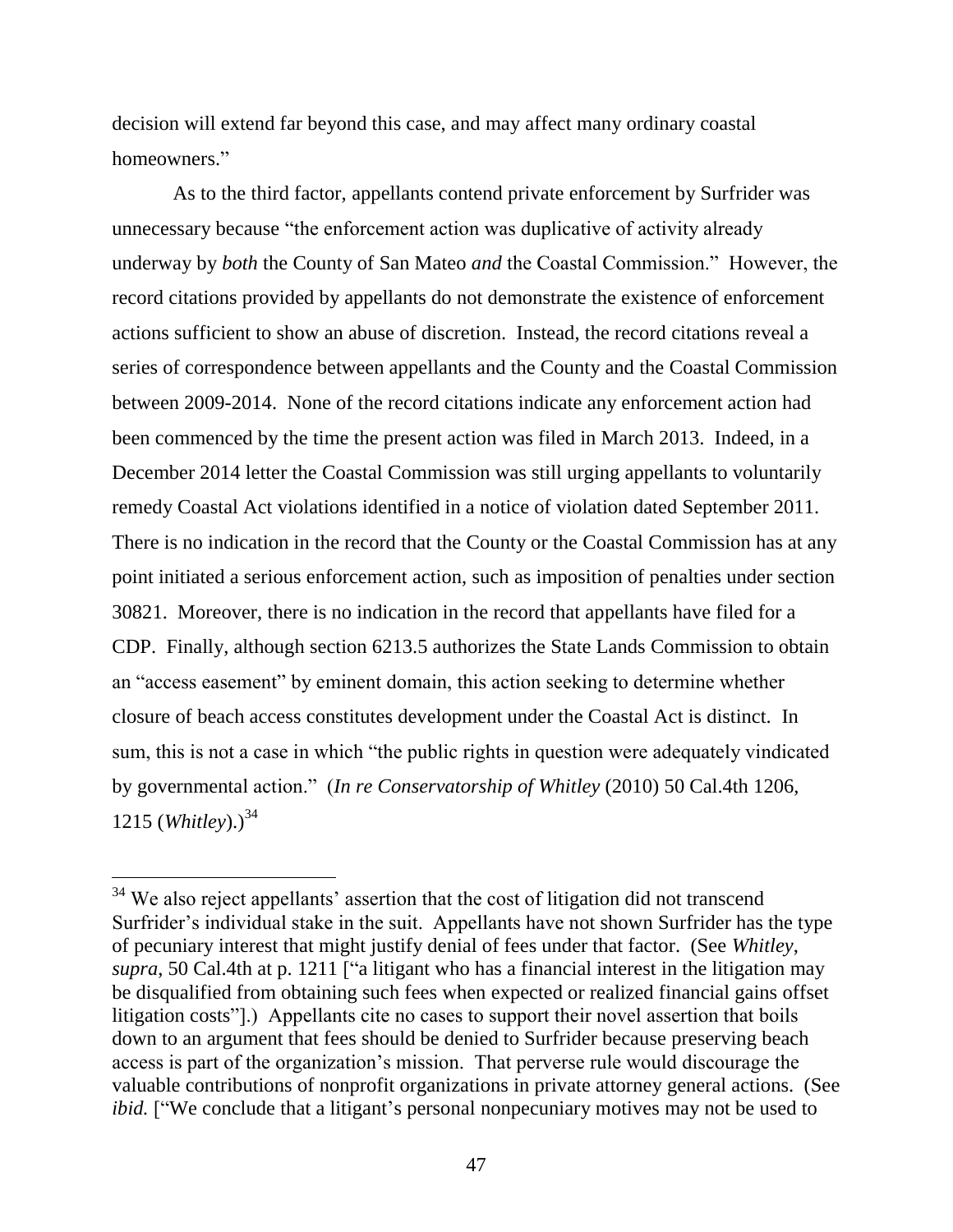Appellants have not demonstrated the trial court abused its discretion in awarding attorney fees to Surfrider.

### DISPOSITION

The trial court's judgment is affirmed. Respondent is awarded its costs on appeal.

disqualify that litigant from obtaining fees under Code of Civil Procedure section  $1021.5$ ."].) Revealingly, appellants make no attempt to defend the argument in their reply brief.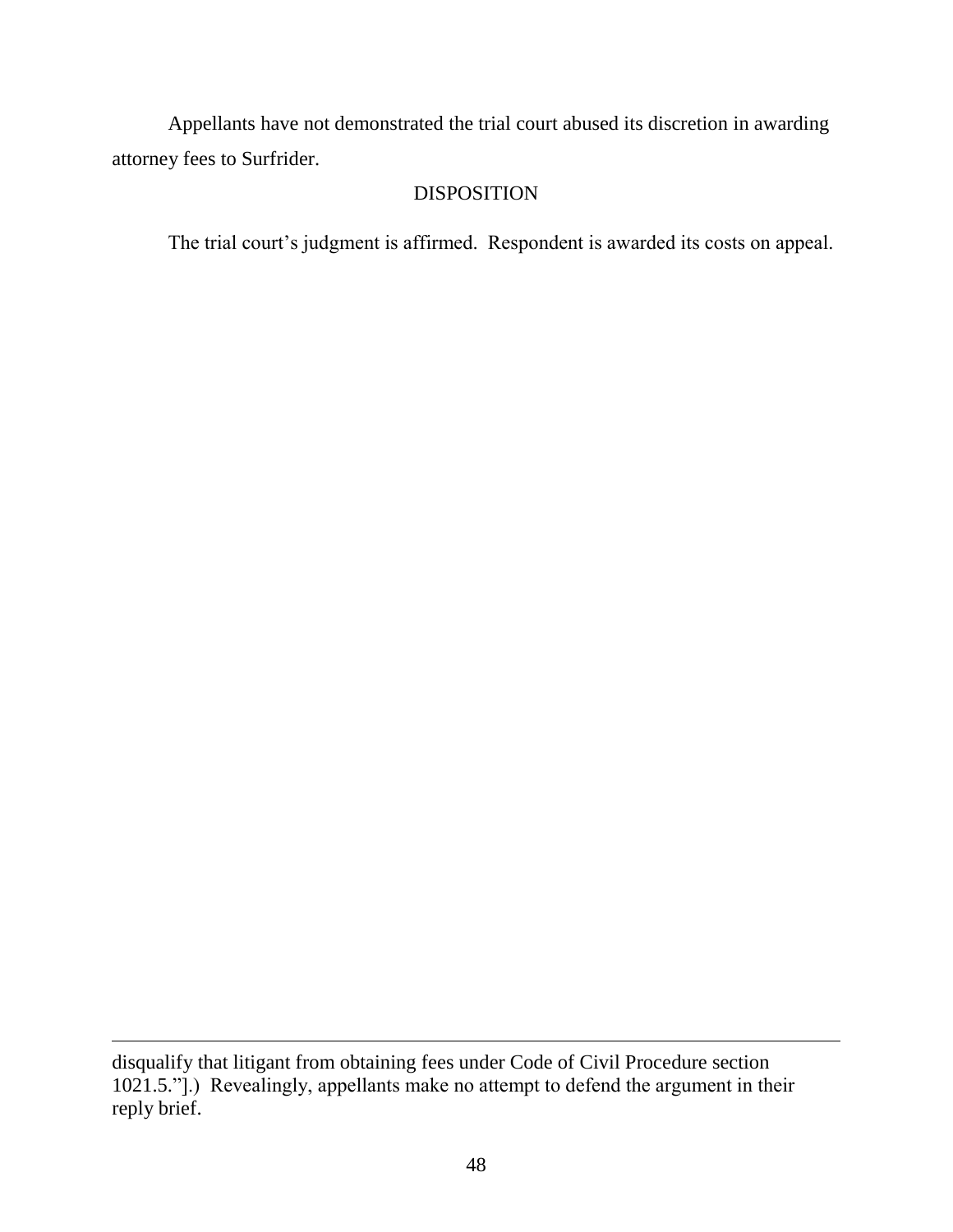SIMONS, Acting P.J.

We concur.

NEEDHAM, J.

BRUINIERS, J.

(A144268, A145176)